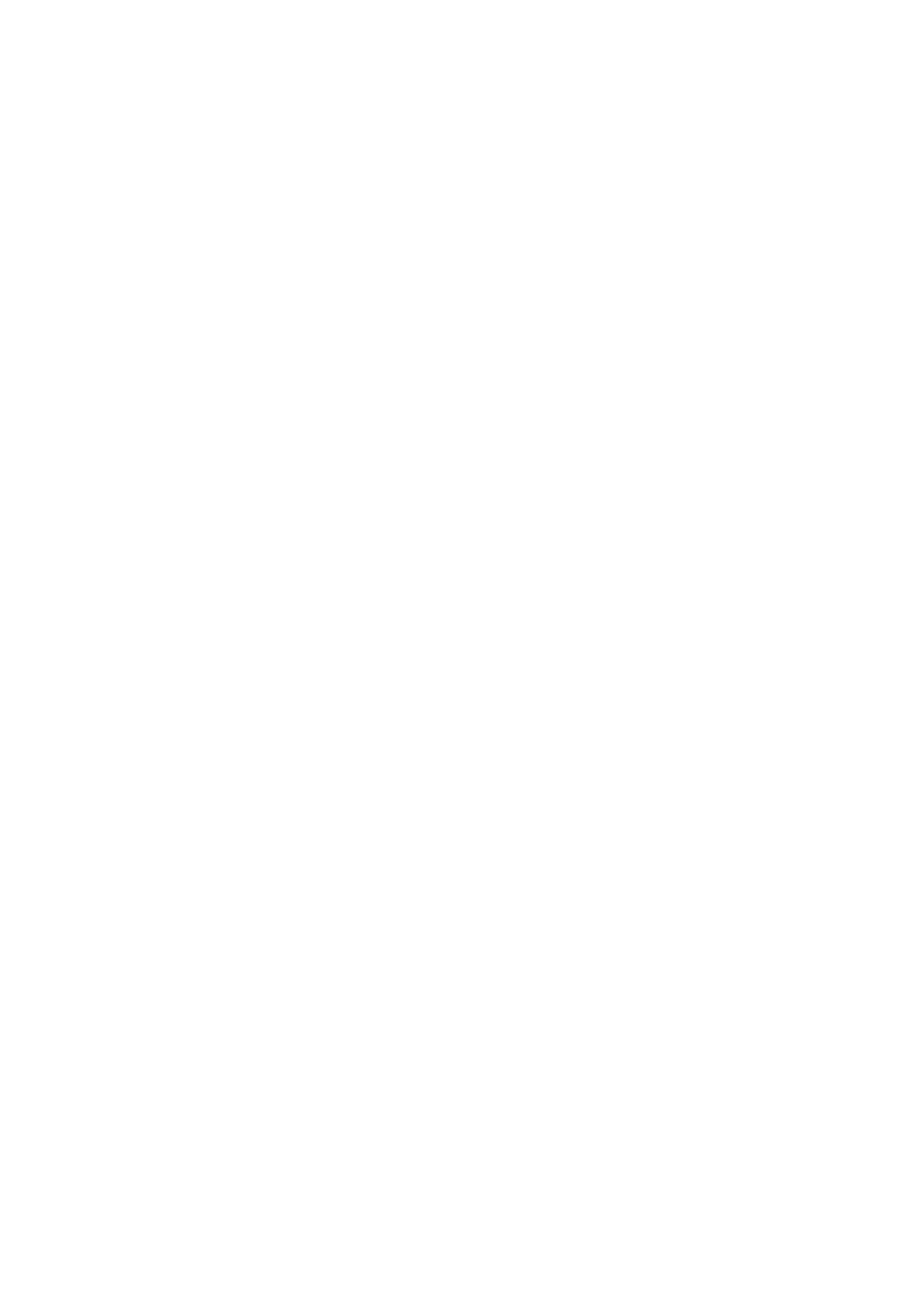# **1. Introduction**

# **1.1 Purpose**

NAC is soliciting proposals from interested suppliers for the design, supply, installation, commission, and maintenance support of a Common Use Passenger Processing System (CUPPS) at HKIA. NAC envisages a system where Common Use Passenger Processing System (CUPPS) can be utilized by our stakeholders operating at HKIA. The provided platform must be a seamless solution, allowing various airlines and handlers to share the airport's common workstations and associated peripherals (boarding pass printer, bag tag printer, MSR/OCR reader, bar-code reader, boarding gate reader etc) at check-in, boarding, transfer, lost and found and VIP lounges positions, to access their own Departure Control System. The system must also be accessible from back-office workstations.

The purpose of this document is to provide the business and technical requirements specific to HKIA and to identify and select an industry standard high-quality solution which could provide dynamic and optimal process and functionalities to maximize the benefits for all operating airlines.

Suppliers interested in submitting proposals to provide such solutions are required to follow the recommended guidelines and instructions contained in this Request for Proposal (RFP). In the event it becomes necessary to revise any part of this RFP, revisions will be provided by addendum.

# **1.2 Description**

The main objective and the goals are to implement a CUPPS standard solution to handle ever increasing passenger and airline requirements in compliance with IATA recommended Practices and also considering the IATA Simplify the Business initiative (stb-whitepaper2015).

# **1.3 Objectives**

Key Objectives

- CUSS/CUPPS compliance system to most current revision of IATA RP 1797 standard to enable multiple airlines, service providers, or other users to share physical check-in, gate positions, transfer simultaneously or consecutively at the airport.
- Seamless integration of all airlines Departure Control Systems to new CUSS/CUPPS operating platform at the airport.
- Highly reliable, robust system to serve all airlines with no downtime.
- Common graphical user environment for all CUPPS workstations where all user logins are secured with authentications.
- Readiness for IATA Resolution 753.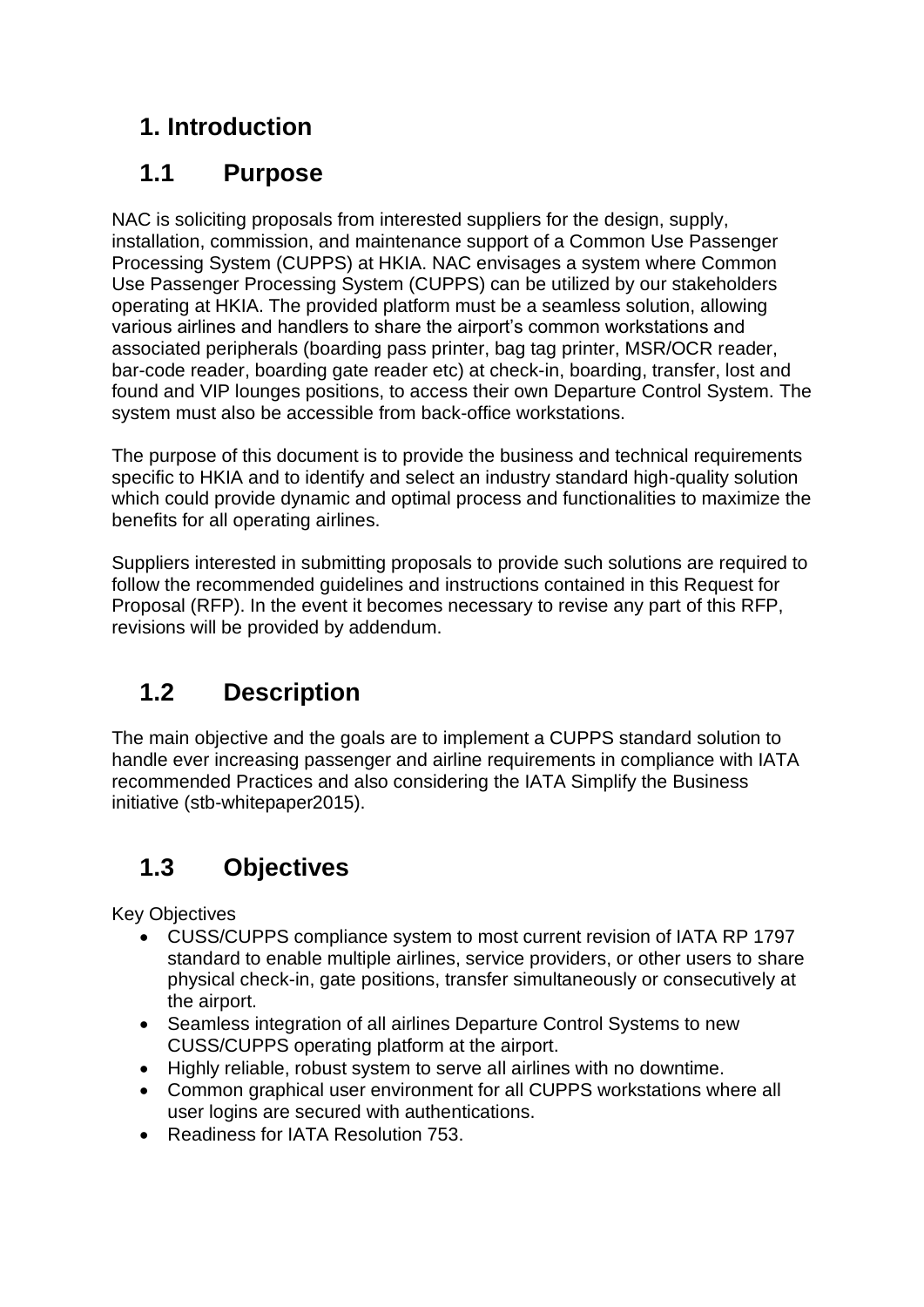# **2. Background**

The Namibia Airports Company (NAC) Limited was established in terms of the Airports Company Act 25 of 1998. The NAC is a state-owned entity and its portfolio ministry is the Ministry of Works and Transport.

The NAC develop, manage and operate eight (8) airports:

- Hosea Kutako International Airport (HKIA)
- Eros Airport
- Walvis Bay International Airport
- Ondangwa Airport
- Katima Mulilo Airport
- Keetmanshoop Airport
- Luderitz Airport
- Rundu Airport

The NAC would however want to capitalize and gain more functionality from the available technology to be able to perform functions such as common use ticket counter spaces, arrival and departure baggage carousels, and secondary resources such as security checkpoints and immigration counters. Initial scheduling and allocation of resources shall be based upon, but not limited to, rules established by the Airport in coordination with the Bidder to implement the rules base into the proposed resource management functionality.

The CUPPS solution shall ensure seamless passenger processing at HKIA, which handles around 1 million passengers annually (Pre-Covid 19). The proposed solution shall be able to handle HKIA's activity as described below and to evolve over the years, following any traffic increase.

### **3. Scope of Supply**

This RFP includes the design, development, supply, configuration, installation, integration, testing, commissioning and 5-year operation and maintenance service of a Common Use Passenger Processing System (CUPPS) for HKIA.

The objective is to provide a common infrastructure enabling the different airlines and handlers operating at HKIA to share the airport's workstations from which they access their own Departure Control System (DCS) at locations such as Check-In, Transfer and Gates, Boarding Gates, and Lost and Found Baggage facilities.

The contractor will provide the CUPPS platform with all software and hardware components required to ensure the functionalities later described in the RFP document.

The procurement will include support and maintenance of licenses, central computer equipment and potential peripheral computer equipment, i.e., the entire CUPPS platform.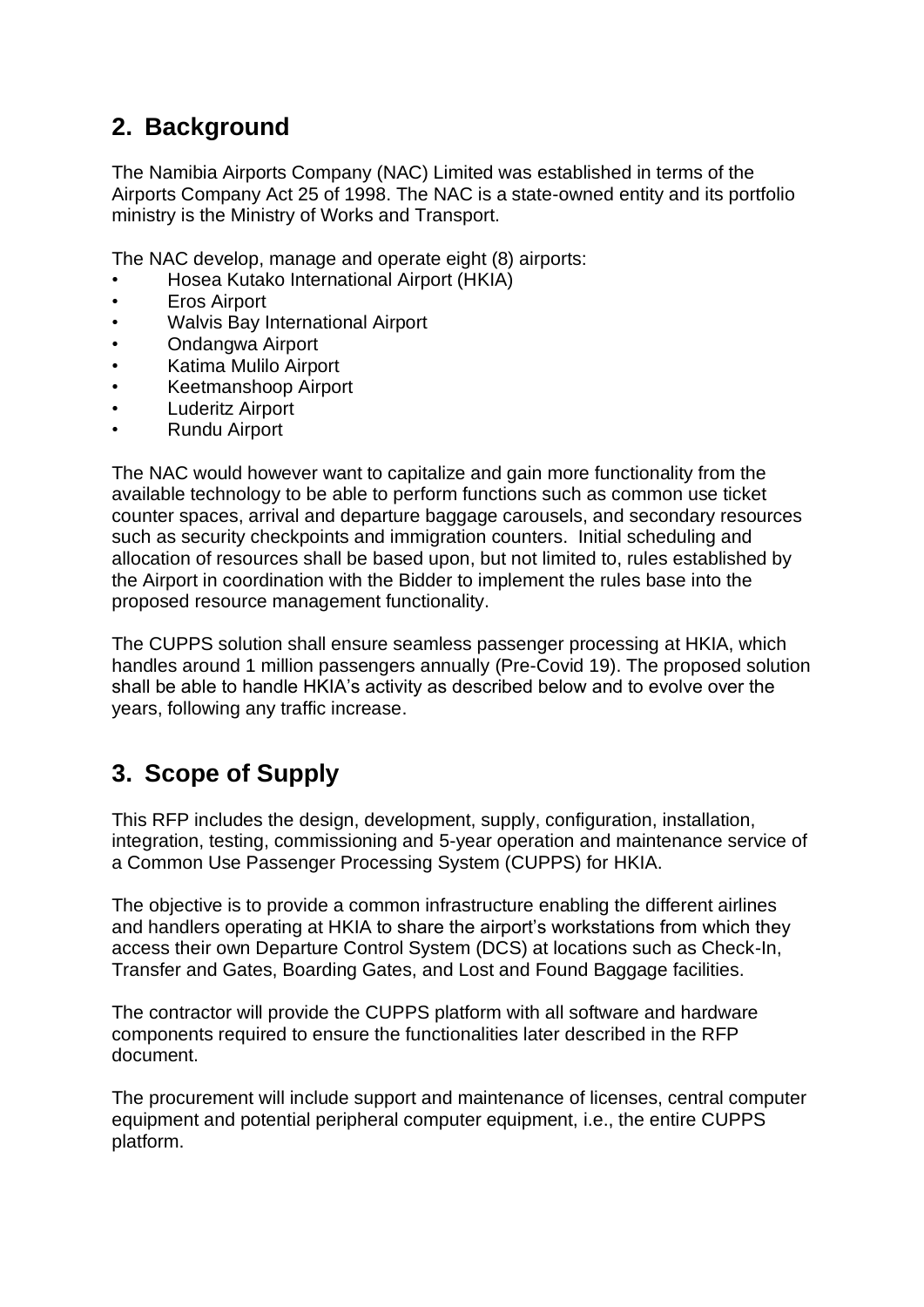The scope of supply will consist in the following elements:

- System core hardware and software, including all required licenses.
- CUPPS workstation hardware and software, including all required licenses.
- Peripherals, including Bag Tag Printer, Boarding Pass Printer, General Purpose Printer, keyboard / pointing device, 2-D scanner, Optical Character Reader, Passport Reader, Document Printer, Boarding Gate Readers (As per the number of facilities detailed in the RPF).
- Configuration of all airline applications and CUPPS resources.
- All interfaces required for the operation of the system as described in this RFP.

# **3.1 High-Level CUPPS/CUSS Requirements.**

| Equipment                                                                                                                      | Quantity       | Spare          | Total          |
|--------------------------------------------------------------------------------------------------------------------------------|----------------|----------------|----------------|
| <b>Check-in Facilities</b>                                                                                                     |                |                | Quantity       |
| <b>Workstation Hardware &amp; Software</b>                                                                                     |                |                |                |
|                                                                                                                                | 17             | $\overline{2}$ | 19             |
| <b>CUTE Workstations with Keyboard / Mouse</b>                                                                                 |                |                |                |
| Display/Monitor                                                                                                                | 17             | $\overline{2}$ | 19             |
| Peripherals for Check-in Workstations such as<br>Boarding Pass Printer, Bag Tag Printer, Bar Code<br>Scanner, MSR/OCR          | 17             | $\overline{2}$ | 19             |
|                                                                                                                                |                |                |                |
| <b>Board Gates Facilities</b>                                                                                                  |                |                |                |
| <b>Workstation Hardware &amp; Software</b>                                                                                     |                |                |                |
| <b>CUTE Workstations with Keyboard / Mouse</b>                                                                                 | 6              | 1              | $\overline{7}$ |
| Display/Monitor                                                                                                                | 6              | 1              | $\overline{7}$ |
| Peripherals for Board Gate Workstations such as Bar<br>Code Scanner, MSR/OCR                                                   | 6              | 1              | $\overline{7}$ |
| <b>Transfer Facilities</b>                                                                                                     |                |                |                |
| <b>Workstation Hardware &amp; Software</b>                                                                                     |                |                |                |
| <b>CUPPS Workstations With Keyboard / Mouse</b>                                                                                | $\overline{2}$ | 1              | 3              |
|                                                                                                                                |                |                | 3              |
| Display/Monitor                                                                                                                | $\overline{2}$ | 1              |                |
| Peripherals for Transfer Workstations such as<br>Boarding Pass Printer, Bag Tag Printer, Bar Code<br>Scanner, MSR/OCR          | $\overline{2}$ | 1              | 3              |
|                                                                                                                                |                |                |                |
|                                                                                                                                |                |                |                |
| <b>CUPPS Workstations With Keyboard / Mouse</b>                                                                                | $\overline{2}$ | 1              | 3              |
| Display/Monitor                                                                                                                | $\overline{2}$ | 1              | 3              |
| Peripherals for Baggage Departure Workstations<br>such as Boarding Pass Printer, Bag Tag Printer, Bar<br>Code Scanner, MSR/OCR | $\overline{2}$ | 1              | 3              |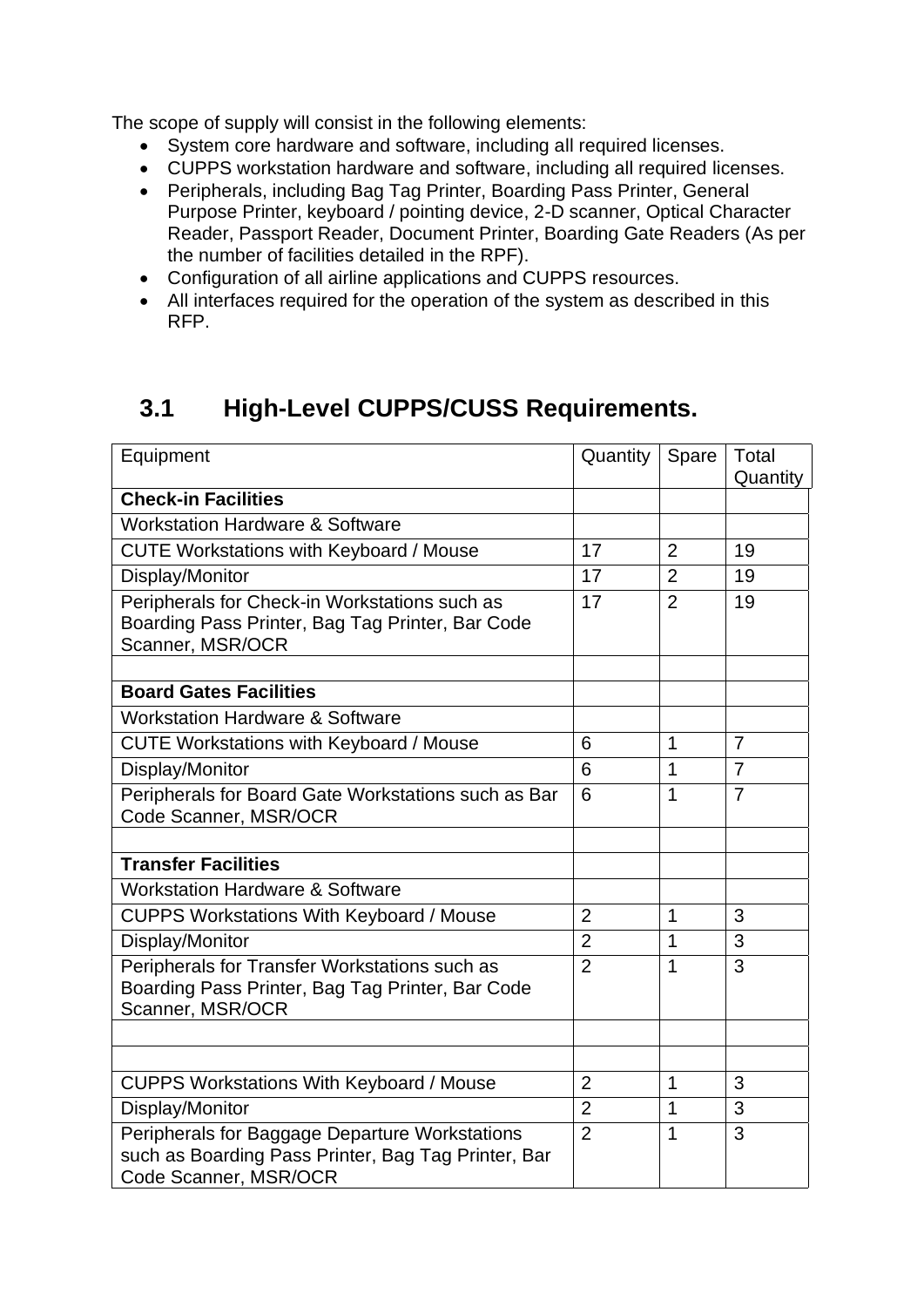| <b>Hand-Held Terminals</b>                                                                                                   | 8              | $\overline{2}$ | 10             |
|------------------------------------------------------------------------------------------------------------------------------|----------------|----------------|----------------|
|                                                                                                                              |                |                |                |
| Baggage Arrival or Lost and Found Area Facility                                                                              |                |                |                |
| <b>CUPPS Workstations With Keyboard / Mouse</b>                                                                              | $\overline{2}$ | 1              | 3              |
| Display/Monitor                                                                                                              | $\overline{2}$ | 1              | 3              |
| Peripherals for Baggage Arrival Workstations such as<br>Boarding Pass Printer, Bag Tag Printer, Bar Code<br>Scanner, MSR/OCR | $\overline{2}$ | 1              | 3              |
|                                                                                                                              |                |                |                |
| <b>CUSS Kiosks</b>                                                                                                           |                |                |                |
| <b>CUSS Kiosk and Peripherals</b>                                                                                            | $\overline{2}$ | 1              | 3              |
|                                                                                                                              |                |                |                |
| <b>Training Facilities</b>                                                                                                   |                |                |                |
| <b>CUPPS Workstations With Keyboard / Mouse</b>                                                                              | $\overline{2}$ | $\overline{0}$ | $\overline{2}$ |
| Display/Monitor                                                                                                              | $\overline{2}$ | 0              | $\overline{2}$ |
| Peripherals for Training Workstations such as<br>Boarding Pass Printer, Bag Tag Printer, Bar Code<br>Scanner, MSR/OCR        | $\overline{2}$ | 0              | $\overline{2}$ |

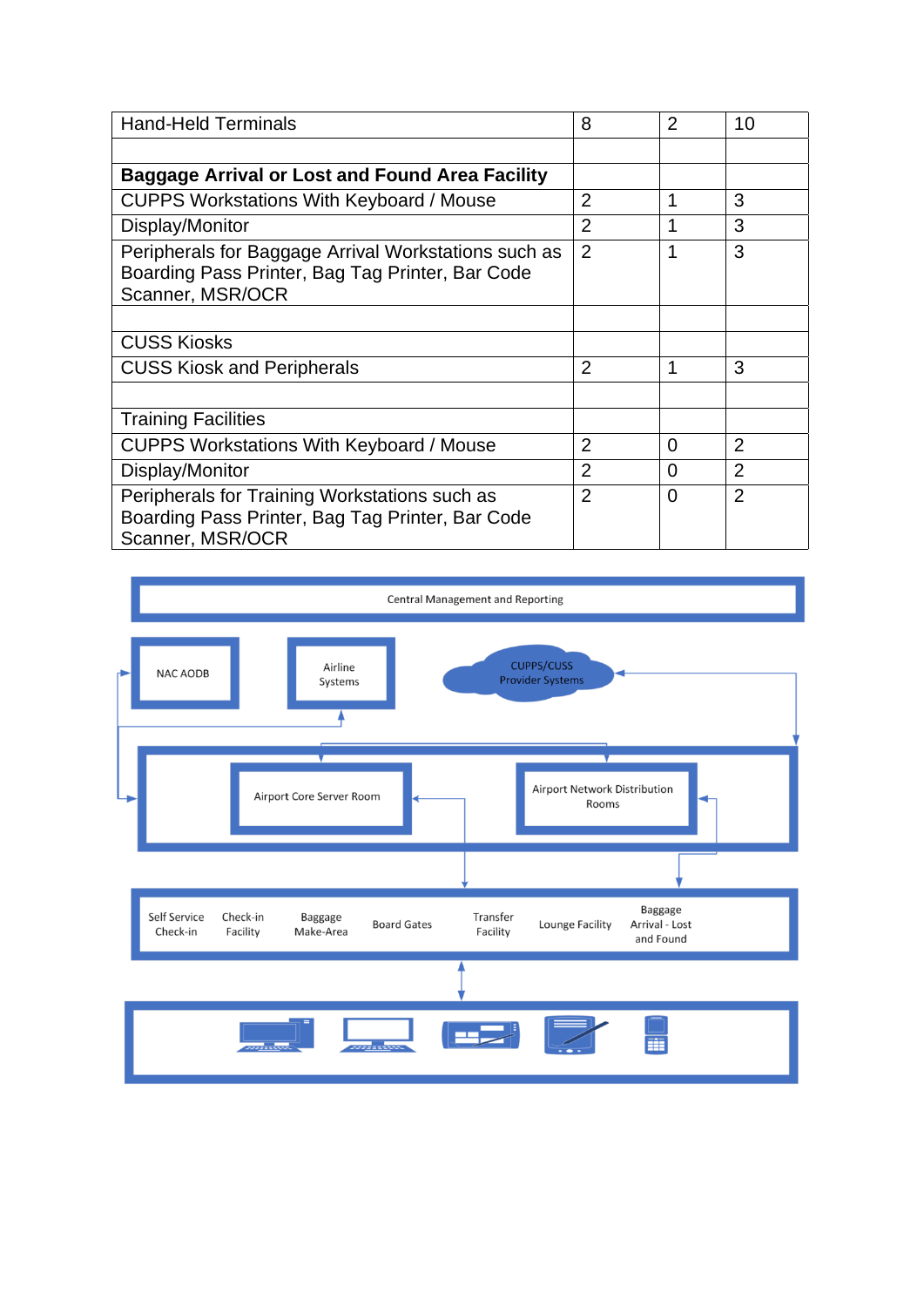# **3.2 Communication with airlines' DCS**

The proposed CUPPS solution shall support communication of the CUPPS system with the airlines' central systems, through telecommunication networks whose implementation shall be ensured by airlines themselves or by their handling agents.

At present each airline operating at the airport is providing and maintaining their own equipment to enable them to provide the necessary services for their passengers.

The system will allow additional communication servers to be added later. Some airlines use direct TCP/IP connection, others use communication servers with various legacy protocols.

The CUPPS system allows the Airport and the Airline to contract with the network/communication provider of their choice. The system must be independent from the network provider.

The proposer will describe both possibilities in his offer and will explain their running respectively. The proposer will specify which protocol(s) are supported by his solution.

The proposer will also detail the system configuration required for each solution.

Software modules specific to airlines must be certified by those airlines prior installation.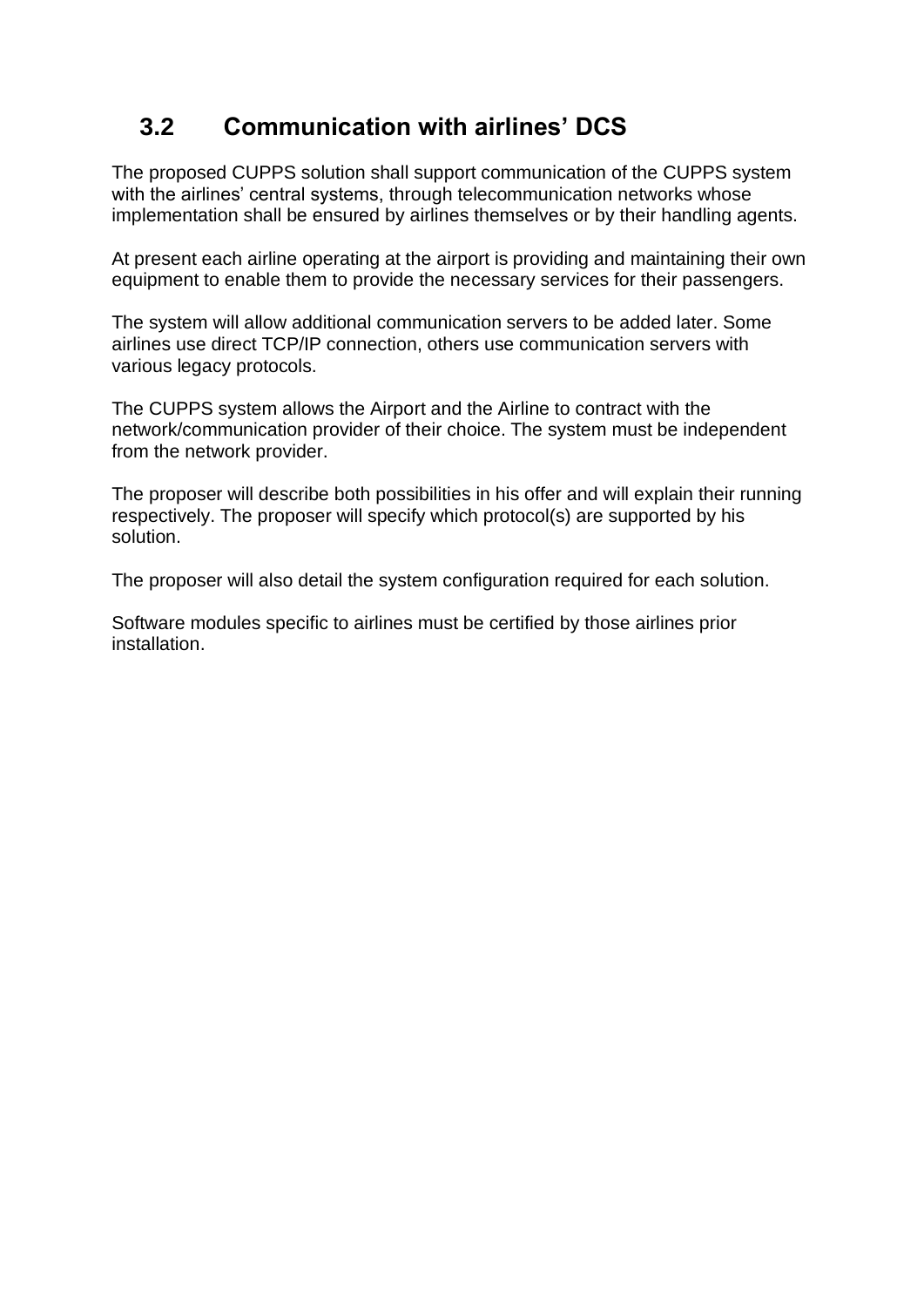# **4. CUPPS Business Requirements**

### **4.1 Qualifications**

- A. In order for a Contractor to qualify for this project, the firm must meet the following minimum requirements:
	- 1. The Contractor must have been in the business of selling and installing similar common use passenger processing systems at airports for a minimum of ten (10) years with an installed base of at least 1000 common use workstations.
	- 2. The Contractor must have been actively engaged in installing, maintaining and operating similar systems and services with a minimum of 250 workstations for at least ten (10) host airlines.
	- 3. The Contractor must have a minimum of three (3) sites that are actively using the same or similar systems, and each of those sites must be currently in operation, and have been in operation for at least the preceding six (6) months.
	- 4. The Contractor must currently be able to provide a CUPPS CTE certified solution that is installed in a production environment.
	- 5. The Contractor must provide a CUPPS solution that supports legacy CUTE terminal emulators (TE) in a seamless and transparent manner to the user.
	- 6. The Contractor must currently support self-boarding gate equipment installed in an airport environment.
	- 7. The system shall be capable of supporting Common Use Self Service (CUSS) kiosks as an integral part of the design on the same common use platform.
	- 8. The Contractor must have a minimum of 100 Common Use Self Service (CUSS) kiosks installed in an airport environment with support for at least of 20 CUSS certified applications.
	- 9. The Contractor must have been in the business of directly providing (not via a third party) centralized global support center services utilizing ITIL trained service personnel on a twenty-four (24) hours /seven (7) days per week basis for a minimum of five (5) years. The support center must provide, as a minimum, full incident management, remote monitoring, server / network management and second level support.
	- 10. The Contractor's CUPPS solution must be implemented in such a way that it performs in a PCI DSS-compliant manner.
	- 11. The Contractor must provide proof that a PCI DSS Implementation Guideline document for its solution is available and can be provided upon request.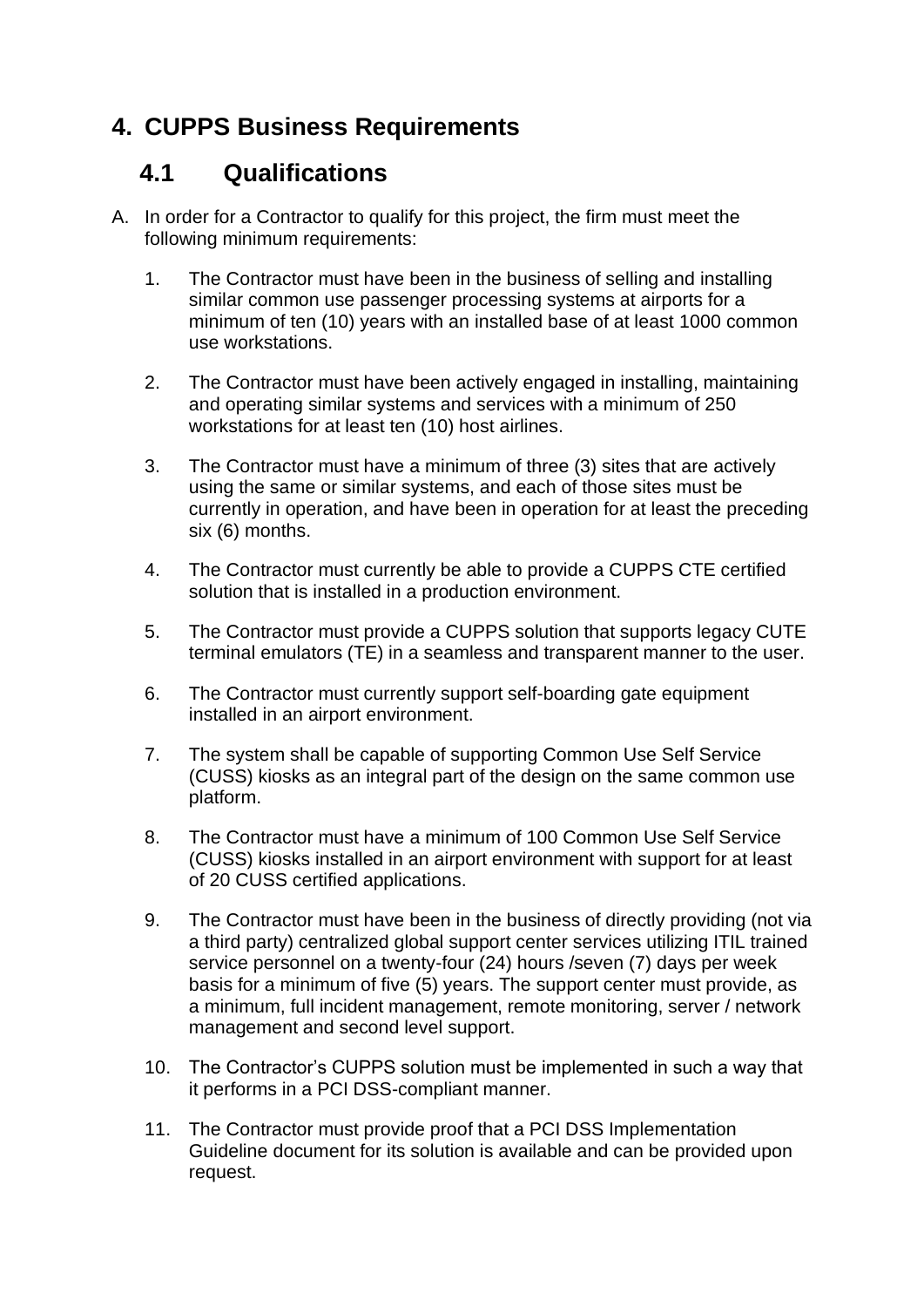- 12. The Contractor must provide proof of a PCI DSS Report On Compliance (ROC) for its solution.
- 13. The CUPPS platform must offer a pre-integrated module for 2D bar coded boarding pass passenger tracking, count and monitoring capabilities.
- 14. The CUPPS platform must be able to support comprehensive real time statistics that shall be automatically captured for workstation occupancy time and number of documents printed and CUSS kiosk transactions on an airline-by-airline basis.
- B. The Contractor is required to submit information regarding a minimum of three (3) reference sites that are actively using the same or similar systems.
	- 1. The sites should be for airports of a similar size in terms of the number of ticket counters, gate counters, gates, passenger counts, baggage throughput, and flight operations.
	- 2. This information shall include the contact name, address, telephone number, and date of original installation for each site listed.

# **4.2 Overview**

"Common Use" for the purposes of this document means that carriers will be capable of using the same systems at any particular position whether simultaneously or consecutively at different times without having to reload operating systems or software.

The system shall be designed to be accessed via a common graphical user environment from CUPPS workstations and/or remote web-based terminals must be CUPPS Compliant to most current revision of IATA RP 1797 Standard. All CUPPS components that shall integrate seamlessly to a stable and flexible system. A solution shall be deployed to minimize problems and maximize a positive airport experience. Design shall allow HKIA to participate in dialogue as to optimize the solution. System design shall optimize existing space and resources and allow for modular growth and flexibility

- 4.2.1 CUPPS Base Components this base submission component shall comprise all the required components for typical CUPPS operation.
- 4.2.2 Common Use Self Service (CUSS) Kiosks this base submission component shall comprise all the required components as specified in this RFP.
- 4.2.3 Vision The complete CUPPS system must convey a high-tech expression that is reflective of a modern airport.
- 4.2.4 Affordability Every component must be optimized for cost effectiveness. Upgrades shall be performed for hardware and/or software free of cost during the contractual period.
- 4.2.5 Flexibility Responsiveness and adaptability to changing services and user requirements must be accommodated in each system design, including modularity.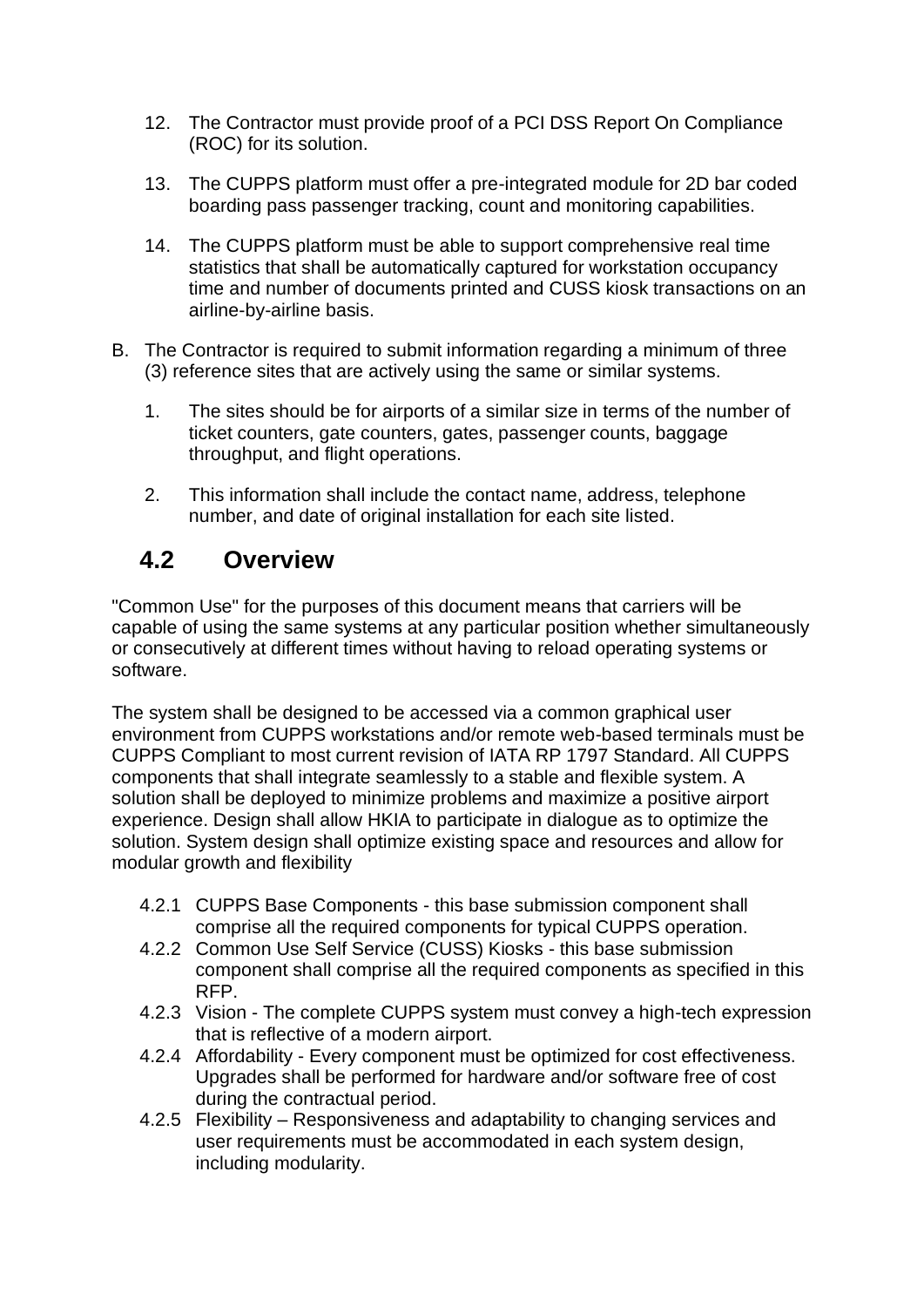- 4.2.6 Functionality Every component must be selected for optimum performance throughout for the contractual period, particularly in the provision of infrastructure.
- 4.2.7 Airport Operations The airport activities must not be interrupted during the delivery of the CUPPS Systems. Careful consideration must therefore be given to sustaining the normal operations at all times by 24x7.
- 4.2.8 Safety and Security Safety and security are of paramount importance and responsibility for ensuring this environment must be assured by every participant in the delivery of the project.
- 4.2.9 Partnering The CUPPS Supplier shall be expected to enhance this concept at every opportunity so as to achieve optimum results with the NAC users, operational staff, third party technical advisors, and other trade contractors, authorities having jurisdiction, program and project managers.
- 4.2.10 Professionalism The CUPPS Supplier shall be required to deliver professional services in the delivery of the CUPPS system, in accordance with the Statement of Work developed jointly with NAC during the negotiation period.
- 4.2.11 Adhere to Policies and Procedure The CUPPS Supplier shall be expected to serve the best interests of NAC and to respect NAC policies and procedures. This however shall not limit the CUPPS Supplier from suggesting improvements in these policies and procedures relative to the new system and operations.

# **4.3 Design Criteria**

In the design and development of the CUPPS components, below fundamental goals shall be realized to ensure the quality and effectiveness of the CUPPS solution.

- 4.3.1 Functionality The solution must exhibit and provide functions that satisfy stated and implied needs
- 4.3.2 Maintainability The solution must be such as to facilitate minimum effort needed in the future to make modifications.
- 4.3.3 Expandability The solution must facilitate growth commensurate with demand.
- 4.3.4 Efficiency The solution must exhibit favorable relationship between the level of performance and the amount of resources used to achieve it under stated and implied conditions.
- 4.3.5 Usability The solution must facilitate reasonable effort needed for use by a stated or implied set of users.
- 4.3.6 Security (Data privacy) The solution shall be inherently secure and robust to safeguard unauthorized use of its resources, as well as prevent it from being a vehicle for intrusion to the underlying network infrastructure.
- 4.3.7 Stability The solution shall be robust as a whole, and all components shall be demonstrated to have a proven track record of stable interoperability with other components as applicable.
- 4.3.8 Fault tolerance The solution shall be designed such as to withstand for single failure of any of its critical core components. CUPPS Supplier is expected to propose a robust and redundant system.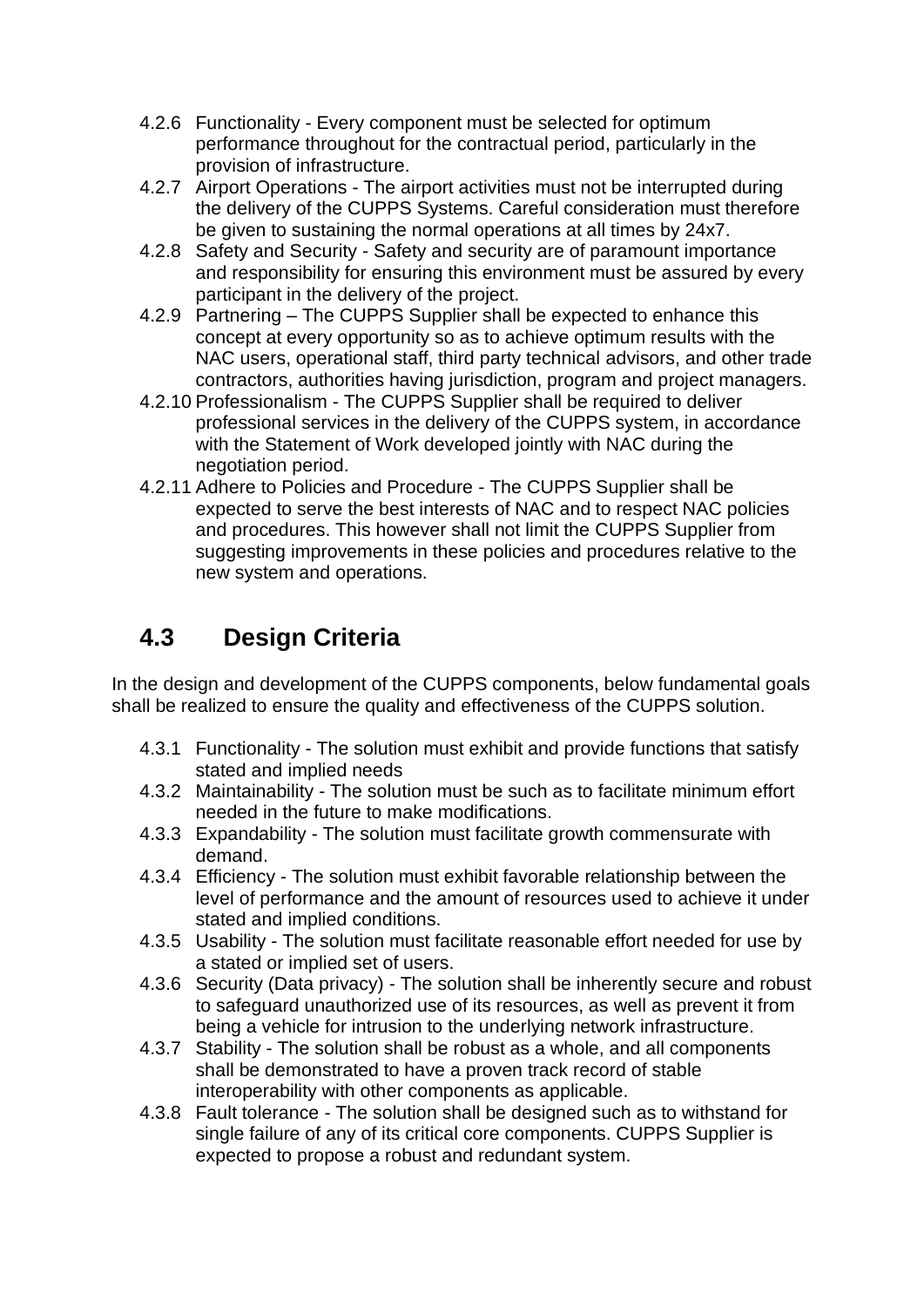- 4.3.9 Maturity The solution shall be demonstrated to be in wide deployment and have feature set indicative of the supplier's understanding of airline and airport operations. This shall be documented by means of client references (implemented within last 3 years) airport with location, year of deployment, CUPPS version, number of workstations etc.
- 4.3.10 Adaptability The solution shall be able to adapt to changing operational environment, such as change of network services, hardware upgrades, replacement and others.
- 4.3.11 Conformance The solution shall conform to all appropriate industry standards, including but not limited to those listed in this RFP.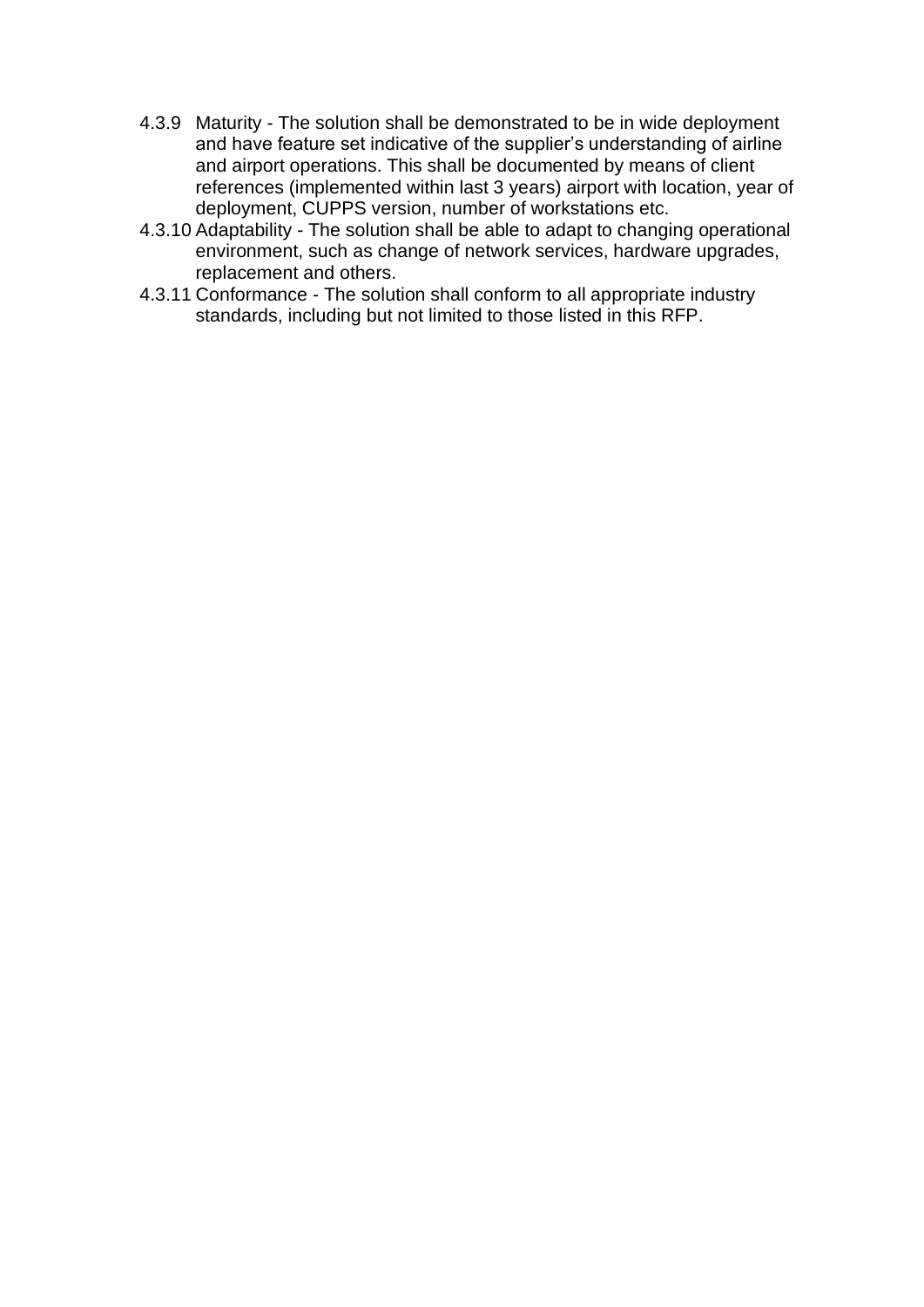# **4.4 CUPPS SYSTEM FUNCTIONAL SPECIFICATION**

The CUPPS system shall be designed such as not to require any modifications to the carriers' existing suite of applications. All applications and functions of the CUPPS workstation shall be available to authorized users without rebooting the workstation. The CUPPS solution shall comply with the latest revision of IATA RP 1797.

# **4.4.1CUPPS FUNCTIONAL REQUIREMENTS (mandatory)**

- A. The system shall be designed and installed to operate in the following manner:
	- 1. The system shall be designed with configurations to support checkin and gate operations for multiple airlines through the use of CUPPS compliant airline applications. The CUPPS shall also support the use of legacy CUTE Terminal Emulators (TE) in a seamless and transparent manner to the user.
	- 2. The system must be deployed according to the recommendations and requirements in the PCI DSS Implementation Guideline document approved by the Contractor's PCI QSA.
	- 3. The workstation's screen and keyboard interface shall support direct host connections with users having access to all applications which are available on the host as supported by the individual airline application.
	- 4. Workstations shall access the host systems through equipment housed in the central equipment rooms (Core Rooms).
	- 5. The system shall be capable of supporting both IP and legacy protocol based airline applications.
	- 6. The system shall be capable of supporting Common Use Self Service (CUSS) kiosks as an integral part of the design on the same common use platform.
	- 7. Peripherals shall be driven through a software based Hardware Abstraction Layer (HAL) function allowing standard formatted data to be processed regardless of the underlying peripheral characteristics.
	- 8. The Automatic Ticket and Boarding Pass Printers (ATB) and the Bag Tag Printers (BTP) shall have the capability of using common stock, or an airline may load their own stock when staffing a position.
	- 9. Comprehensive real time statistics shall, at a minimum, be automatically captured for workstation occupancy time, number of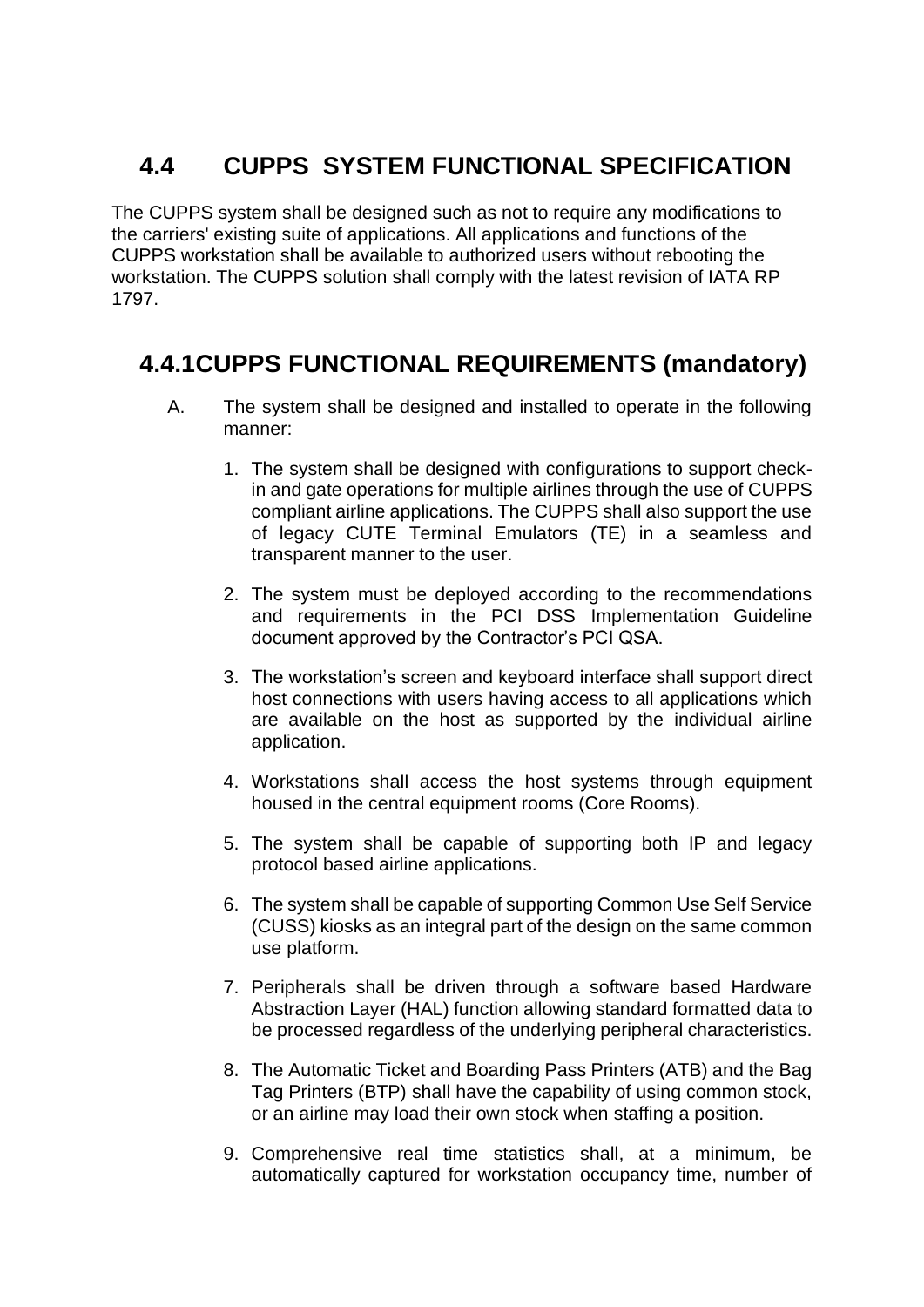documents printed and CUSS kiosk transactions on an airline by airline basis. This information must be available on a real time basis to the airport via a local statistics database. Reports shall be provided to the airport summarizing workstation and kiosk performance.

- B. CUPPS Workstations shall support the following functionality:
	- 1. Operating systems on workstations must be installed with English (\EN-US" or \EN US" depending on the notation, or \EN-UK" or \EN UK" depending on the notation) as the operating system's language. Other languages and input method editors (IME) may be installed as needed.
	- 2. Application Management: CUPPS platforms must implement application management functionality appropriate to support the CUPPS platforms.
	- 3. Authentication: CUPPS platforms must provide authentication services to authenticate users onto the workstation and other local network resources as appropriate.
	- 4. COTS Software Interoperability: COTS applications must be wellbehaved and must not pose any unreasonable performance impacts or security risks to the platform or local network. Wellbehaved COTS software, defined as a commercial application that does not make use of the CUPPS platform's services, such as devices, must run on the CUPPS platform.
	- 5. CUPPS Application Requirements: CUPPS applications must be well-behaved and must not pose any unreasonable performance impacts or security risks to the platform or local network. Each CUPPS application must adhere to a set of command line standards designed to easily query the application's version and platform supplier.
	- 6. Event Management: The CUPPS platform must implement an event management function to facilitate application and platform event information exchange with the management interface.
	- 7. Hardware Abstraction Layer: The CUPPS platform must provide a HAL that shields applications from the platform supplier and firmware versions of the underlying workstation or device hardware. Additionally, the HAL must shield applications from the interface used to communicate with the device (e.g., USB, serial, wireless, etc.). By definition, HAL requirements do not apply to raw devices.
	- 8. Logging: The CUPPS platform must provide a general purpose logging interface that is appropriate for application support and debugging purposes.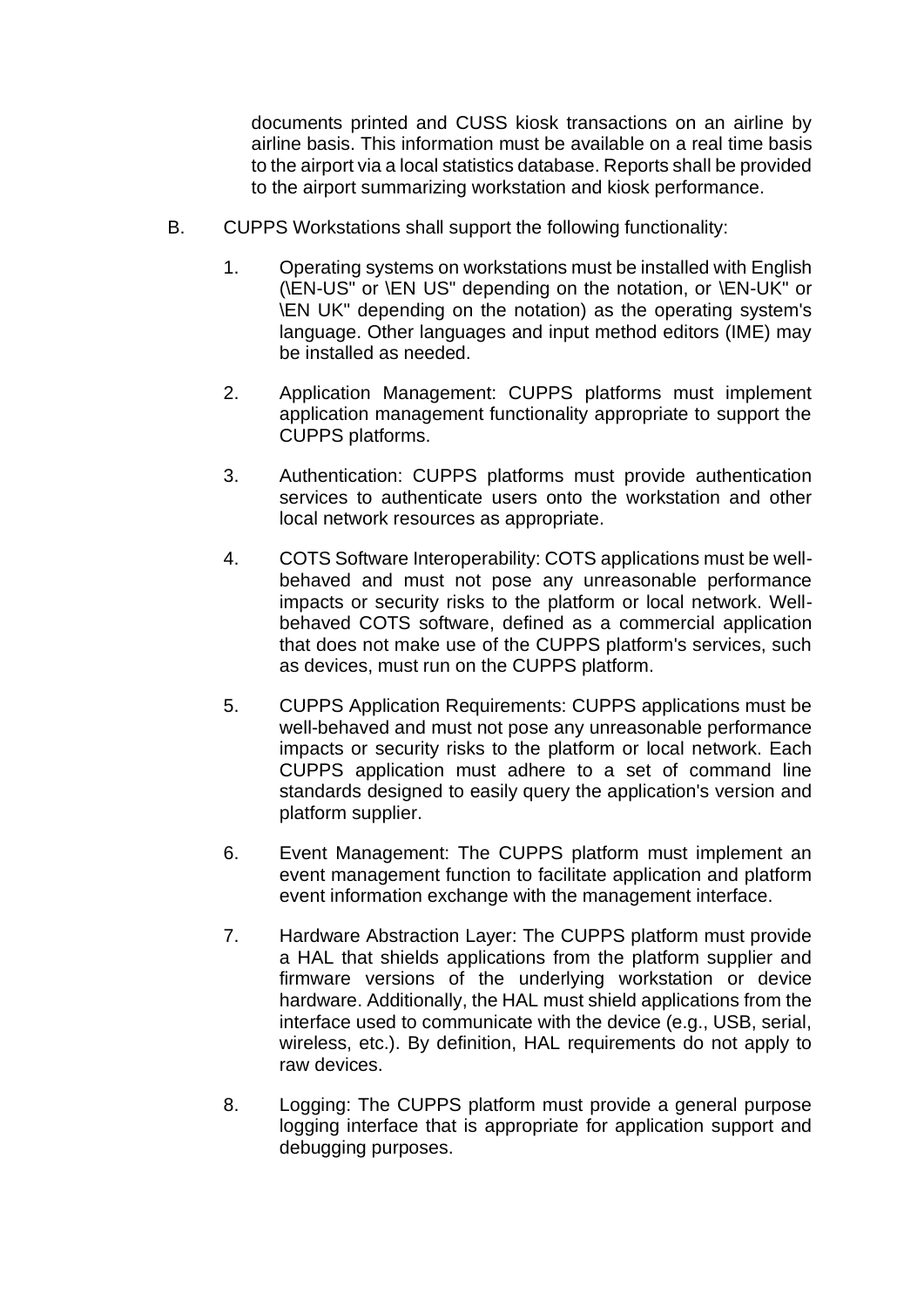- 9. Permissions: The CUPPS platform must provide appropriate functionality to manage and secure access to CUPPS platform system resources, network resources, and user or airline data.
- 10. Platform and Workstation Management: The CUPPS platform must provide appropriate management functionality to facilitate the system administration, support, and usage.
- 11. Software Distribution: The CUPPS platform must provide a unified mechanism to distribute software to a specific CUPPS location.
- 12. Storage: The CUPPS platform must provide an interface to allow workstation applications to store data. The interface must support returning (releasing) scratch storage, defined as temporary storage that is private to the application instance that will be automatically deleted at the end of the application's session. The interface must also support persistent storage, defined as storage that is common to the logged-in user, which is not automatically deleted at the end of the application's session.
- 13. Vendor Independence: The CUPPS platform must implement the interfaces as per the CUPPS-Technical Specification such that a properly implemented CUPPS application works without modification across CUPPS implementations.
- 14. World-Wide Naming Standards: The CUPPS must adhere to world-wide conventions for the naming of CUPPS workstations and appropriate devices. This world-wide nomenclature standard is to facilitate identification and/or direct communication between airline hosts and/or application servers and any particular workstation available on a network.
- 15. Performance: The CUPPS platform must adhere to the appropriate performance standards from the IATA CUPPS Technical Specification, including the allowable times to complete the login process, the logout process, communications delay, and device performance.
- 16. Configuration: There shall be only one bootable partition on the workstation hard disk and that is for the base operating platform.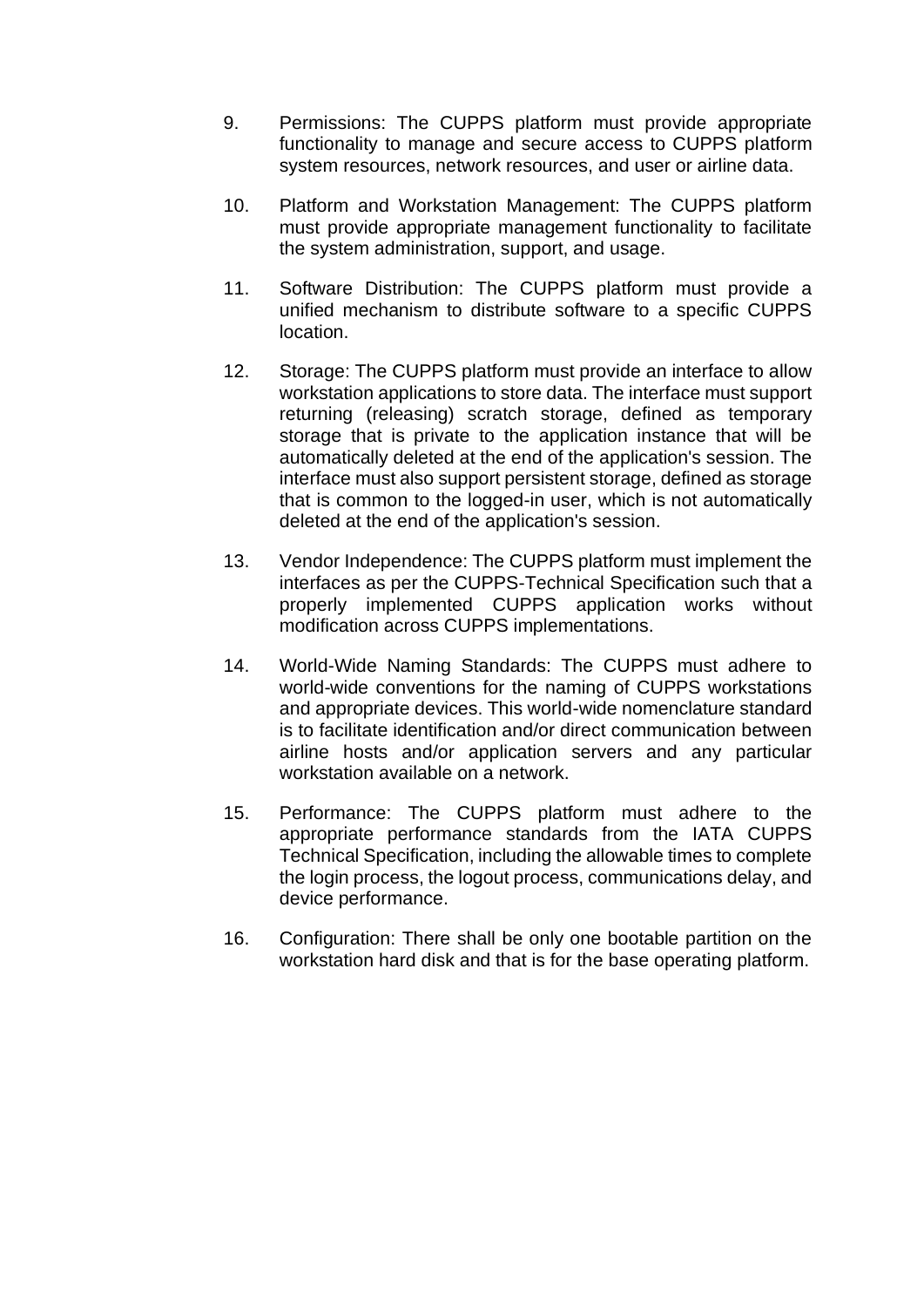### **4.4.2 CUPPS Hardware Requirements**

- A. All hardware requirements given are the minimal acceptable requirements for the system.
	- 1. Equipment located in Core Rooms shall be rack mounted in standard 19-inch racks.
		- a. Contractor shall provide the rack mount adapters for all equipment installed in the equipment rack.
		- b. Contractor shall cover unused slots using blank panels.
- B. CUPPS servers shall have a minimum hardware configuration as defined in the IATA CUPPS Technical Specification.
- C. CUPPS Workstations will consist of standard PCs capable of hosting all the required platform and application software, together with their associated peripherals. CUPPS Workstations shall have a minimum hardware configuration as defined in the IATA CUPPS Technical Specification.
- D. Automated Ticketing and Boarding Pass Printer (ATB)

Automated Ticketing and Boarding Pass Printers should support both airline-specific and generic paper stock. The printer should also have had at least six (6) months of operational experience with a customer. An Automated Ticketing and Boarding Pass Printer shall have a minimum hardware configuration of the following:

- 1. Printing Technology: Direct Thermal
- 2. Be able to be installed on or under a counter
- 3. Have both front and rear feed coupon insertion
- 4. Support IATA Resolutions 792
- 5. Support AEA Technical Specifications for ATB
- 6. Must support two-way communications between the host and the printer
- 7. Have acceptance of generic mode protocol and CUTE mode protocol
- 8. Should have down-line loaded airline logos in PCX or PROM format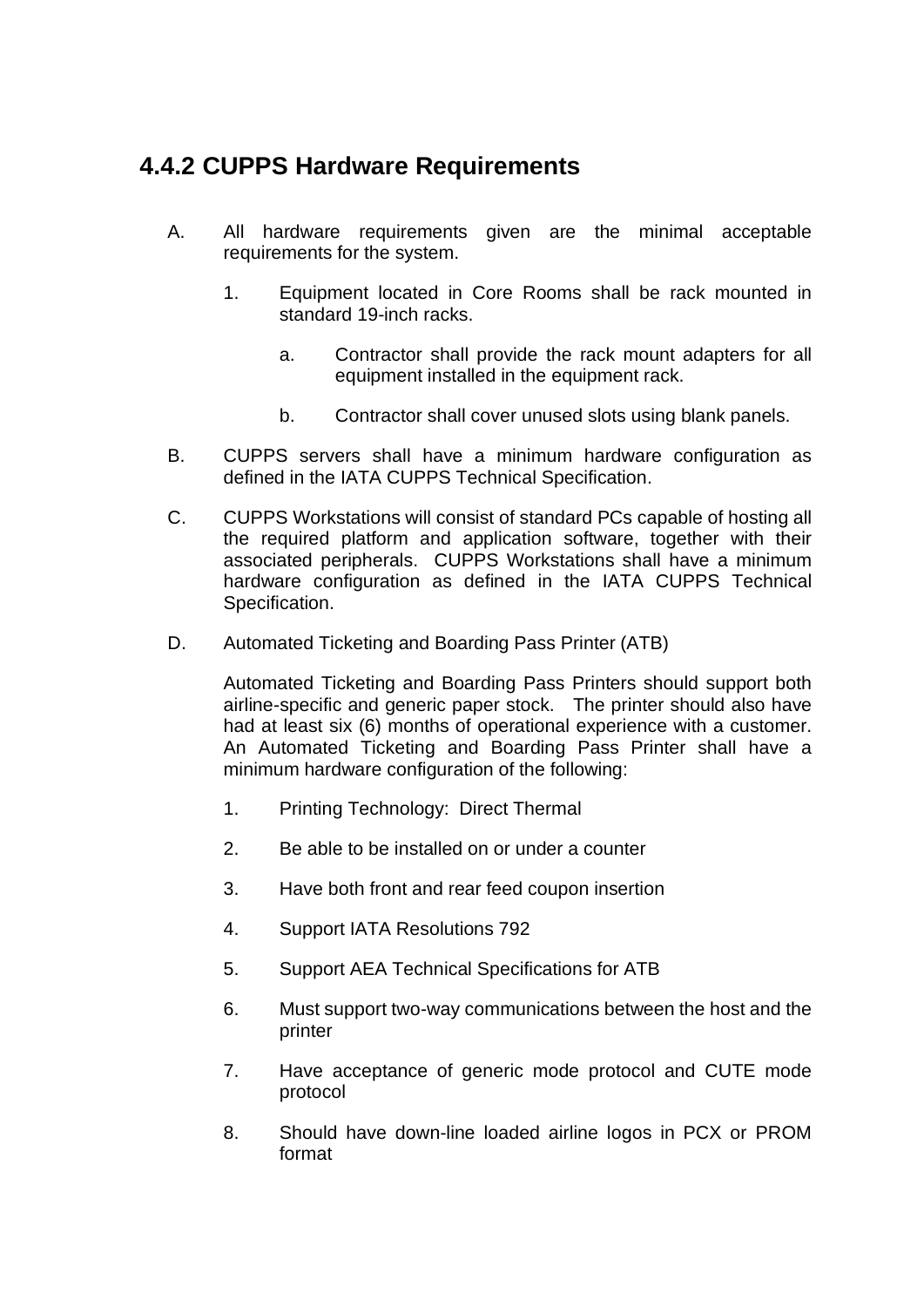- 9. Must have print resolution of at least 203 dpi (8 dots/mm)
- 10. Must offer a print/encode time of no more than five (5) seconds
- E. Bag-Tag Printers (BTP)

Bag Tag printers need to produce high quality, high contrast baggage tags at a print density of at least 203 dpi. The printer should also have had at least six (6) months of operational experience with a customer. Bag-Tag printers shall have a minimum hardware configuration of the following:

- 1. Printing Technology: Direct Thermal
- 2. Must comply with IATA Resolution 740
- 3. Barcodes must be compliant with the following standards:
	- a. Interleaved 2 of 5
	- b. Industrial code 2 of 5
	- c. Industrial code 3 of 9
- 4. Must accept IATA recommended practice 1740a paper stock specification
- 5. Must offer a print speed of three (3) inches per second
- 6. Must support AEA Technical Specifications for BTP
- 7. Upgradable to support RFID
- F. Document Printers (DCP)

Document Printers should have had at least six (6) months of operational experience with a customer. Document Printers shall have a minimum hardware configuration of the following:

- 1. Printing Technology: Impact, Dot Matrix
- 2. Paper path should accommodate from 3" to 10" width paper
- 3. At least two paper feeds
- 4. Ribbon life of 3 million characters
- 5. Print head life of 200 million characters
- 6. Must offer a print resolution of at least 203 dpi
- 7. Must offer minimum print speed of three (3) inches per second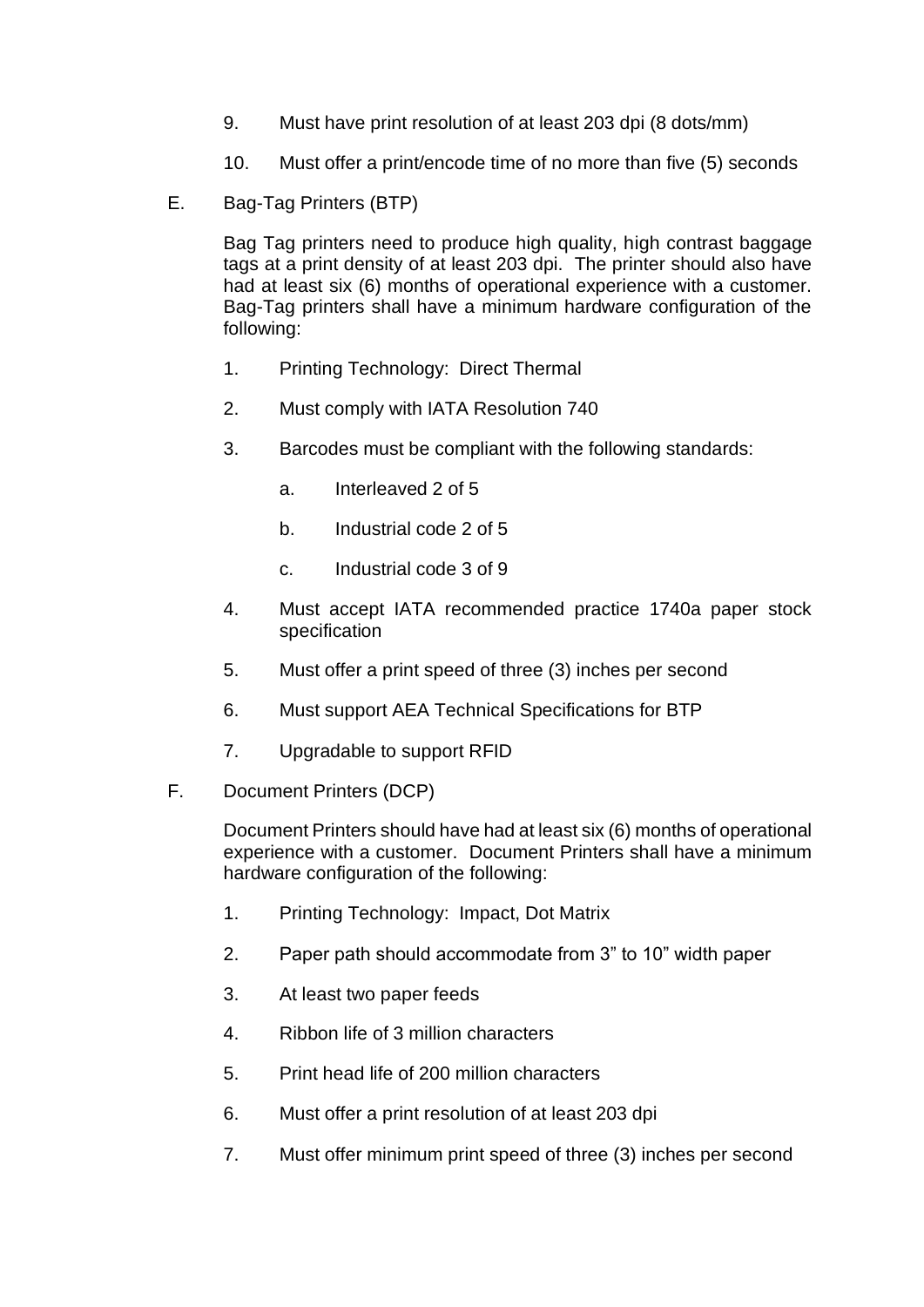**All printers shall have a minimum hardware configuration as defined in the IATA CUPPS Technical Specification**

G. Boarding Gate Reader (BGR)

Boarding Gate Readers need to support the handling of Bar Coded Boarding Passes (BCBP) coupons. The reader should have had at least six (6) months of operational experience with a customer. A Boarding Gate Reader shall have a minimum hardware configuration of the following:

- 1. Support IATA Resolution 792
- 2. Interact with workstations using AEA PECTAB concept
- 3. Document processing time for any BCBP coupon or mobile display should be <1 second for reading process
- 4. Must support AEA Technical Specifications for BGRs
- H. Bar Code Scanner (LSR)

Some carriers use bar code readers. The scanner should have had at least six (6) months of operational experience with a customer. These readers shall have a minimum hardware configuration of the following:

- 1. Have a CCD imaging capability of reading the following bar code formats:
	- a. Interleaved 2 of 5
	- b. Industrial code 2 of 5
	- c. Industrial code 3 of 9
	- d. PDF417
	- e. Aztec
	- f. DataMatrix
	- g. QR
- I. Magnetic Strip Reader (MSR)

These readers may be used for reading frequent flyer cards, credit cards or ATB coupons. The Magnetic Strip Reader should have had at least six (6) months of operational experience with a customer. These readers shall have a minimum hardware configuration of the following:

1. Integrated, ergonomic keyboards with self-contained MSR devices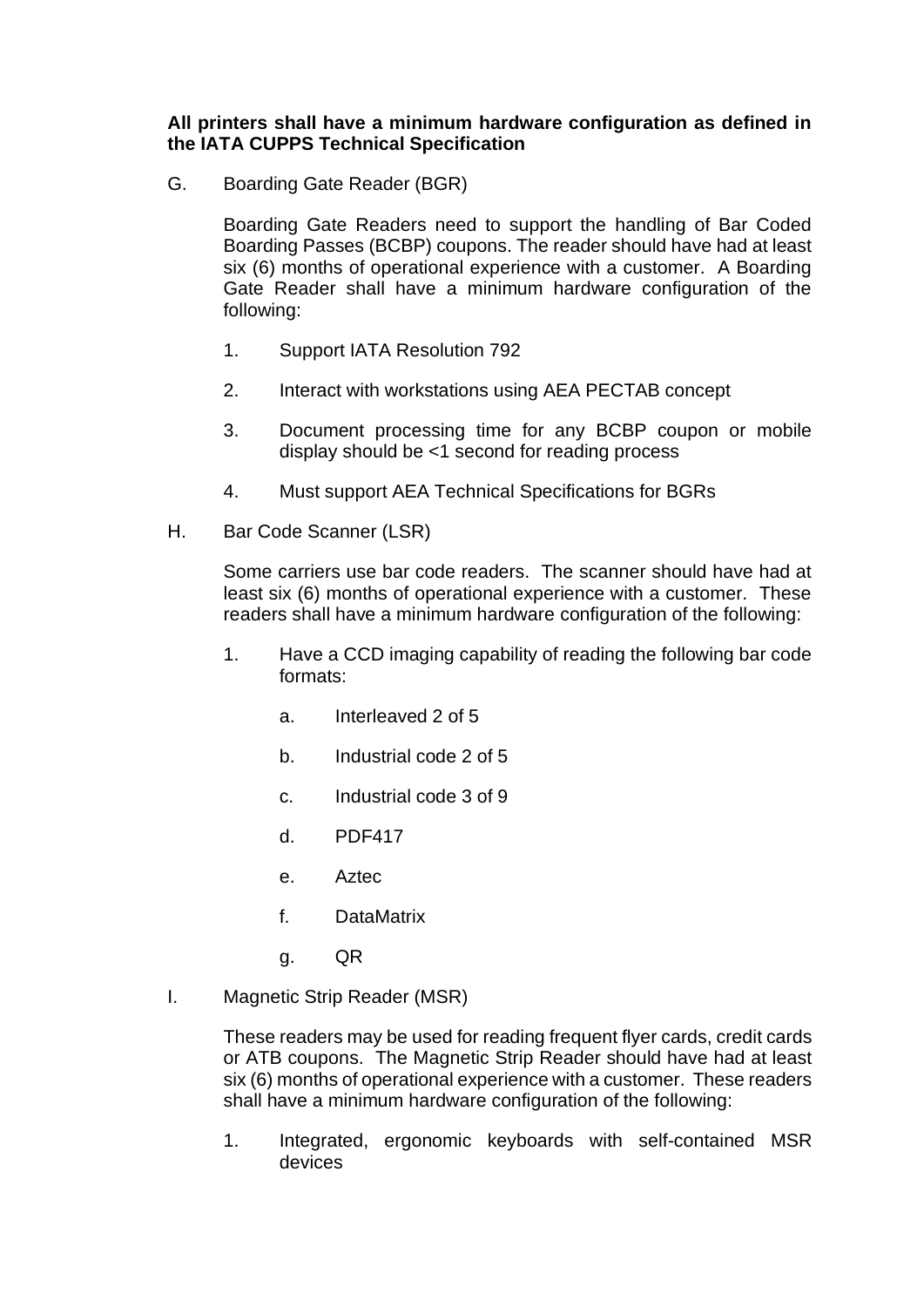- 2. Must read ATB documents, credit cards, frequent flyer cards, employee travel cards; read up to at least three (3) tracks
- 3. Must meet ISO 3554/2894
- J. Passport and OCR Reader (OCR)

The Passport and OCR Reader should have had at least six (6) months of operational experience with a customer. These readers shall have a minimum hardware configuration of the following:

- 1. Passport readers shall have optical character recognition.
- 2. Integrated, ergonomic keyboards with self-contained OCR devices
- 3. Must read all OCR passport types
- 4. Must support character set ISO 8859-1 Latin 1
- 5. MTBF must be at least 100,000 operation hours
- 6. First read rate must be at least 95%

#### **4.4.3 CUPPS Software Requirements**

- A. Workstation Operating System
	- 1. CUPPS workstations must use Windows 10 configured with English as the default language. Additional language packs or input method editors (IME) may be loaded as necessary.
- B. Platform Server Operating System
	- 1. Platform servers may utilize any operating system deemed appropriate such that the server provides the following functionality equivalent to that provided by Microsoft Windows based servers and such that the implementation is transparent to end-user Software:
		- a. Shared network and shared printers that provide suitable access control mechanisms.
		- b. End-user authentication infrastructure that at least meets the terms specified in the IATA CUPPS Technical Specification.
		- c. Preferred operating system is Microsoft's latest compliant version Server OS.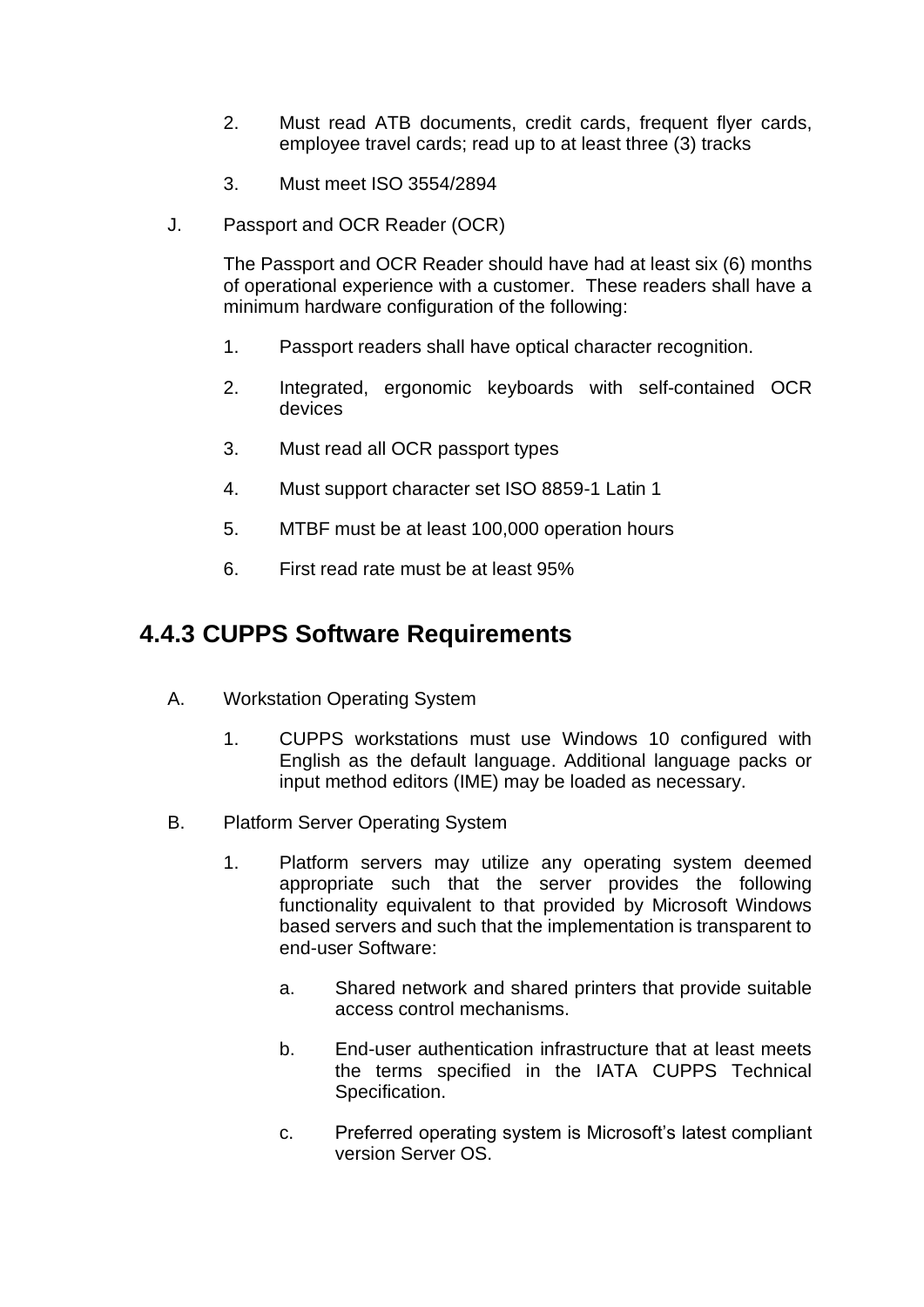- C. MATIP Gateways Operating System
	- 1. MATIP Gateways are required to use Windows OS, configured with English as the default language.
- D. Hardware Abstraction Layer (HAL)
	- 1. The CUPPS platform shall provide a hardware abstraction layer for all CUPPS managed hardware devices, including the necessary servers, workstations, devices, etc., such that a change in the hardware manufacturer, hardware, firmware, or similar embedded functionality, operating system drivers, etc., is transparent to the applications that may make use of the hardware.

#### **4.4.4 CUPPS System Requirements**

- A. The system shall adhere to a Client / server model.
- B. The system shall support peripherals connected over:
	- 1. RS232C Serial Interface
	- 2. Universal Serial Bus (USB)
	- 3. Parallel port interface (for dot matrix printer)
- C. CUPPS workstations shall be mutually independent of each other.
- D. CUPPS workstations shall be able to send data to a peripheral device which is physically connected to another workstation.
- E. The Contractor's system shall:
	- 1. Support each airline's host system.
	- 2. Support the integration of other applications in an open systems environment.
	- 3. Utilize industry standard components with a modular system architecture for ease in making additions and changes without adversely impacting performance or requiring equipment replacements.
	- 4. Be designed with redundancy to include servers and other major components so that there is not any single point of failure which can cause operations to be disrupted. This redundancy shall also include major network components and power supplies. System shall also be protected with a full backup that is backed-up on a daily basis and available for immediate data restoration.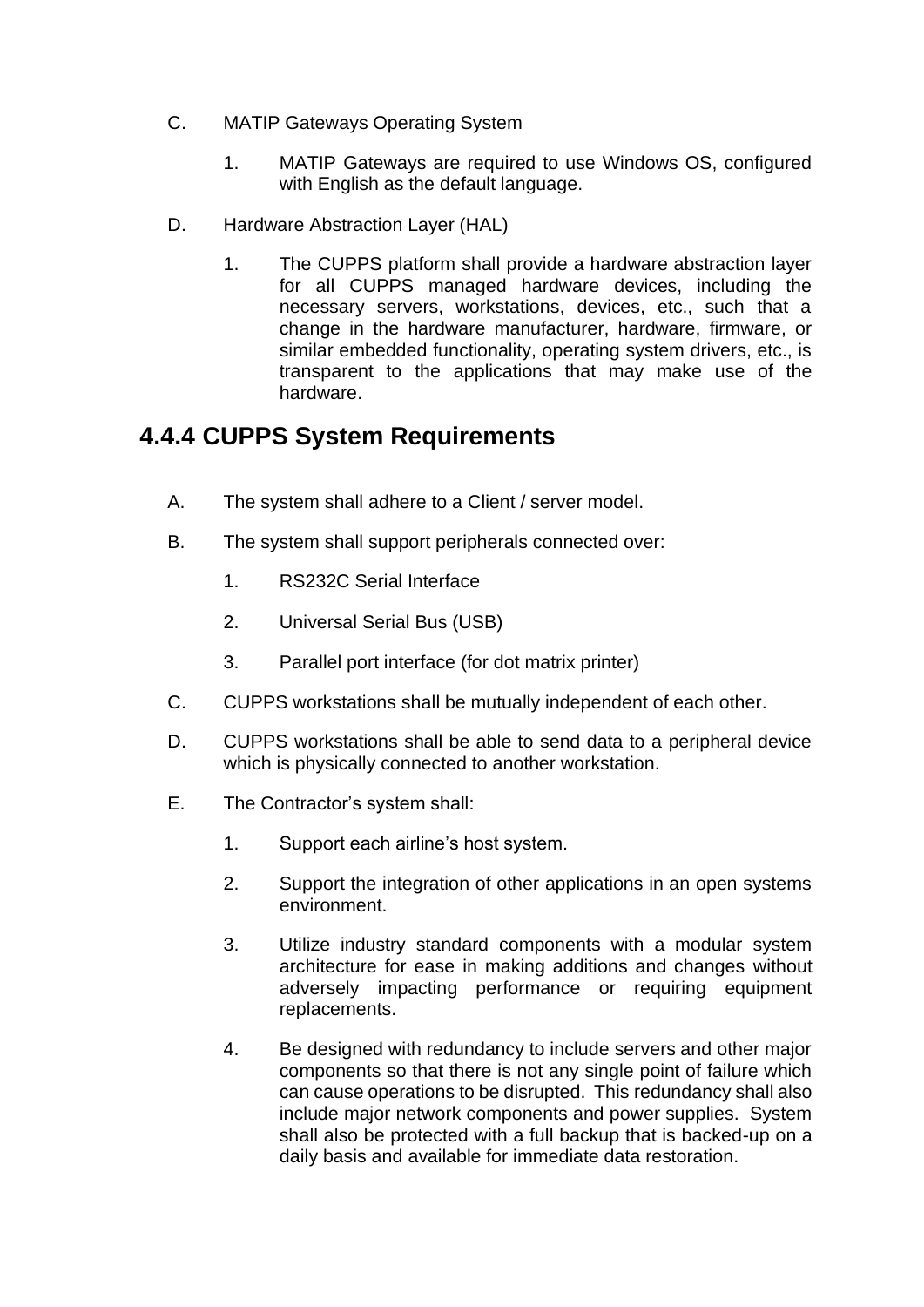- 5. Support a single login to authenticate the specific user to all the different systems that the user may require access to.
- 6. The system shall also support the capability of a login with biometric authentication by way of fingerprints. (optional)
- F. System shall support wireless and other connectivity methods.
- G. The system shall support the legacy airline protocols by using the MATIP gateways to perform the necessary protocol handling.
	- 1. The system shall support MATIP for those airlines that have already implemented this connectivity.
- H. System shall support web access to operations and site performance information as a management tool.
- I. The system shall support the following capabilities for increased security:
	- 1. The Contractor's CUPPS solution must be implemented in such a way that it performs in a PCI DSS-compliant manner.
	- 2. For IP networks, a firewall shall be provided to block all traffic until a user is authenticated.

#### **4.4.5 Hardware COUNTS AND Configuration**

- A. The Common Use Passenger Processing Systems are based on the following:
	- 1. 17 ticket counter positions
	- 2. 6 gate counters
	- 3. 2 (LOST AND FOUND)
	- 4. 2 (TRANSFER FACILITY)

|                |                | LISTOL AIHINES.           |                          |                                                                             |
|----------------|----------------|---------------------------|--------------------------|-----------------------------------------------------------------------------|
|                | Item IATA code | <b>Airline Name</b>       | <b>Software Operator</b> | <b>System Name</b>                                                          |
|                | <b>SA</b>      | South African Airways     | <b>SITA</b>              | <b>AMADEUS:</b><br>Customer<br>Management (CM)<br>Flight Management<br>(FM) |
| $\overline{2}$ | 4Z             | Airlink                   | Amadeus                  | Altea CM                                                                    |
| 3              | ЕT             | <b>Ethiopian Airlines</b> | Sabre                    | Sabre                                                                       |
|                | WA             | <b>West Air</b>           | Ink DCS                  | <b>INK DCS</b>                                                              |

#### *5.* List of Airlines: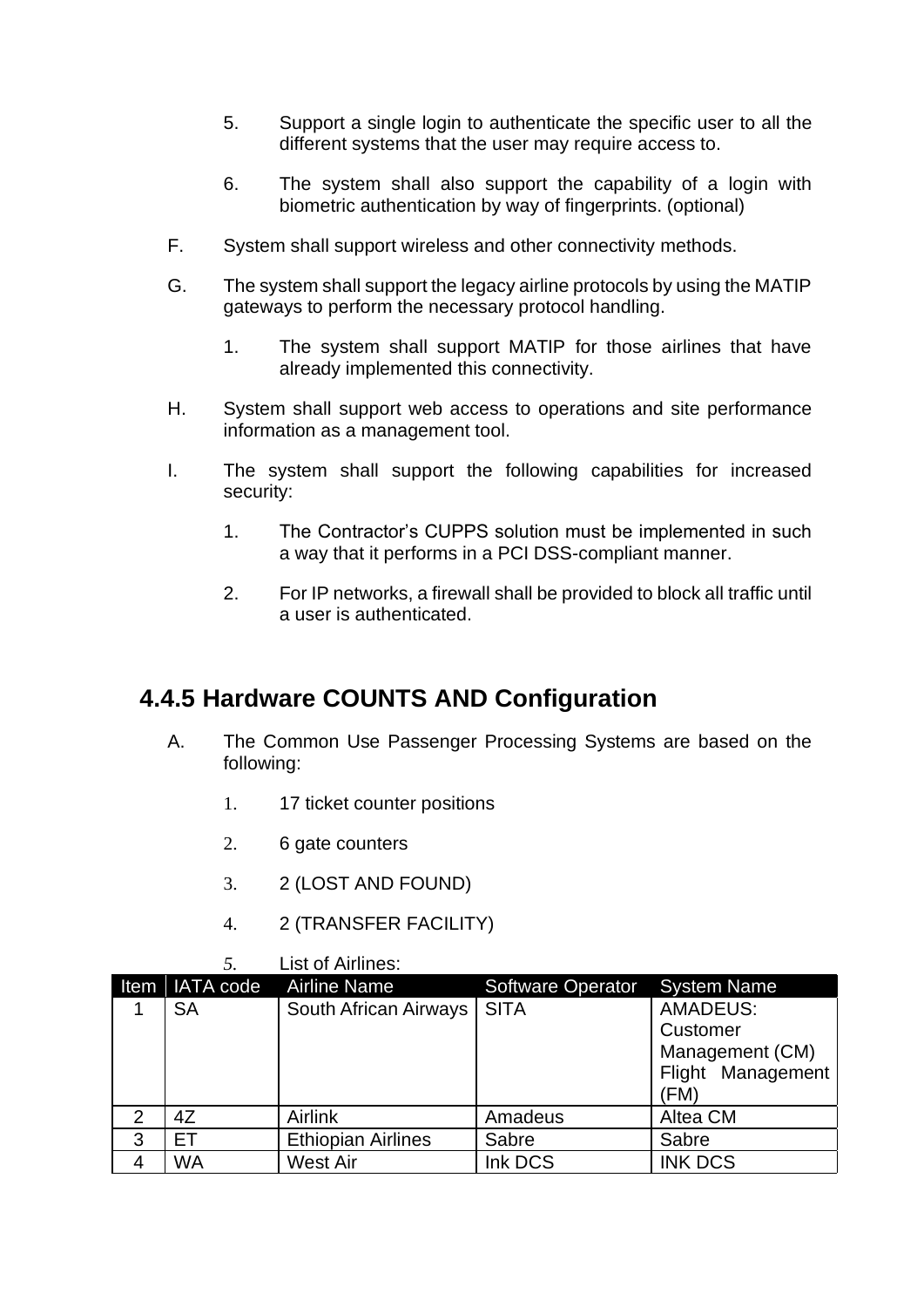| 5 | TAAG      | Angolan Airlines  | Amadeus           | Altea               |
|---|-----------|-------------------|-------------------|---------------------|
| 6 | <b>EW</b> | EurowingsDiscover | Amadeus           | Altea               |
|   | EW        | EurowingsDiscover | <b>LH Systems</b> | cFront app. suite   |
|   | <b>EW</b> | EurowingsDiscover | Zebra powered by  | Aviation<br>Quantum |
|   |           |                   | Android           | Solutions, BRS      |

- B. Ticket Counter Position: The typical Common Use Passenger Processing Systems hardware complement of a ticket counter position shall be:
	- 1. One (1) CUPPS WS with 17 or 19-inch monitor
	- 2. One (1) ATB
	- 3. One (1) BTP
	- 4. One (1) MSR/OCR
	- 5. One (1) LSR (Optional)
- C. Gate Counters: Gate counters shall be *6* -position counters. The typical Common Use Passenger Processing Systems hardware complement of a gate counter position shall be:

*Note: Counts will be project specific, based on counter design*.

- 1. 6 CUPPS WS with 17 or 19-inch monitor
- 2. 6 DCP
- 3. 6 MSR/OCR
- 4. 6 BGR
- D. Transfer Counters: Transfer counters shall be *2* -position counters. The typical Common Use Passenger Processing Systems hardware complement of a transfer counter position shall be:

*Note: Counts will be project specific, based on counter design*.

- 5. 2 CUPPS WS with 17 or 19-inch monitor
- 6. 2 ATB
- 7. 1 BTP
- 8. 1 MSR/OCR
- E. *Other Locations: These will be project specific.*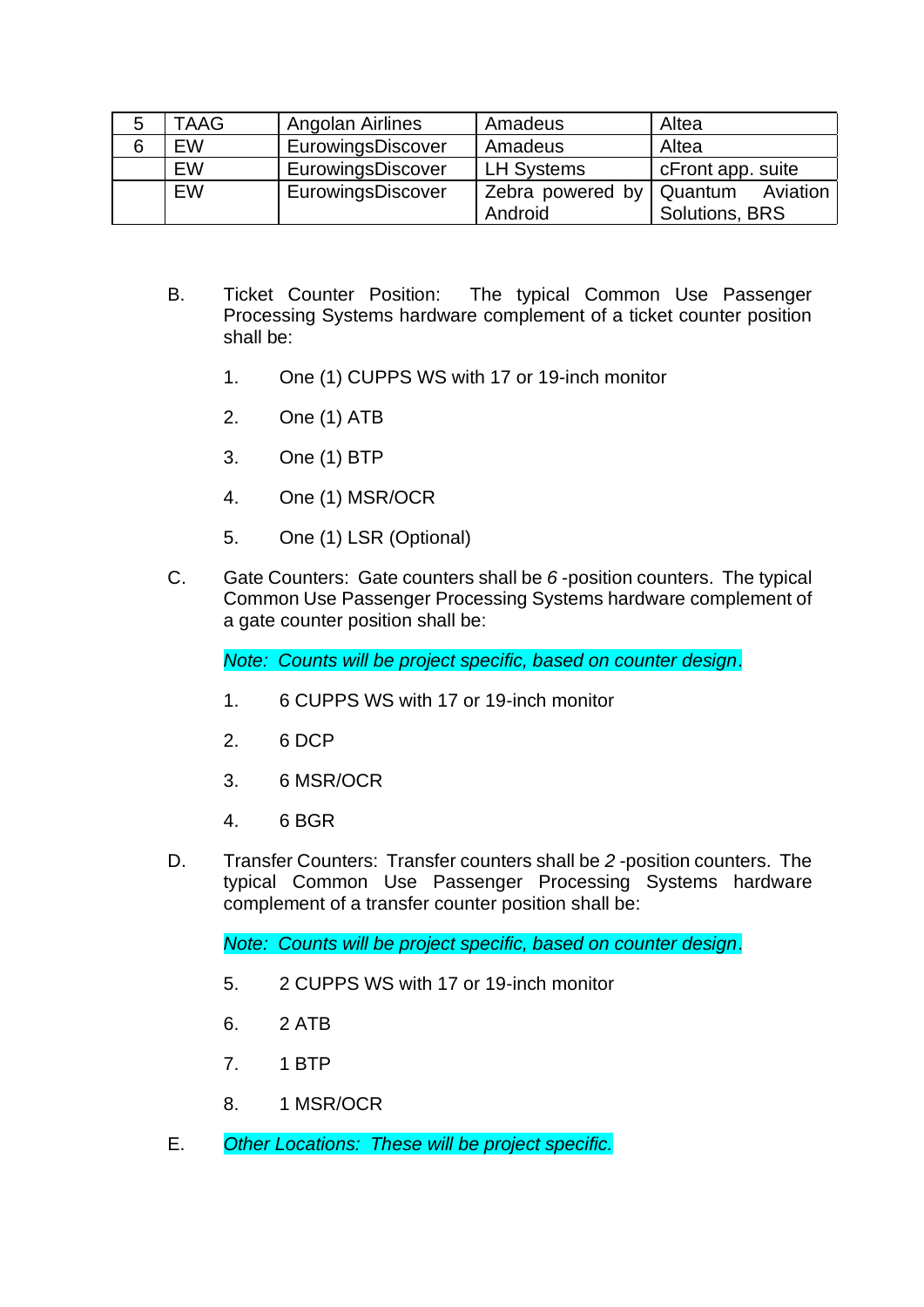F. Lost and Found Counters: Lost and found counters shall be *2* -position counters. The typical Common Use Passenger Processing Systems hardware complement of a lost and found counter position shall be:

*Note: Counts will be project specific, based on counter design*.

- 9. 2 CUPPS WS with 17 or 19-inch monitor
- 10. 2 DCP

#### **4.4.6 References**

- A. The latest printed edition of the publications listed below form a part of the Specification to the extent referenced.
- B. References:
	- 1. Association of European Airlines (AEA) Technical Specifications
	- 2. International Air Transport Association (IATA)
		- a. IATA Recommended Practice ("RP") 1797; Common Use Passenger Processing Systems (CUPPS) Recommended Practice, Technical Requirements and Technical Specification
		- b. IATA RP 1740a; Baggage Tag Media Quality Guidelines
		- c. IATA RP 1740c; Radio Frequency Identification (RFID) Specifications for Interline Baggage
		- d. IATA RP 1706c; Common Use Self Service (CUSS)
		- e. IATA Resolution 722c; Automated Ticket/Boarding Pass Version 2 (ATB2)
		- f. IATA Resolution 722e; Automated Ticket/Boarding Pass (ATB) and Multiple Purpose Document (MPD) – Coupon-by-Coupon Technical Specification
		- g. IATA Resolution 740; Form of Interline Baggage Tag
		- h. IATA Resolution 792; Bar Coded Boarding Pass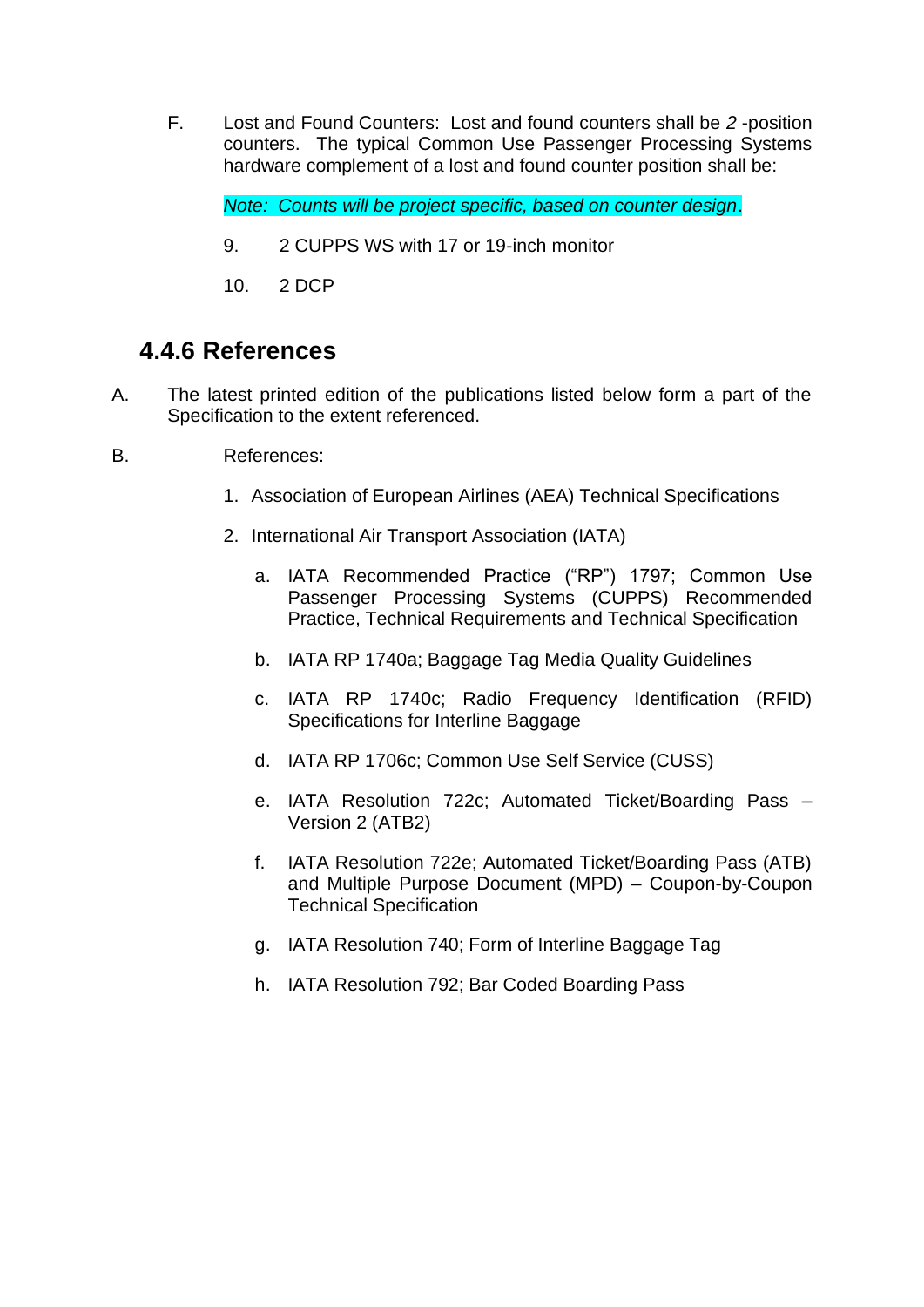### **4.4.7 Design**

A. The design of the Common Use Passenger Processing System shall be based on standardized components and software as defined in IATA Recommended Practice 1797 – Common Use Passenger Processing Systems (CUPPS) Technical Specification.

# **4.4.8 CUPPS LICENSE**

- 4.4.9 The CUPPS license shall be based on number of Active Workstations. Operators logged-in and actively engaging with application/s considered as "Active Workstations".
- 4.4.10 The CUPPS solution to be licensed (Concurrent) for minimum of 40 Active Workstations.

# **4.5COMMON USE SELF SERVICE KIOSK**

# **4.5.1 GENERAL OPERATING REQUIREMENTS**

- A. The Common Use Self Service (CUSS) System at the Airport shall operate in the following manner:
	- 1. CUSS shall permit customized airline check-in and electronic ticketing by passengers on a shared system to include the generation of required documents.
	- 2. System shall deploy touch screen technology for ease of use by the passengers
	- 3. Software platform shall be compliant with the latest IATA CUSS 1.3 standard at least.
	- 4. System shall be capable of remote diagnostic testing, remote management, and remote collection of statistical data.
	- 5. System shall be PCI-DSS certified for payment capability in the future, common use payment solution is a plus. CUSS Kiosk hardware shall be ready to accommodate payment equipment, in an integrated design.
	- 6. System shall be ready for biometric enrollment, any reference here of works already done would be a plus.

# **4.5.2 HARDWARE REQUIREMENTS**

- A. All hardware requirements given are the minimal acceptable requirements for the system.
	- 1. Equipment located in Core Rooms shall be rack mounted.
- B. CUSS kiosks shall have the following minimum hardware configuration: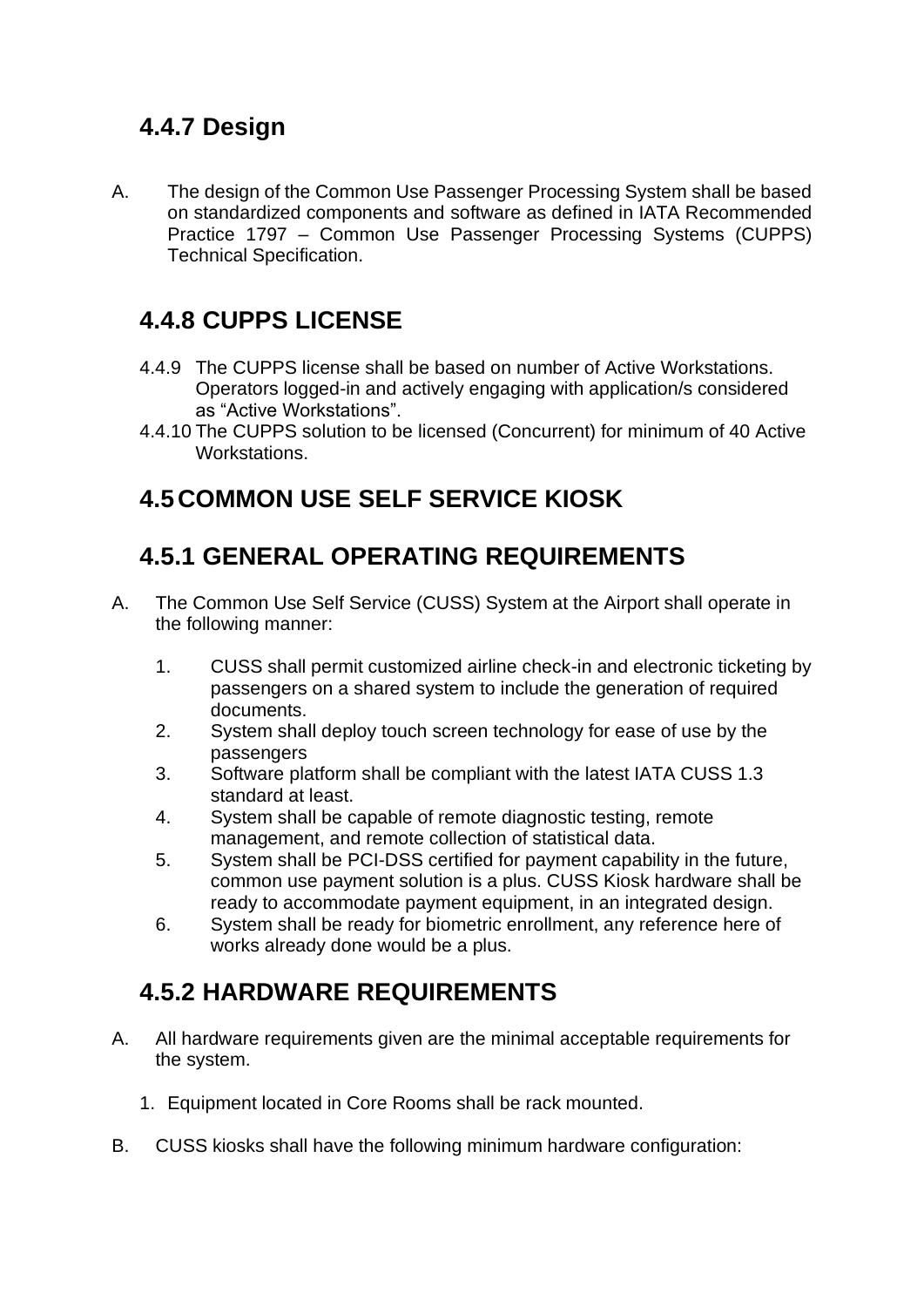- 1. PC with latest Core Duo processor, minimum
- 2. 19" LCD with multitouch touch screen overlay
- 3. Full page document scanner and OCR reader
- 4. Three (3) track magnetic card reader
- 5. Wide format GPP for boarding documents
- 6. 1D/2D bar code scanner, capable of reading bar codes from both paper and mobile devices, in the following formats: PDF417, DataMatrix, Aztec and QR
- 7. Baggage Tag Printer for BTP printing capability at the CUSS Kiosk
- 8. UPS battery backup and separate remote power management.
- 9. Durable enclosure and capable of customized brandingDoor open sensor

# **4.5.3 SOFTWARE REQUIREMENTS**

- A. Software platform must be compliant with the latest IATA CUSS standard.
- B. The software platform shall include the following applications:
- 1. A launch application that provides access to airline-specific applications.
- 2. A core application those function it is to manage all kiosk hardware and software modules specific to the kiosk and the interactions between them.
- 3. A system manager function to monitor all software modules and report errors to the remote management system.
- 4. An automated remote file update capability for the OS and platform software.
- 5. A remote configuration capability for updating static information required by CUSS.
- 6. A capability for windows services to auto-restart if they should fail, as required to maintain continuous operations.

### **4.5.4 SYSTEMS REQUIREMENTS**

- A. The Contractor's system shall:
- 1. Support connection to each airline's remote CUSS application server.
- 2. The system shall use industry standard components with a modular system architecture for ease in making additions and changes without adversely impacting performance or requiring equipment replacements.
- 3. All major system hardware components shall be designed with redundancy to include servers and other major components so that there is not any single point of failure which can cause operations to be disrupted. This redundancy shall also include major network components and power supplies. System shall also be protected with a full backup that can be backed-up on a daily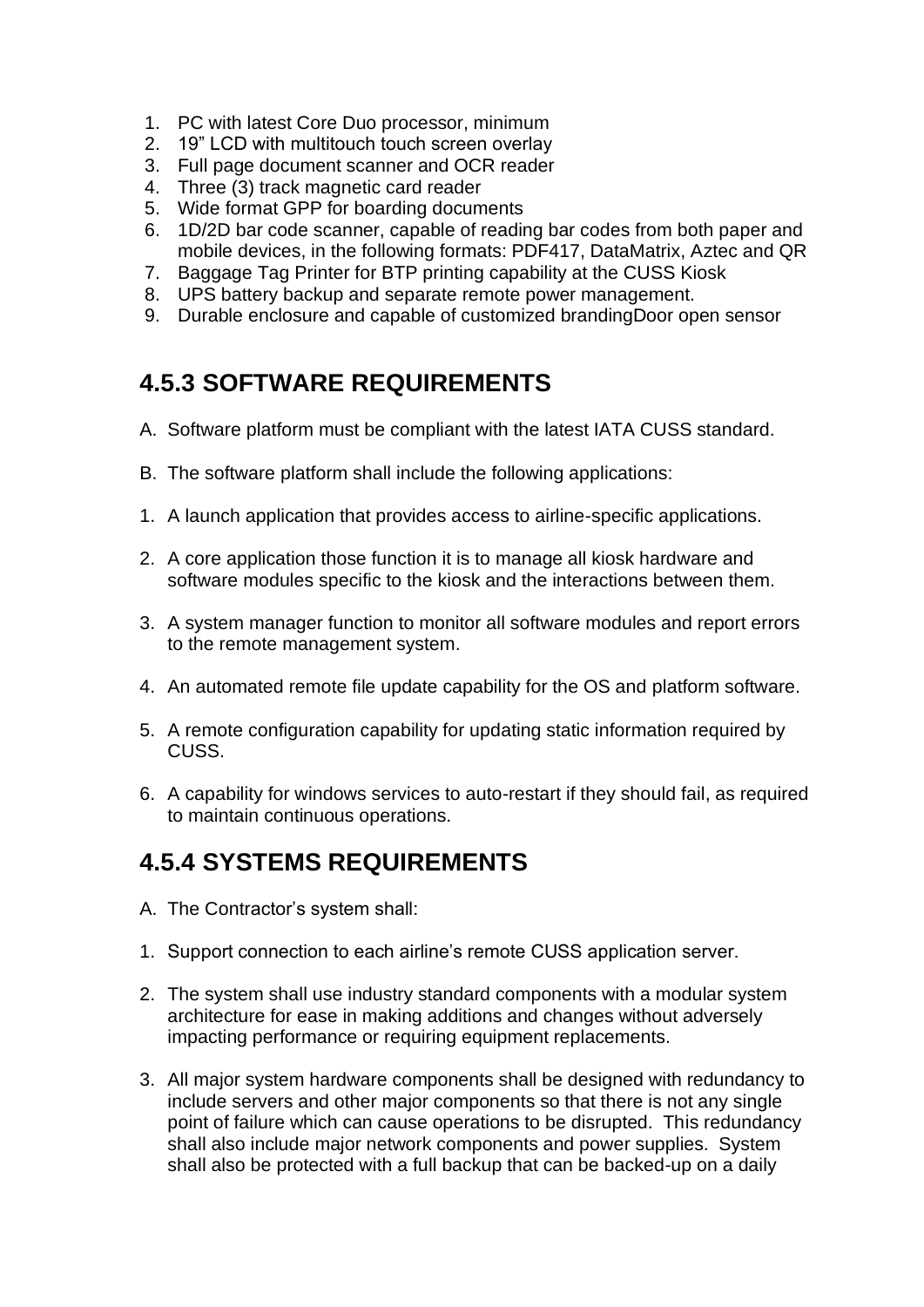basis and available for immediate data restoration.

- 4. ATB printers and Gate Readers shall support 2 Dimensional Barcode (2DBC)
- 5. System shall support an automated method to collect usage information for billing purposes, on a time signed in basis.

### **4.5.5 PERFORMANCE REQUIREMENTS**

- A. A Service Level Agreement (SLA) shall be established as part of the performance requirements. The SLA will include, at a minimum, the hardware, software, and network performance specifications for the CUSS kiosks. It will also include the system availability requirements, system response time requirements, and fault repair response time requirements.
- B. A CUSS kiosk shall be available at least 99.5 percent of the time. To be available, the kiosk must be fully functional.
- C. Statistical data needs to be available 24x7 via a password protected web site. Reporting web site needs to provide standardized reports, as well as the ability to customize the reports. Reports should be printable in a pdf format, and include the following:
- Reports by day, week, month
- Reports by population of kiosks, or subsets thereof
- Reports programmable by application provider (airline), or by total
- Both SLA and kiosk usage reports. Usage reports to include the following:
	- o Usage by application provider, both in number of events, and overall usage time
	- $\circ$  Display event types, e.g. events which result in the printing of a document, and categorization of events without a printed document, including agent rework, curiosity events (e.g. screen touches) and aborted transaction (by the CUSS platform)
	- o Maintain and display a log of CUSS events by application provider, e.g. initialized, active, available, unavailable, and stopped

#### **4.5.6 MANAGEMENT REQUIREMENTS**

A. All CUSS kiosk components shall be capable of being Simple Network Management Protocol (SNMP) managed. Further network management requirements shall be coordinated with the appropriate construction specification for "Local and Wide Area Networks". All devices, including printers, must be SNMP manageable.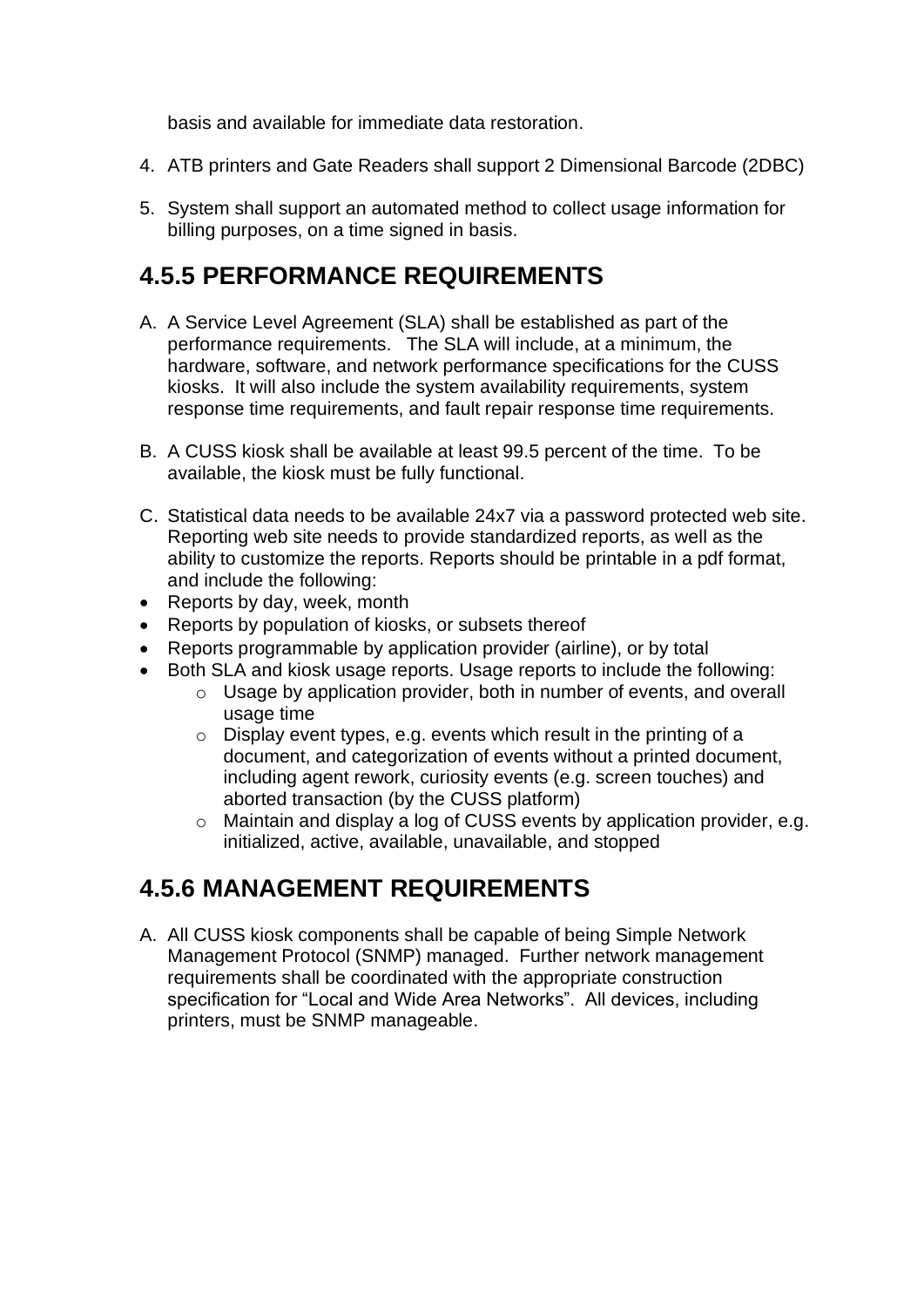# **4.5.7HARDWARE COUNTS**

- A. The following section only provides general guidelines for hardware counts. For the exact hardware count will be found in the Contract for this Project. The CUSS kiosk counts will be based on the following:
- 1. 2 x. Self-Service Check-In Locations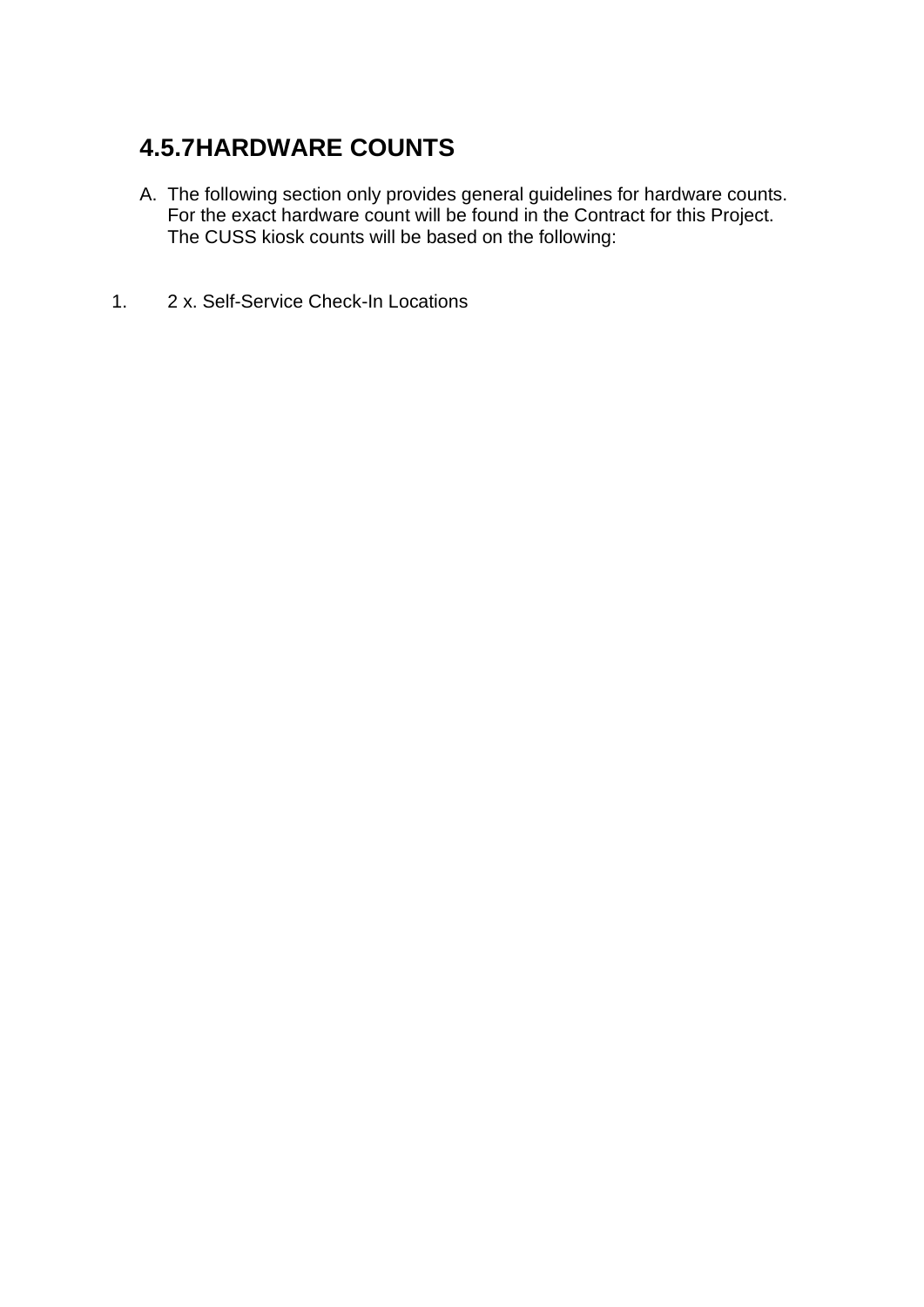### **4.6 Baggage Reconciliation System. (BRS) 4.6.1 Introduction**

Baggage Reconciliation Systems (BRS) is widely used by airlines and airports to reconcile baggage to passengers during the departure process and also to improve the efficiency of their baggage-handling operation. BRS comprises a baggage database with a series of additional functions at the disposal of the user to provide baggage management capabilities.

The BRS shall use state of the art technology and provide the following:

- A high availability computing environment
- A database holding all the baggage operational data
- Functionality for reconciling bags with passengers
- Functionality for tracking bags around the airport
- Interfaces to airline Departure Control Systems (DCS), both local and remote
- Mobile computers capable of scanning bag tags
- Report printing

Bags checked in by passengers are delivered to the baggage make-up area by the airport baggage handling system (BHS), where they are loaded into either Unit Load Devices (ULDs) or baggage carts. As the bags are loaded, the bar coded bag tags are read by staff using a hand held computer and sent to the BRS database. Guidance is given by a BRS response to staff as to whether they may or may not load the scanned bag. The BRS will be able to track which bags are contained in specific ULDs and carts if required to be offloaded later on. The BRS will await notification of boarded passenger at the departure gates. At flight closure BRS will provide the baggage handlers with the ULD location of any bags belonging to non-boarded passengers. No bag will be loaded onto an aircraft if passenger has not boarded. The aircraft will not depart until all bags have been reconciled with passengers.

# **4.6.2 Scope 4.6.2.1 BRS (Baggage Reconciliation System) Overview**

- A. The BRS shall run on a cloud system. The. Cloud system should be redundant.
- B. The BRS supplier shall provide
	- 1. Cloud System
	- 2. System Administrator Workstations including:
		- a. data input
		- b. system control
		- c. management devices
		- d. software
	- 3. Operator Workstations including data input and system control and management devices and software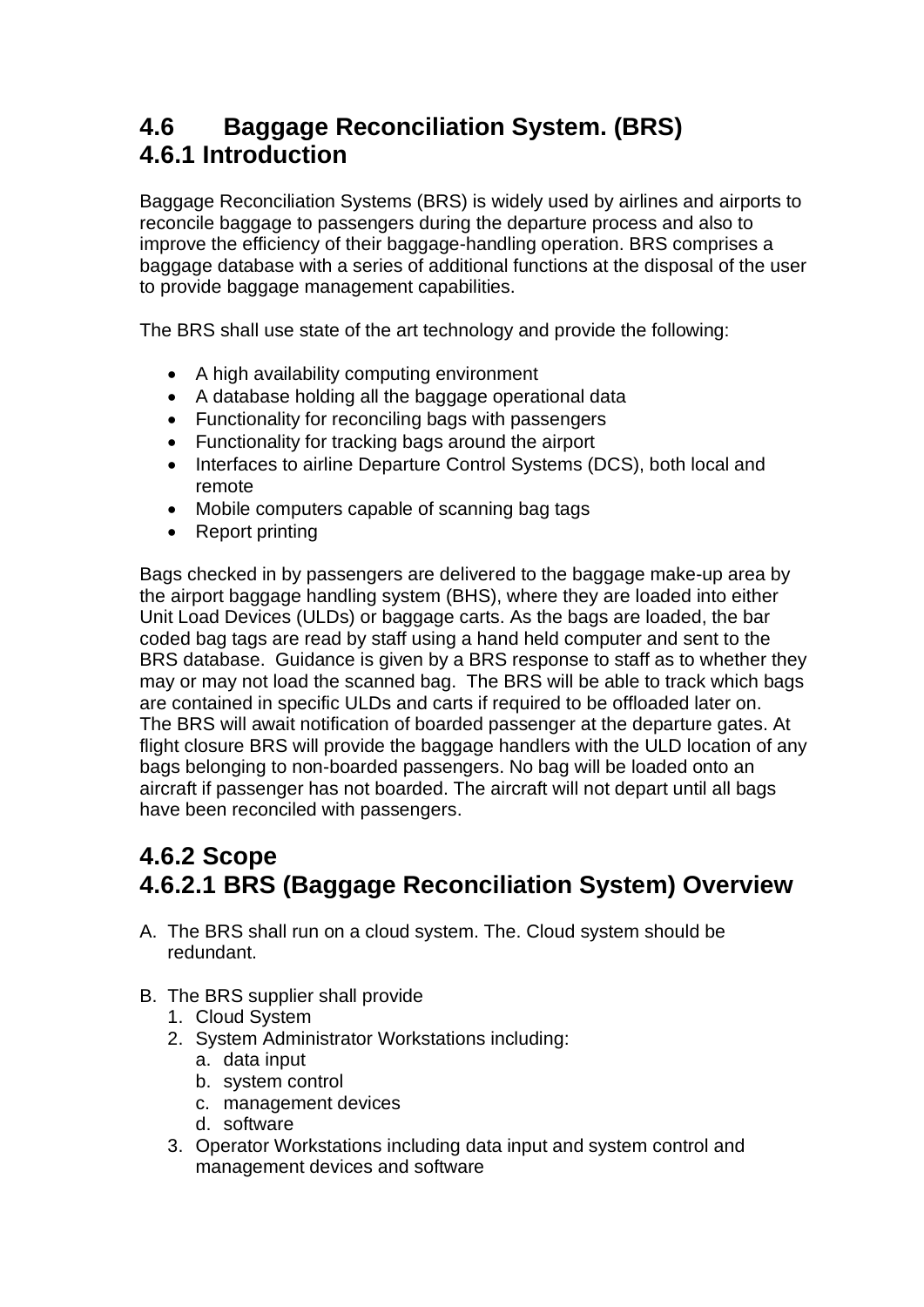- 4. Necessary firewalls necessary to interface with external systems
- 5. Cabling to connect equipment to the network and power infrastructure
- 6. Document printers
- 7. Bag Tag Printers
- 8. Test and Training Environment

#### **4.6.3 Functional and Technical Requirements 4.6.3.1 General System Requirements**

- A. User equipment shall include PC based workstations, printers, mobile terminals designed for robustness and ease of use.
- B. The system shall be suitable for use by airlines, ground handling agents and duly authorised bodies such as police and/or regulatory authorities.
- C. The system shall provide a real-time, interactive Baggage Reconciliation System (BRS), which allows baggage handlers to make a bag load/no-load decision based on real time information.
- D. The BRS shall be designed to handle locally checked bags, transfer bags, expedite bags and gate bags for both containerised and bulk loaded operations.
- E. The BRS shall be integrated with third party systems including the common use check-in system, flight information display system, IATA RP1745 message distribution (SITA BagMessage) and IATA WorldTracer.
- F. The BRS shall be designed to be highly available and resilient to failure, such that it is suitable for operation 24 x 7
- G. The BRS shall be designed to be readily adapted to new technology and features.
- H. The supplier shall demonstrate a thorough understanding of the issues facing airlines, handling agents and airport operators, including making data available to the authorities.
- I. The BRS shall comply with IATA 1745 Recommended Practice, (31st Edition) and with ICAO Annex 17.

The supplier shall provide a comprehensive support model to support the infrastructure and user equipment.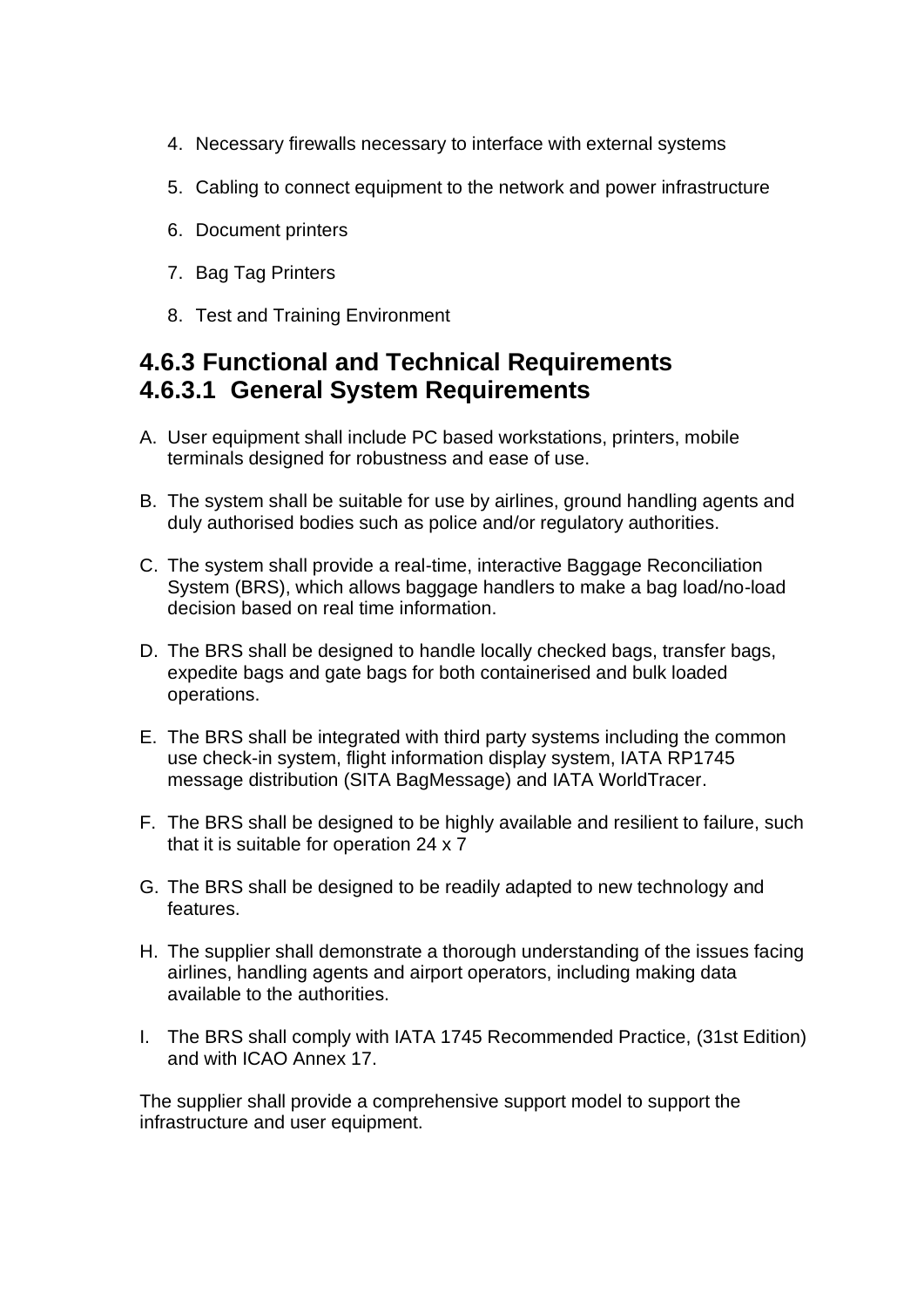# **4.6.3.2 System Sizing**

- A. The BRS supplier shall size the solution and number of workstations and handheld terminals (HHTs) based on handling [X] million departing passengers per annum. However, the solution should be scalable to handle up to [X] million departing passengers per annum in the next 5 years.
- B. The BRS shall provide immediate user access to historical baggage data for up to three months.
- C. The BRS supplier must provide details of any system sizing limitations in terms of the maximum number of flights that may. be handled per day and simultaneously, number of bags that may be handled per peak minute, number of bags for which data is retained in the system and for how long.
- D. System Availability shall exceed 99.9% measured over a rolling three-month period.

#### **4.6.3.3 Standards**

The following documents and standards ("Standards") shall apply to BRS:

- A. The BRS supplier works shall be provided to comply with:
- B. all Statutory Agency requirements.
- C. all Applicable Laws and regulations.
- D. The BRS supplier shall show that relevant Standards have been selected and applied and, by testing or otherwise, demonstrate that compliance has been achieved.
- E. ICAO Annex 17
- F. Support for messages defined in IATA RP 1745 of the latest version of the IATA Passenger Services Conference Resolutions Manual.
- G. IEEE802.11 b/g/n for Mobile Terminals.

#### **4.6.3.4 Hardware and Architecture**

The BRS design shall support the following requirements:

- A. Provide an Open system architecture which is scalable.
- B. Implement a web-based architecture, utilising central data and application server(s), PC workstations and mobile terminals.
- C. In the event of external systems not being available, the BRS shall be able to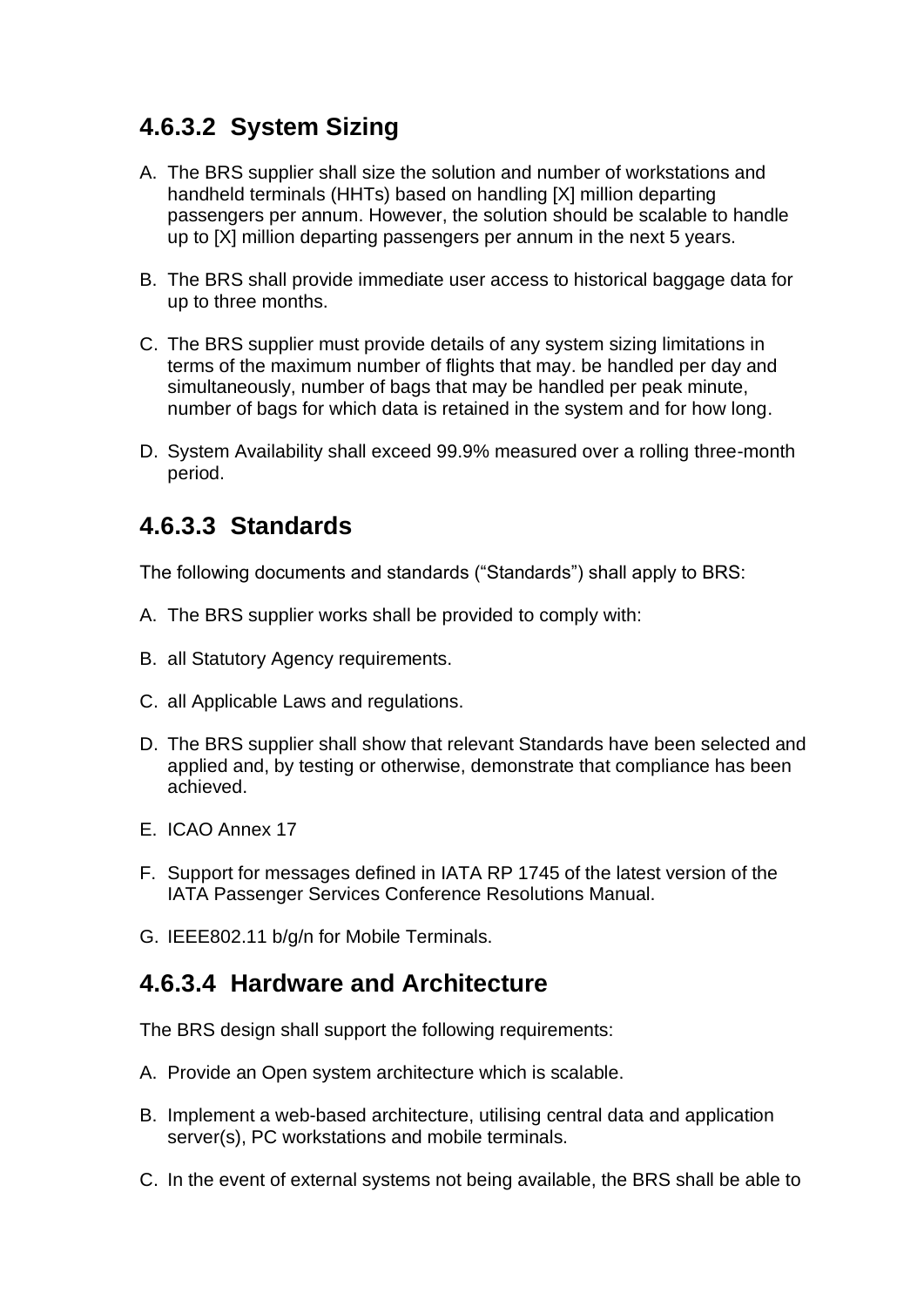continue to function:

- 1. If no BSM data has been received, whether due to an airline DCS or message distribution failure, the BRS shall record the container in which a bag is loaded
- 2. If BRS is configured for sending BPMs, then the BPMs shall be stored locally until they may be sent
- D. Data shall be stored on at least two separate devices, providing true redundancy.
- E. The BRS shall provide access to the system from the common use check-in workstations.
- F. All plant shall be suitable for the environment in which it is installed.
- G. Provide a system with built-in high availability, providing maximum up time for the server system and communications infrastructure.
- H. Failure of a single component shall not result in the loss of the whole system.
- I. All components of the system constructed in a failover configuration shall be designed such that the failed component can be isolated and replaced or repaired without affecting the operation of the system.

### **4.6.3.5 Network Infrastructure**

- A. Network infrastructure will be provided by the Airports Company.
- B. The supplier shall ensure that the BRS is supported by a resilient and robust local area network providing redundant connectivity between the user equipment and the server system.
- C. The supplier shall provide a wireless network compliant with IEEE802.11b/g/n for the connectivity between the mobile terminals and the server system.
- D. WLAN must provide radio coverage where required by users as specified in a written document and map.
- E. WLANs must connect to the server system via a router/firewall All wireless devices must support WPA encryption.

### **4.6.3.6 Interfaces**

The BRS shall provide a resilient and robust interface to the following third-party systems.

- A. Common Use Workstations
- 1. The BRS shall provide an interface to the common use check-in system,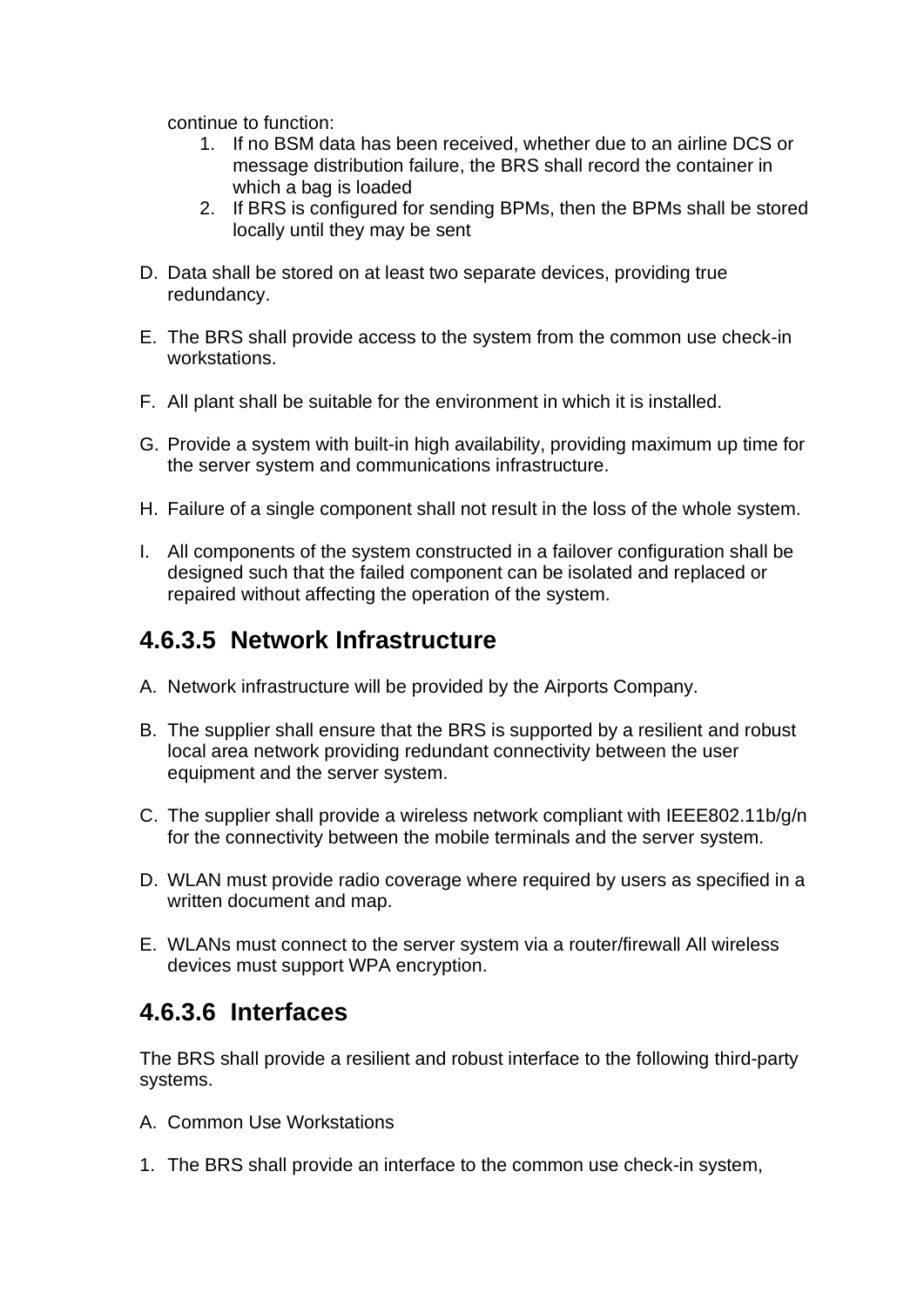enabling access to BRS from any common use workstation.

- B. Flight Information System
- 1. The BRS shall provide an interface to the FIDS3 System.
- 2. BRS is a client and shall establish the connection to FIDS3 system.
- 3. The BRS system shall be capable of receiving and displaying the following data in real-time from the Airport FIDS3:
	- Flight number
	- Flight route
	- Flight date
	- Outbound or arrival indicator
	- Gate and stand number
	- Scheduled time of departure/arrival
	- Expected time of departure/arrival
	- Actual time of departure/arrival,
	- Aircraft type
	- List of baggage chutes where bags will be loaded
- 4. The system shall receive real-time flight information and updates to handle flights with the up-to-date data.
- 5. The FIDS3 will deliver flight information for the actual day of operation.
- C. WorldTracer
	- 1. The BRS shall provide an interface to the IATA WorldTracer system.
	- 2. The BRS system shall be integrated with WorldTracer and shall transmit forward messages as appropriate during the handling of expedite baggage.
- D. BagMessage
- 1. The system shall interface with SITA's BagMessage Service for the reception of baggage information messages from all carriers.
- 2. Any costs required for the implementation, use and support of this interface shall be included in the supplier's price.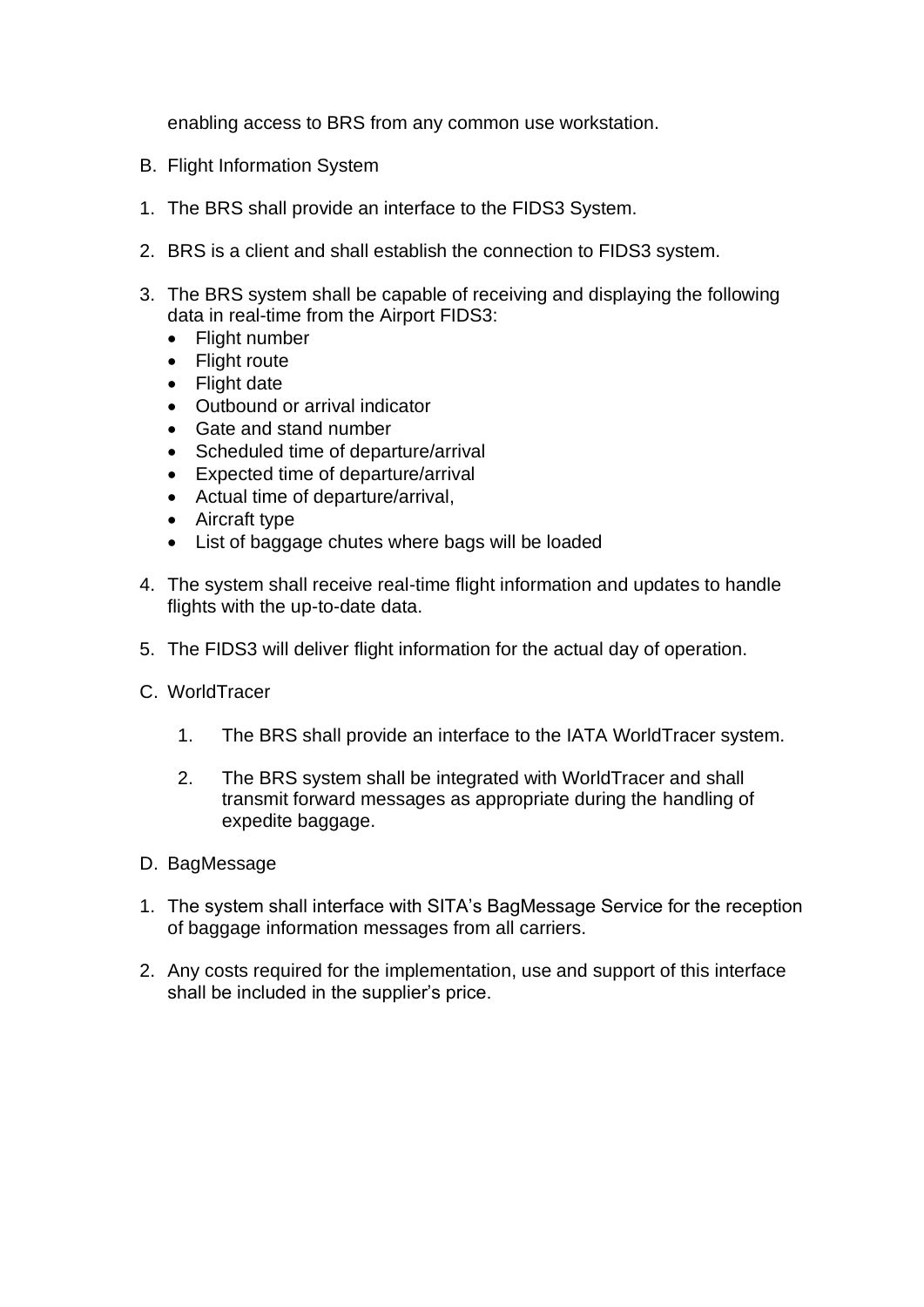# **4.6.3.7 User Equipment**

The supplier shall supply and support the following user equipment for the BRS system:

| <b>Description</b>      | Quantity       |
|-------------------------|----------------|
| Workstations            | 2              |
| <b>Printers</b>         | 2              |
| <b>Mobile Terminals</b> | 8              |
| Baggage Tag             | $\overline{2}$ |
| <b>Printers</b>         |                |
| <b>Batteries</b>        | 8              |
| <b>Battery chargers</b> | 2              |

- A. Suppliers shall specify their quantity of recommended spares included within their scope of supply and justify their philosophy for the proposed holding and scaling of spares.
- B. The supplier shall also specify the additional equipment to be provided for the purpose of battery charging.
- C. PC Workstations
	- 1. The supplier shall provide PC-based workstations for the supervisory functions of baggage reconciliation.
	- 2. Each PC shall be provided with base unit (small form factor is preferred), 17"/19"/21" monitor, keyboard and mouse.
	- 3. Each PC shall be protected against virus attacks by suitable antivirus software which shall be updated regularly.
	- 4. The operating system of each PC shall be regularly updated with operating system
- D. Document Printers
	- 1. The supplier shall provide printers for the purpose of producing reports and IATA standard container sheets/ULD cards.
	- 2. The printers shall be capable of printing bar coded media.
- E. Mobile Terminals (HHTs)
	- 1. Mobile terminals will be used by baggage handling agents in the baggage make-up area, belts, and on the apron to scan the bar codes of bag tags to identify the individual piece of baggage to the BRS.
	- 2. The mobile terminal will have the following characteristics: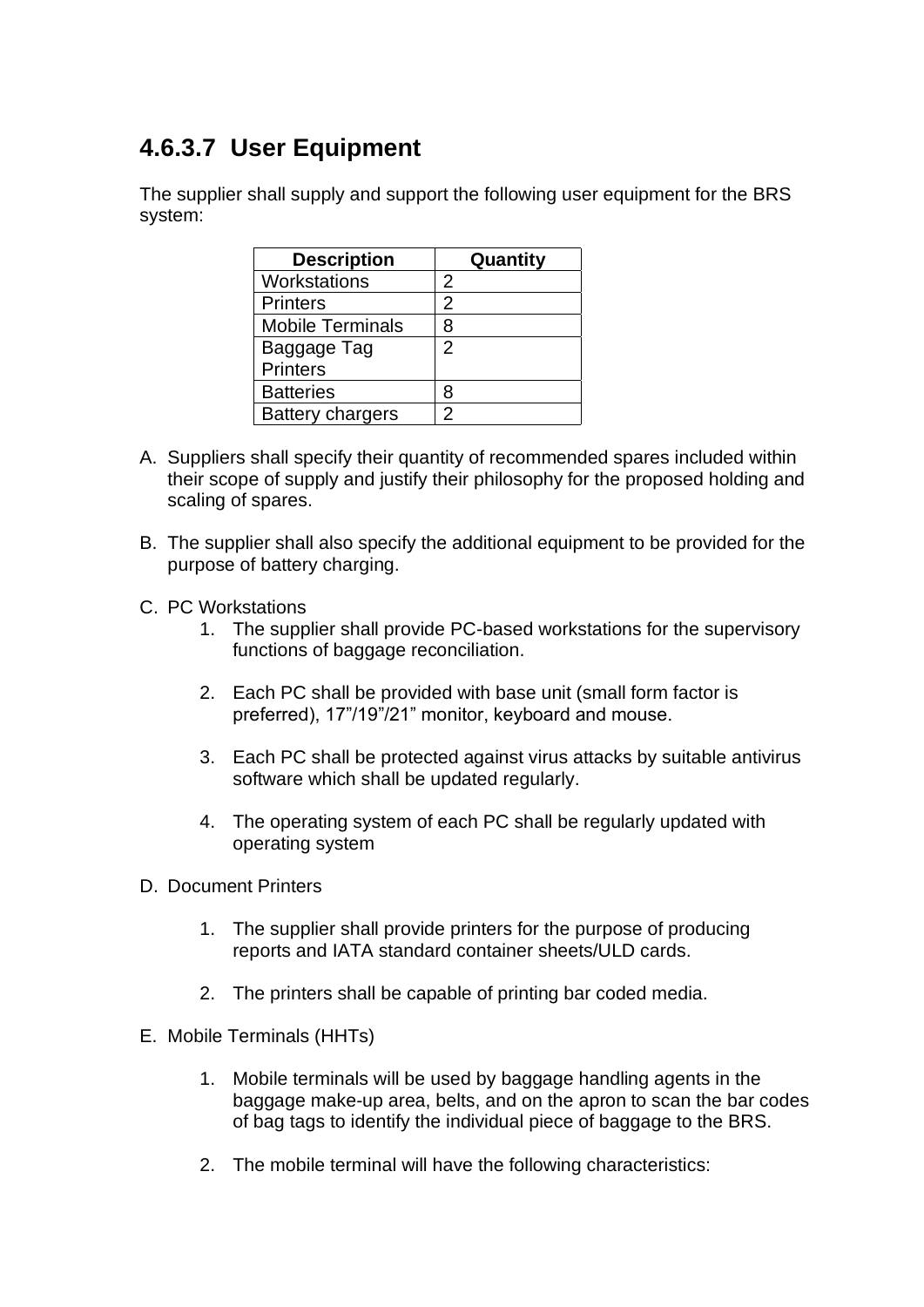- 3. Windows Mobile 6.5 operating system
- 4. A minimum ¼ VGA screen (240x320 pixels, portrait mode. Full VGA preferred
- 5. Minimum 128MB RAM
- 6. Alpha-numeric keyboard
- 7. Audio sounder
- 8. Bar code reader capable of decoding code 39 and code 2-of-5 codes
- 9. Must weigh less than 1KG (including battery)
- 10. Support IEEE 802.11 b/g/n
- 11. Support EAP/LEAP network authentication and WPA2 security
- 12. Weatherproof, rugged, and robust (IP 64 standard minimum, IP67 preferred):
- 13. Withstand vibration levels of 10 100Hz with 2g for 1 hour.
- 14. Withstand repeated drops of at least 1.6m onto concrete.
- 15. Operating temperature should be between 0 C and +40 C.
- 16. The Supplier should deliver the mobile terminals with appropriate accessories such as a holster & strap, protective covers, and recharging devices.
- 17. The re-charging device shall be able to re-charge 1/2/4 batteries simultaneously in 4 hours.
- 18. The Supplier should provide at least one spare battery for each mobile terminal.
- 19. The hand-held terminal application shall have a web-browser user interface and use both colour and sound for warnings and alerts.
- F. Baggage Tag Printing
	- 1. The BRS shall be capable of printing baggage tags for the purposes of processing expedite baggage (RUSH tag printing) and for the printing of replacement baggage tags where a tag has become damaged or detached.
	- 2. The BRS shall produce baggage tags which shall be customizable to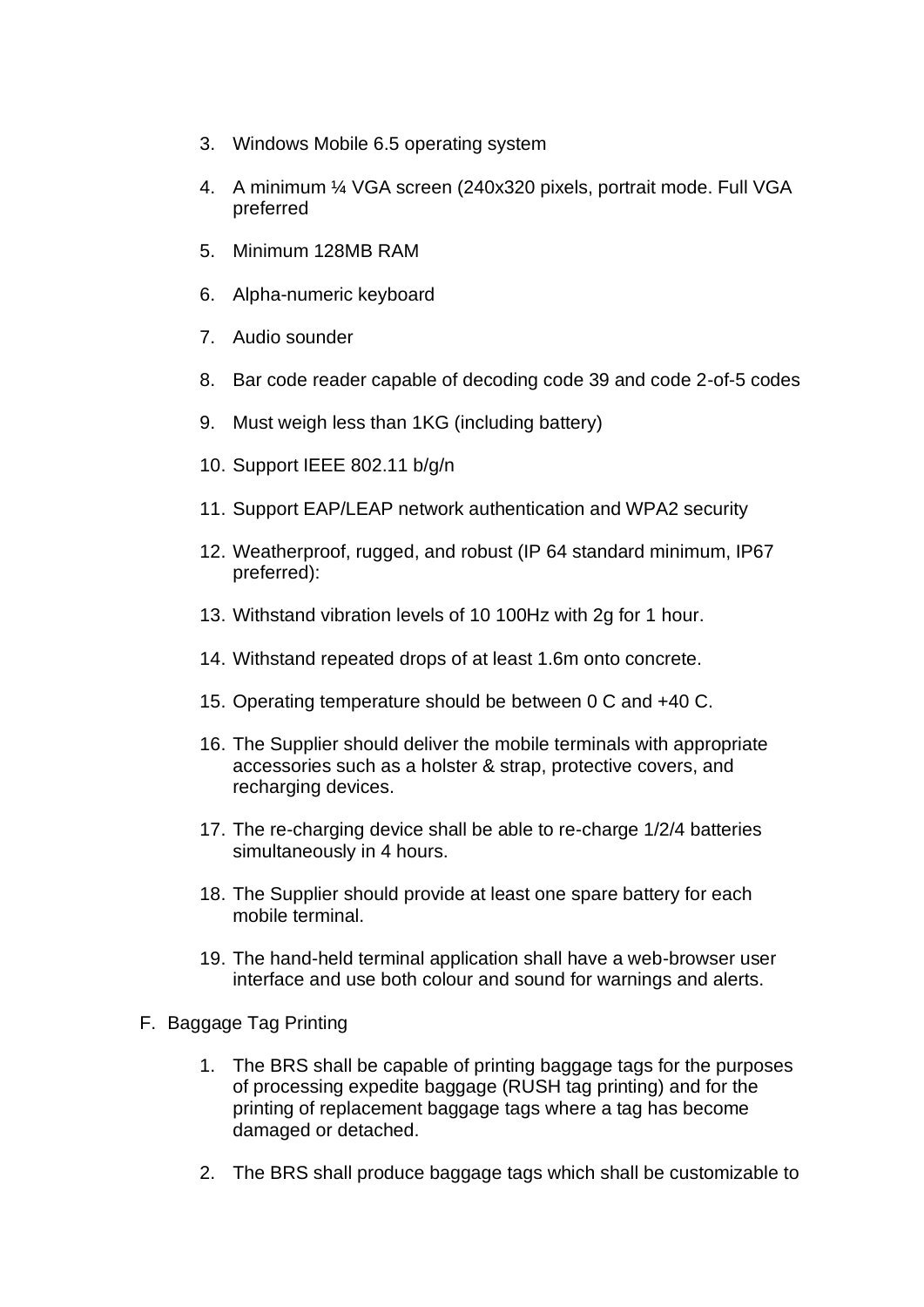a specific airline or ground handler baggage tags format.

3. The BRS shall be capable of producing container sheet labels on bag tag stock as an alternative to the printing of container labels on paper or card.

## **4.6.3.8 Functional Requirements**

#### A. General

The BRS shall meet the following functional requirements. Please indicate if your product is compliant, partially compliant, or non-compliant:

- 1. Track the movement of baggage from check-in to flight departure
- 2. Informing users whether a specific bag may be loaded according to the information specified in IATA baggage information messages, the flight information, and the airline baggage segregation policies applicable to the flight.
- 3. Deal with all types of flight operations including scheduled, charter and low-cost carrier flights.
- 4. Support for flights with up to 4 classes of passengers (First, Business, Premium economy, and Economy).
- 5. Support loading and unloading of baggage in Unit Load Devices (ULDs) or carts.
- 6. Allocate ULDs and carts to flights and recording details of bags as they are loaded into containers or holds.
- 7. Record the position of ULDs on aircraft and bulk-loaded baggage in the aircraft holds.
- 8. Produce Flight Manifest listing ULDs and Holds and their contents.
- 9. Determine which bags have been loaded, and produce flight reconciliation reports that identify missing bags, not loaded bags, bags to e offloaded.
- 10. Clearly identify using sound and colour alerts bags that must be off-loaded and provide clear/relevant information that will enable users to quickly locate the bag and remove it.
- 11. Provide real-time flight information to the baggage handling staff on their mobile devices, based on the latest available information from the flight information system.
- 12. Provide comprehensive tools for enquiry and management information,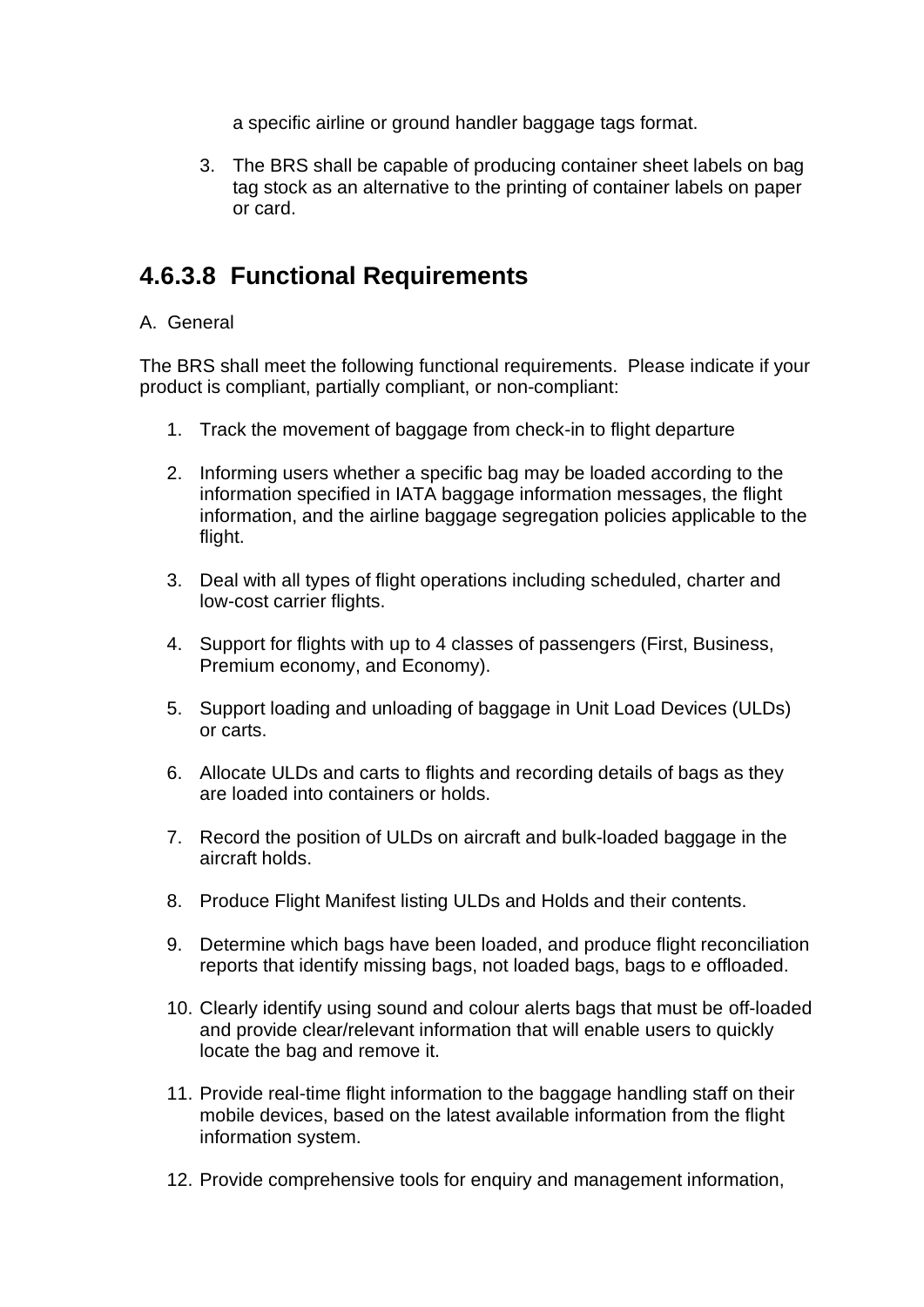including a full audit trail.

- 13. Provide archived information for up to 90 days, containing full details of the flights handled, the baggage loaded on to them.
- 14. The BRS shall be capable of issuing a post-flight Baggage Manifest Message and be able to e-mail or teletype using SITA Type 'B' messaging to downline stations.
- B. Loading and Offloading Baggage

The proposed BRS must as a minimum:

- 1. When a bag is presented for loading, clearly and unambiguously, using sound and colour, indicate to a user if a bag may or may not be loaded, based on an evaluation of all security information, baggage segregation definitions, and airline policies concerned.
- 2. Permit bags to be loaded in ULDs, baggage carts, or directly to an aircraft hold.
- 3. Distinguish between and display totals for bags loaded in baggage carts and unpositioned ULDs, and bags onboard the aircraft, whether in a hold or a  $III$  D.
- 4. The evaluation of a bag to load must include the following security information, provided in the BSM for the bag:
- 5. The Authority Load element
- 6. The Authority to Transport element
- 7. The active/inactive tag element
- 8. Whether the passenger is checked-in or not
- 9. Whether the passenger is on standby
- 10. Whether the passenger is a high-profile passenger
- 11. If the bag has been cleared by the X-ray screening system
- 12. The evaluation of a bag to load must take account of airline policies for the following:
- 13. Whether or not to load bags for a checked-in passenger
- 14. Whether or not to load bags for a passenger not checked-in
- 15. Whether or not to load bags for a standby passenger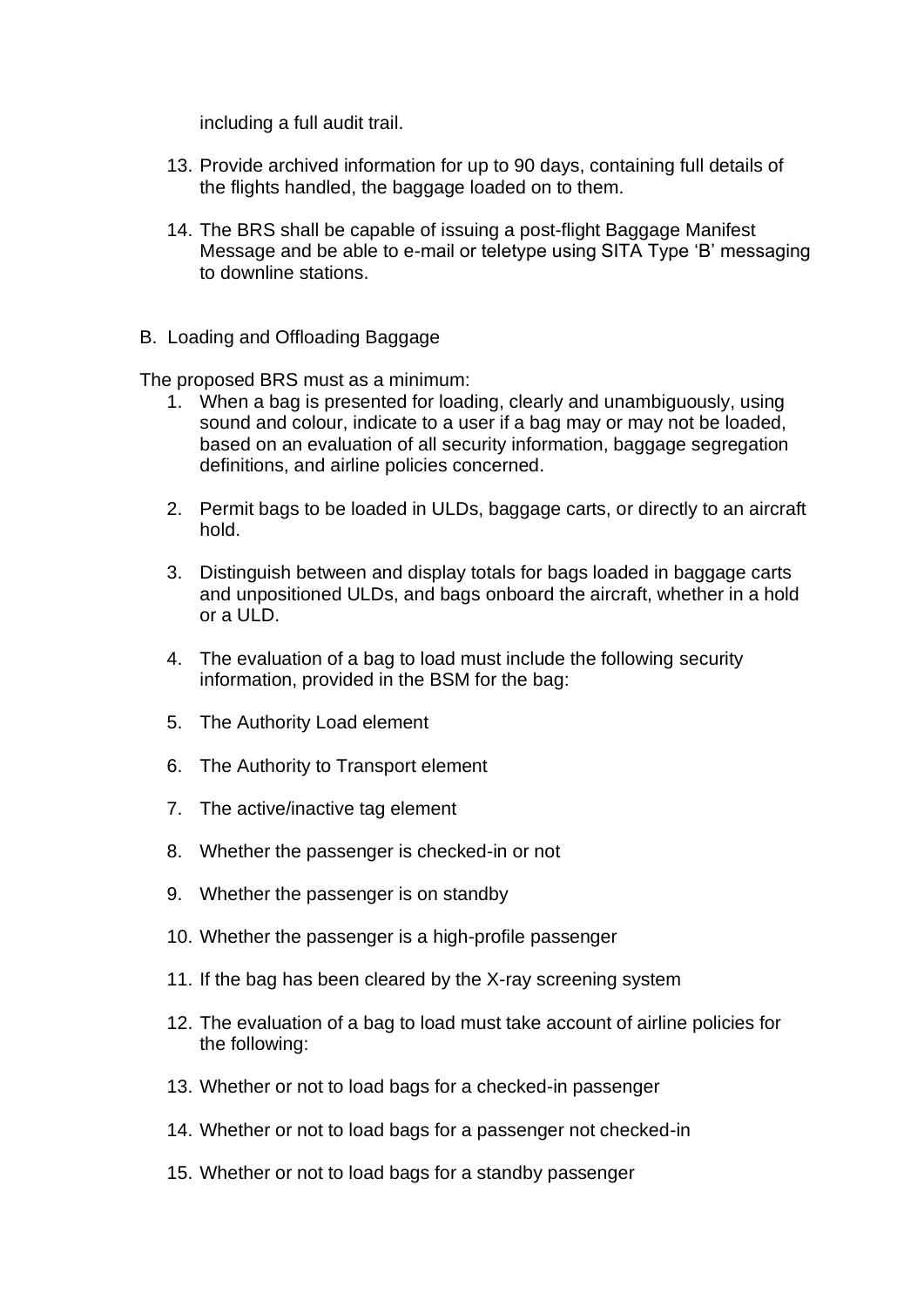- 16. Whether or not to load bags for a high-profile passenger
- 17. The evaluation of a bag to load must take account of baggage segregation rules for the ULD, cart or aircraft hold where the bag is intended for loading:
- 18. The flight for the bag corresponds with the flight assigned to the ULD or cart.
- 19. The destination of the bag corresponds to the destination assigned to the ULD or cart.
- 20. Any other segregation criteria
- 21. If a bag is approved for loading BRS shall record the ULD or cart identification, the handler identifier, the bag identifier, and the load sequence number of the bag in the baggage container. A BPM shall be sent to the appropriate airline host.
- 22. If a bag is not approved for loading, the keyboard shall be locked to prevent further action until the user has acknowledged the response. The following information shall be recorded: the ULD or cart identifier, the handler identifier, the bag identifier, the flight number and date, and an error reason.
- 23. If, at any time, a bag needs off-loading because of a BIM or a user requiring the bag to be stopped, an audible and an alert warning in colour shall be given to all users working on the flight.
- 24. BRS shall provide the information necessary to allow a bag to be offloaded. It must identify and provide the user with the ULD, cart, or bulk hold that the bag has been loaded into; an indication of the location of the bag in the ULD, cart or the hold by means of a loading sequence number.
- 25. A user must be able to offload an individual bag requiring offloading. The offloading shall be confirmed by scanning the tag of the bag to be offloaded.
- 26. Any bag may be offloaded after a warning and user confirmation.
- 27. A user must be able to offload all bags on a flight, or all bags in a ULD or cart in a single transaction
- 28. If Baggage Information Messages are unavailable, or if an airline cannot provide such messages, bags must be permitted to be loaded. BRS must record the ULD or cart where the bag was loaded and its position within the loading device.
- 29. The BRS shall record all loading information about the bag and keep full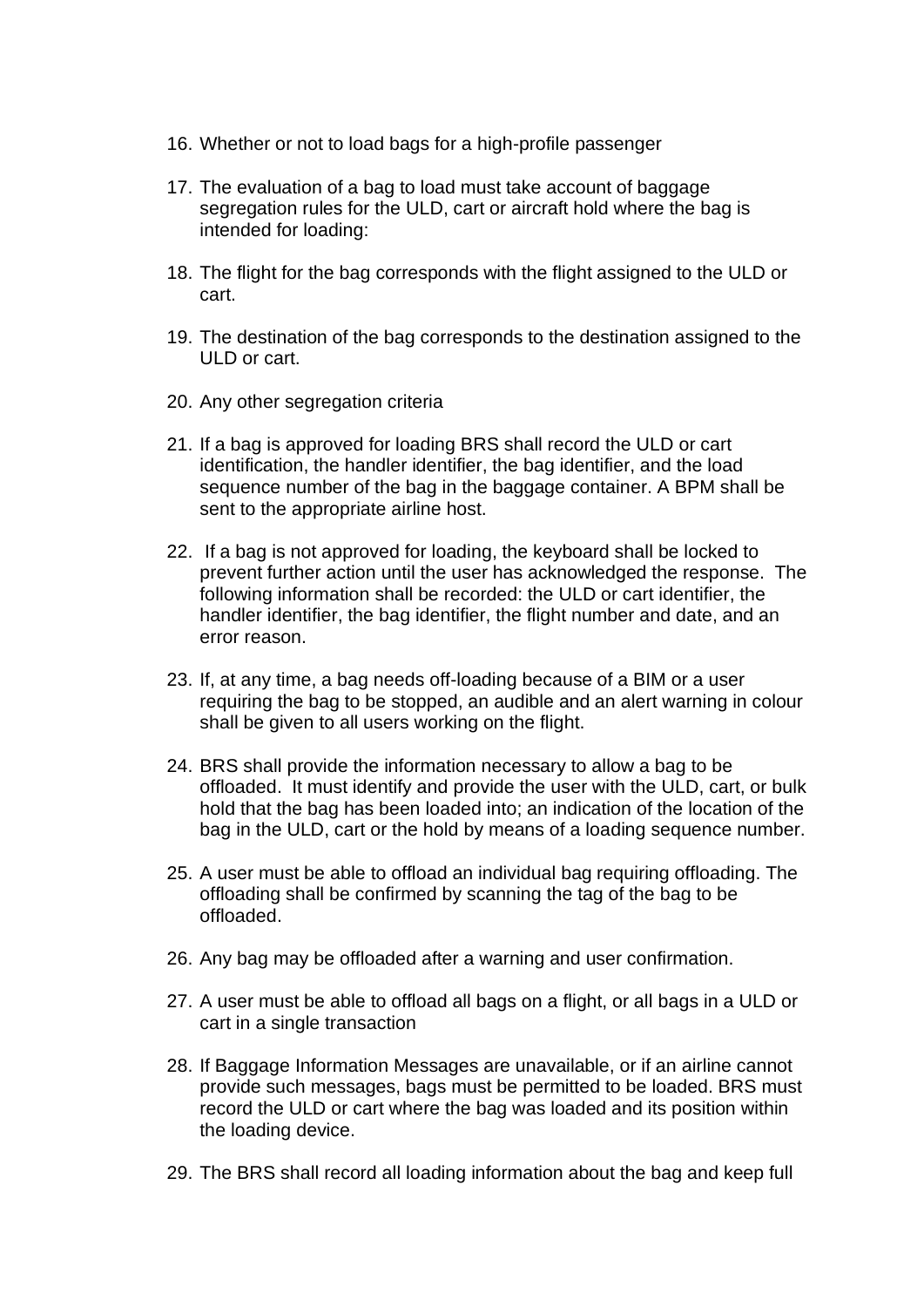history of events associated with the bag.

- 30. The system shall be able to print and/or display a complete manifest at any time. The manifest will list the details of all the loaded bags.
- C. Warning and Alerts
	- 1. The BRS should generate warnings and alerts and display them to users until problem is solved - for example, when a bag requires attempts to load an authorised bag into an incorrect ULD or Hold.
- D. Expedite (Rush) bags
	- 1. BRS shall provide a function that allows only authorized users to add Rush Bags to the system without a BSM being received.
	- 2. Any RUSH bags on a flight must be manifested as such.
	- 3. When a bag has been successfully expedited, the system shall, if required:
	- 4. Send a BPM to the airline host
	- 5. Send a BSM to the airport sorting system.
	- 6. Send a FWD message to WorldTracer
	- 7. Users shall be able to expedite bags using the original tag number or a new tag number.
	- 8. Users shall be able to deal with expedite bags that have lost their original tag.
	- 9. Users shall be able to expedite multiple bags going to the same destination in a single transaction
	- 10. The expedite process shall take account of any restrictions that may be placed on expedite baggage by individual carriers.
- E. Gate bags (bags checked-in at the gate)
	- 1. For Gate bags the BRS shall allow the creation of a new tag number entry and associates it with the sequence number of the corresponding passenger.
- F. Crew Bags
	- 1. Crew bags notified by an airline DCS or created by the BRS itself shall be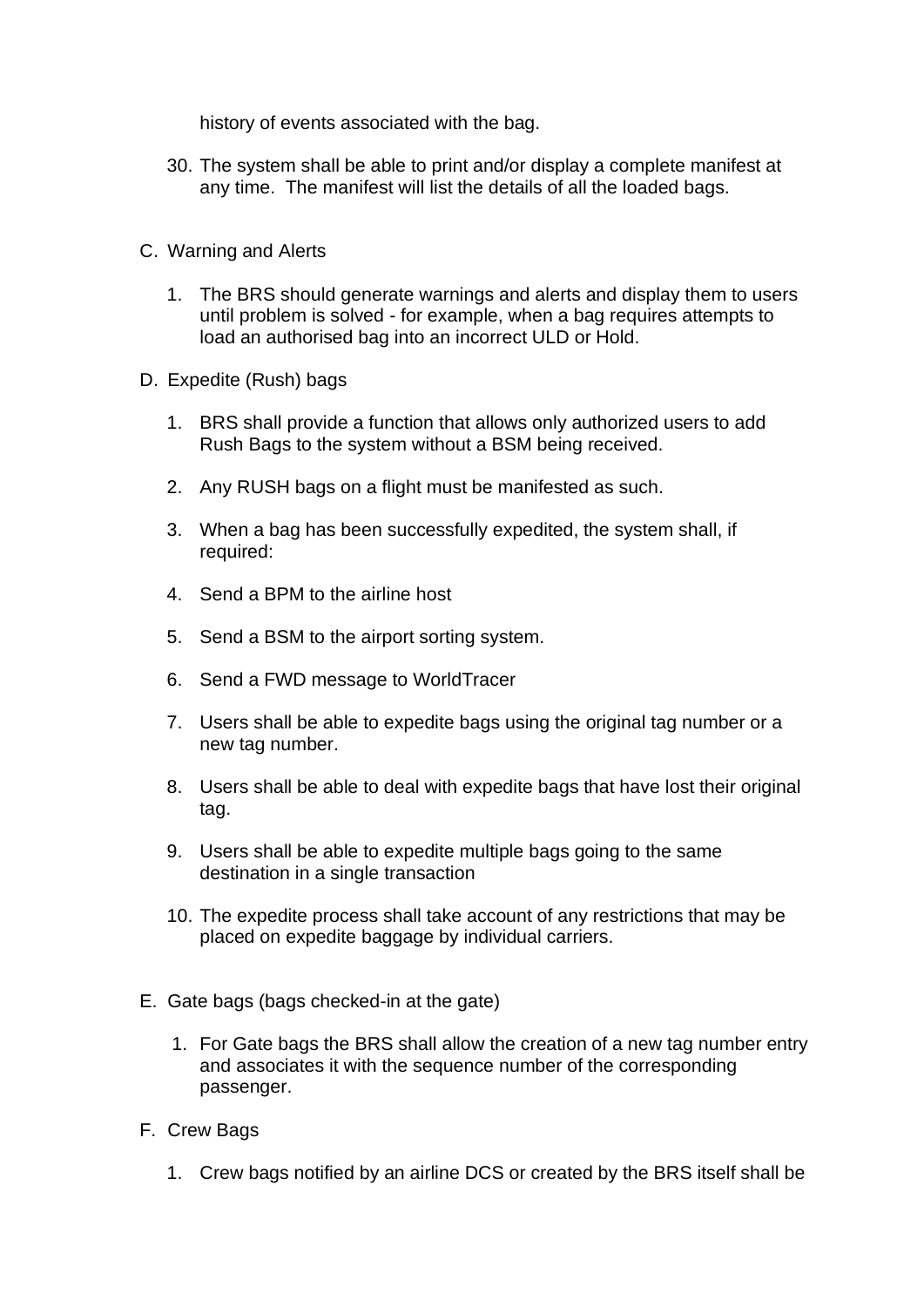accepted for loading.

- 2. It shall be possible to generate and print crew tags directly from the BRS. If a tag number is allocated, it must not duplicate that of other bags already in the system.
- 3. Crew bags shall be manifested as such.
- G. Standby bags
	- 1. Standby bags may be loaded according to an airline policy.
	- 2. If an airline policy has been set, standby bags may be provisionally loaded to a cart or ULD but may not be placed on an aircraft unless the bag has been confirmed as authorised to load.
- H. Other types of bags
	- 1. The BRS shall provide a solution for dealing with unreadable bag tags (i.e., bags with a bag tag that cannot be scanned).
	- 2. The BRS shall provide a solution for dealing with bags with no tags.
	- 3. BRS shall provide a solution for dealing with different bags with the same tag number (duplicate tags),
	- 4. The BRS system shall provide a solution for dealing with damaged bags
- I. Transfer Bags
	- 1. BRS shall provide colour views of inbound transfer bags showing their inbound connecting flights, the numbers of transit bags with an onward connection, and numbers and tags details of those bags with onward flights
	- 2. BRS shall provide views of departure flights with a summary of which inbound flights inbound contain transfer bags for the outbound flight.
	- 3. The BRS shall support "Tail to Tail" operations whereby transfer bags are taken directly from one aircraft to another, without going through the baggage make up area.
- J. Onward connecting bags
	- 1. BRS shall provide views and totals of onward connecting bags per flight and per destination.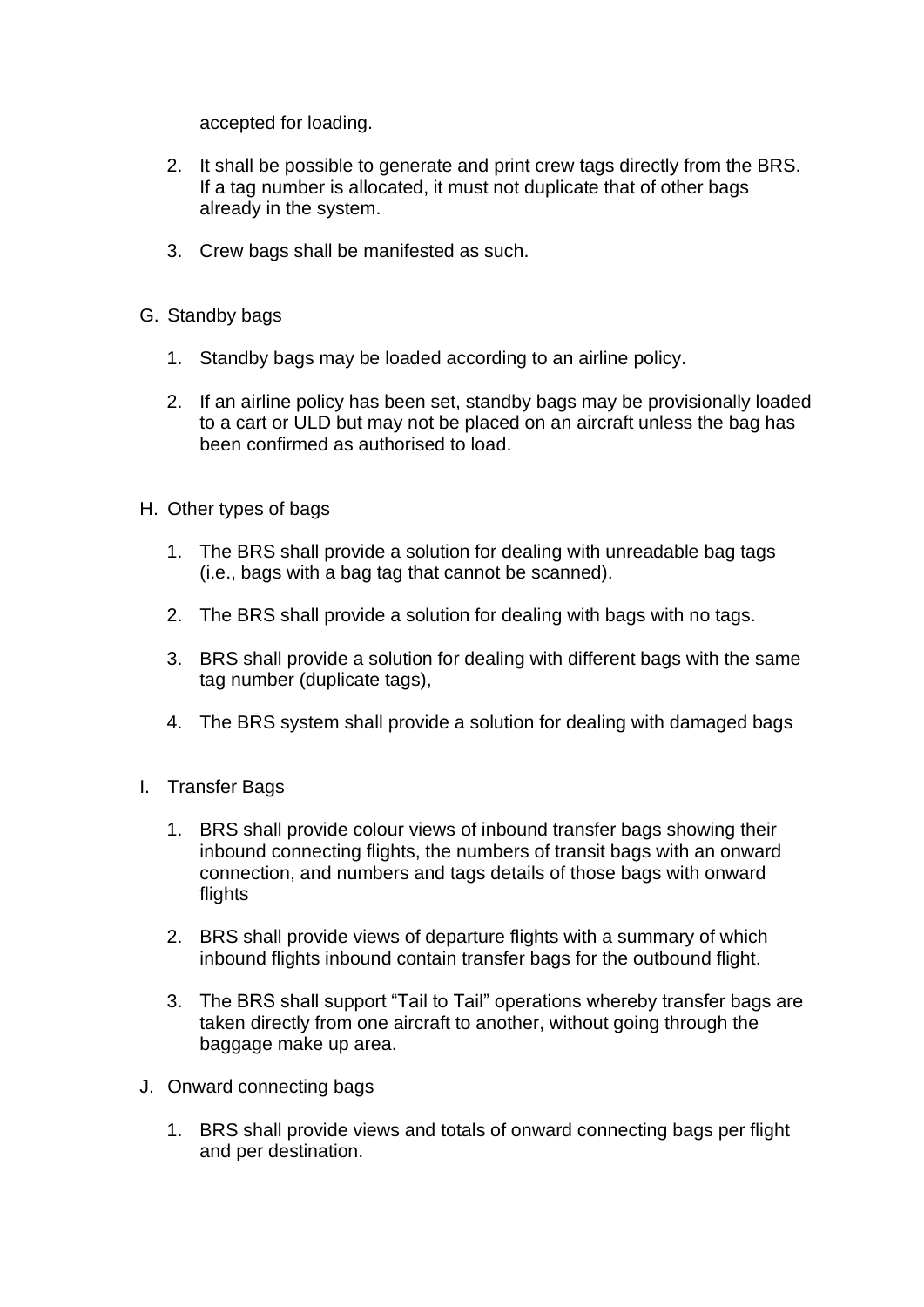- K. Flight Management
	- 1. BRS shall provide an overview of imminent departures and arrivals. The list must be sortable by different criteria, such as: time, flight number, flight status, and destination.
	- 2. The flight overview must show a loading status indicating the number of checked, loaded or rejected baggage of different types.
	- 3. The status of the flight, regarding baggage activities must include Open, Closed, Departed, Arrived and Cancelled.
	- 4. The flight status must be amendable manually or by messages received from FIS messages.
- L. Flight Creation
	- 1. Flights may be created in the BRS:
	- 2. Upon reception of an appropriate 'create flight' message from the Flight Information System
	- 3. Based on flight schedules and/or manual input within the BRS
	- 4. By an individual, (manual flight creation).
	- 5. Any Baggage Source Messages (BSMs) received before a flight is created must not be rejected or lost.
- M. User Management and Security
	- 1. Indicate if there is any restriction in the number of BRS users
	- 2. Users can be members of either an airline or ground handling agent (GHA).
	- 3. Multiple ground handling agents shall be supported.
	- 4. A GHA shall be able to handle flights of any airline that it is contracted to handle according to different baggage handling policies of each airline.
	- 5. Users shall not be able to view, modify or process data of flights not handled by their airline or GHA.
	- 6. A GHA shall be able to delegate the handling of flights to another GHA, if required, for operational reasons. Both GHAs must be able to update the flight. The delegated GHA must only be able to access the delegated flight, and no other non-delegated flights from the same carrier.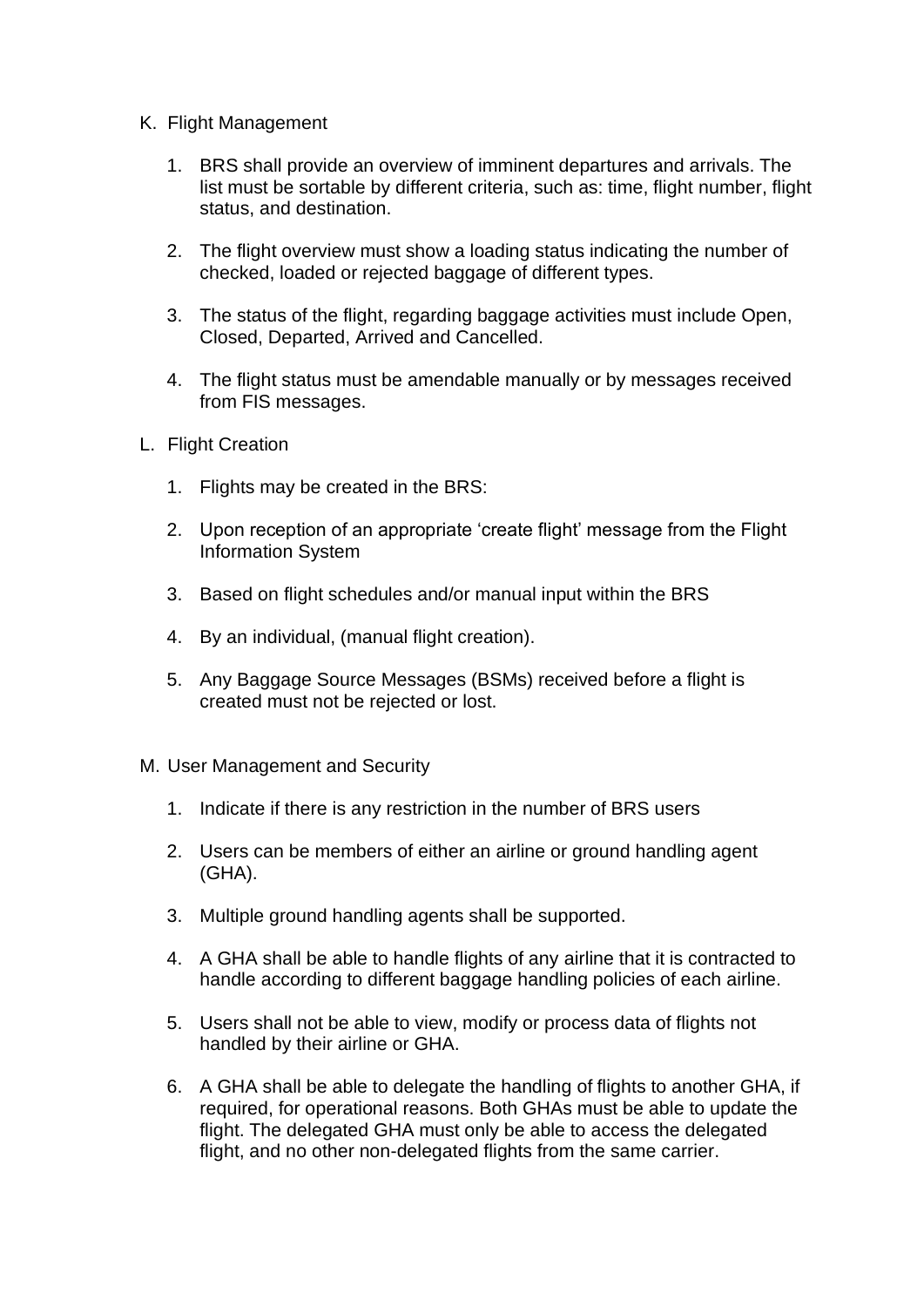- 7. Each user shall be assigned to a "role" which defines the functions that the user can access. The roles shall be defined by the system administrator(s).
- 8. User passwords shall be stored in an encrypted form. Only a user may change their own password.
- 9. A system administrator shall be the only one having access to all flights from all GHAs.
- N. ULDs, carts and bulk holds:
	- 1. The BRS shall provide a mechanism to register ULDs or carts to their appropriate flight, and to print bar coded container sheets.
	- 2. It shall be possible to produce a list of ULDs, carts or holds designated for a flight, along with details of their contents.
	- 3. When dealing with ULDs or carts, the user must be able to identify the loading device by use of the bar-coded container sheet, or a bar coded representation of the ULD or cart identification string (e.g., AH7651ZZ)
	- 4. Two or more container sheets may be assigned to a single ULD or cart, each having different baggage segregation characteristics.
	- 5. BRS shall provide a function to warn users when a ULD or cart is full, according to a pre-defined number of bags that may be loaded.
	- 6. BRS shall provide a facility to allow a user to close a ULD or cart so that no more bags may be loaded into it.
	- 7. Before the loading device may be closed, the user must be warned of any bags requiring offloading in the loading device.
	- 8. A baggage handler must be able to record the position of the ULD in an aircraft by scanning entering the position that the ULD is to occupy.
	- 9. A ULD may not be positioned if there are any bags that require offloading due to security or segregation reasons.
	- 10. It must be possible to remove a positioned ULD from the aircraft.
	- 11. The BRS shall freely allow transferring all bags between ULDs, aircraft holds and baggage carts on the same flight.; Bags must be able to be moved:
	- 12. From a ULD to a cart to a different ULD, or to an aircraft hold
	- 13. From a baggage cart to a ULD, to an aircraft hold, or to another cart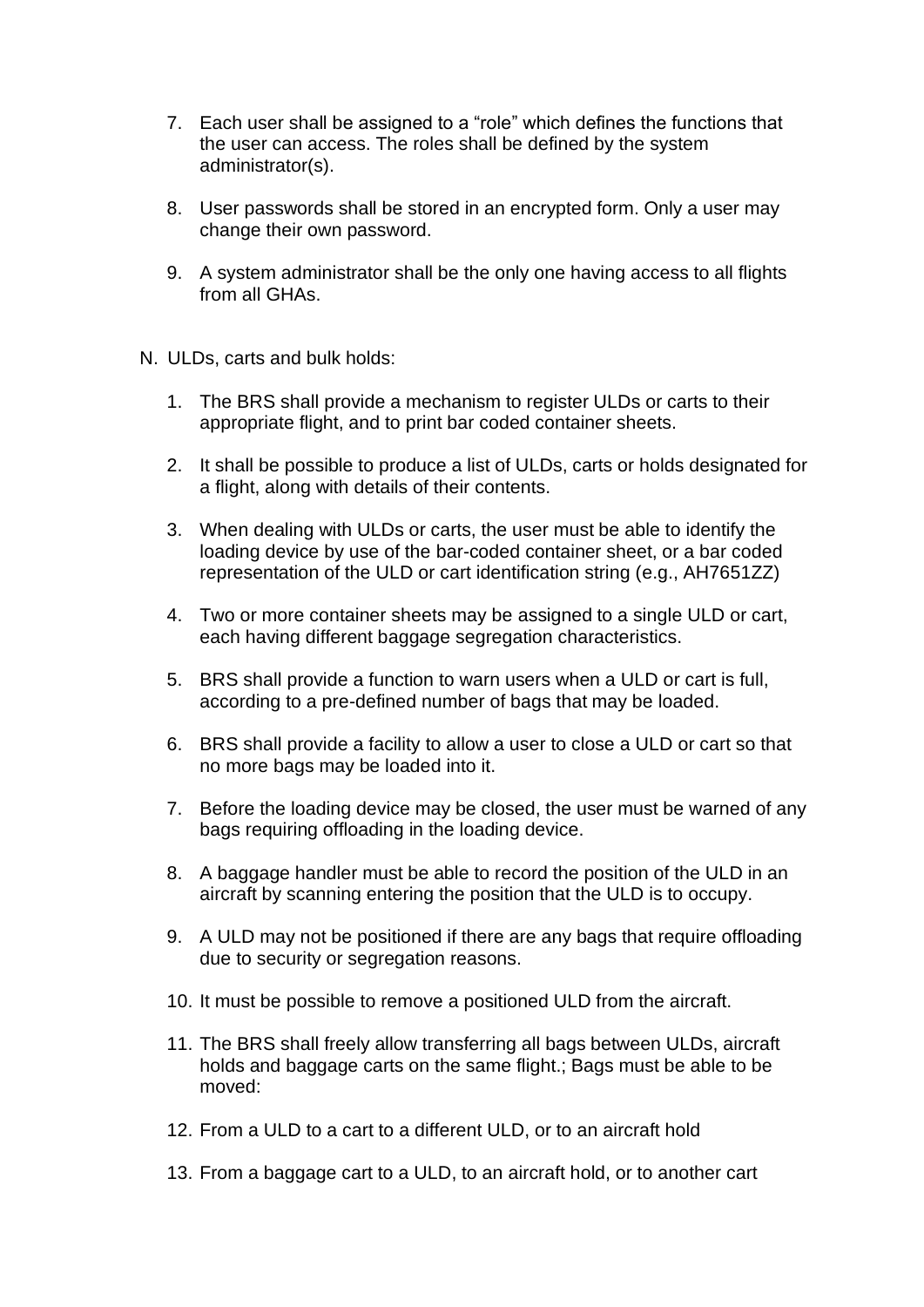- 14. From an aircraft hold to a cart to a different hold, or to a ULD
- O. Baggage Segregation
	- 1. The system shall allow each cart, ULD or aircraft hold to be designated to accept only bags with specific attributes, such as, class, destination, onward connection.
- P. Tracking
	- 1. Tracking of baggage within the airport is a requirement of the BRS.
	- 2. The BRS shall provide functionality for tracking baggage at any point within the airport. These points will be specified and configured within the BRS system.
	- 3. The BRS handheld terminals shall be able track the bags.
	- 4. BRS shall be capable of receiving BPM data from third party scanners (e.g., a baggage handling system), time stamping and storing such data within the BRS database.
	- 5. BRS shall be capable of alerting users when errors or other conditions requiring notification to users are met.
	- 6. Baggage enquiries carried out on the workstation and mobile terminals shall display the last tracking location.
	- 7. The workstation shall display all bags that have remained in a particular tracking state or location for longer than a pre-defined period.
	- 8. The workstation shall display information about all the bags which were last seen at a specific location, and/or display information about bags which have passed through a specific tracking point
- Q. Bag Enquiry
	- 1. BRS must be able to enquire of passenger baggage by different criteria, including bag tag number, passenger name, seat number, passenger security number or passenger check-in sequence number
	- 2. Full flight and baggage details of all bags belonging to a passenger shall be displayed.
	- 3. Any Baggage Information Messages (BIMs) received or sent concerning the bag must be available for display or printing by the user and/or supervisor.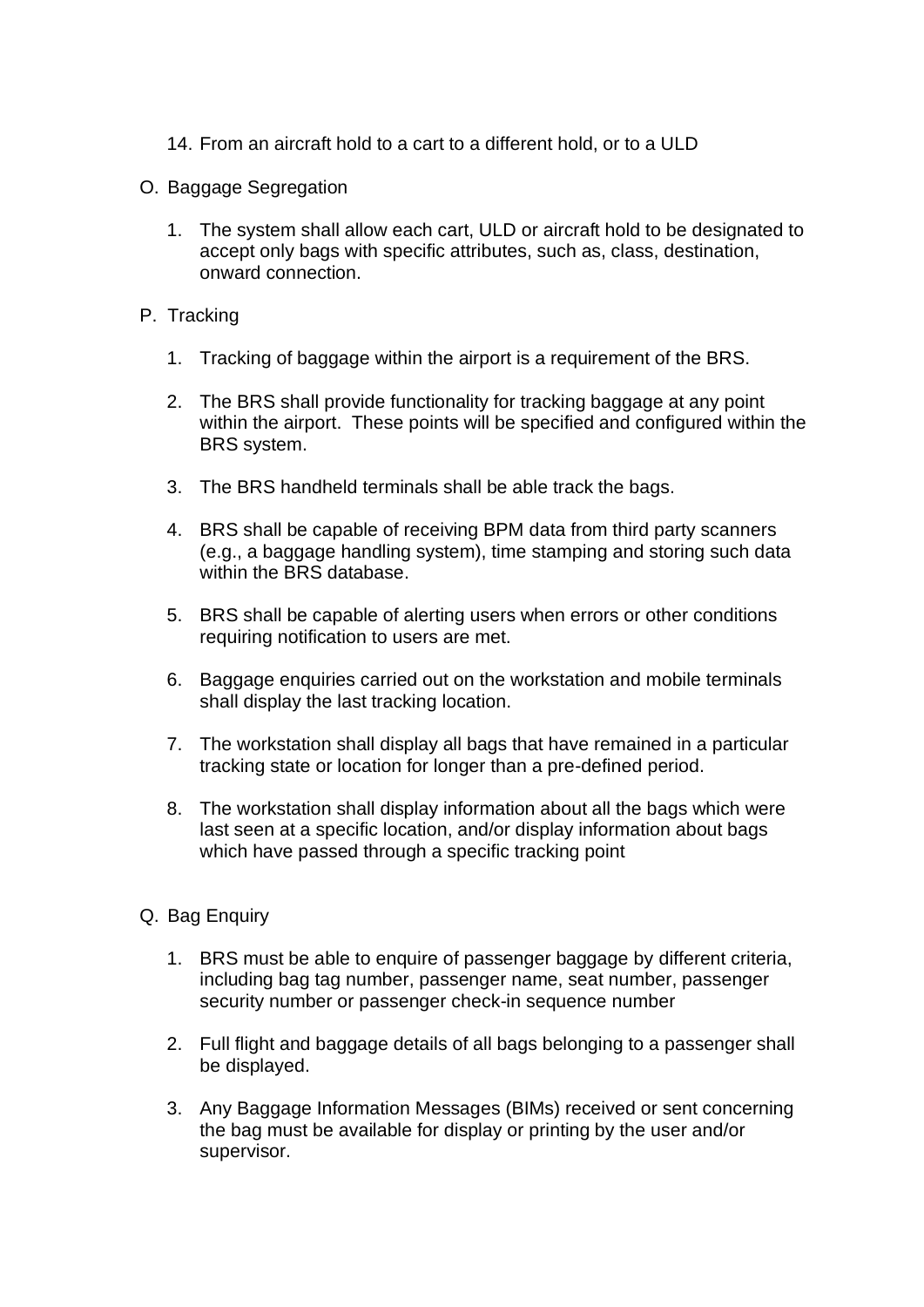- 4. The BRS must allow an authorised user to stop the bags belonging to one or more passengers.
- 5. A bag which a user has requested to stop may not be loaded.
- 6. Stopped bags may be 'un-stopped' by an authorised user.
- R. User Information pages

The BRS should provide a range of information pages for users, including, but not limited to:

- 1. Flight Monitoring and Flight Status
- 2. Bags To Go by class, inbound flight and destination
- 3. Bag Lists by ULD, cart or Hold
- S. On-Line Help
	- 1. An on-line help for the BRS application facility shall be available on the workstation.
	- 2. Help screens shall be context sensitive.
- T. Language
	- 1. The BRS application shall be presented in the English language.
- U. Reports

The BRS shall include a comprehensive reporting functionality, including the following reports:

- 1. Complete Baggage List per Flight including Load Status of each bag.
- 2. Baggage Manifest per Flight.
- 3. Bags Loaded by a User.

Please provide the list of standard reports with a short description of each report. Indicate which reports can be sent by email and/or Type B and are suitable for faxing.

V. Documentation

The Supplier shall provide full user documentation in English, including:

- 1. Functional Specification
- 2. User Guides for the BRS application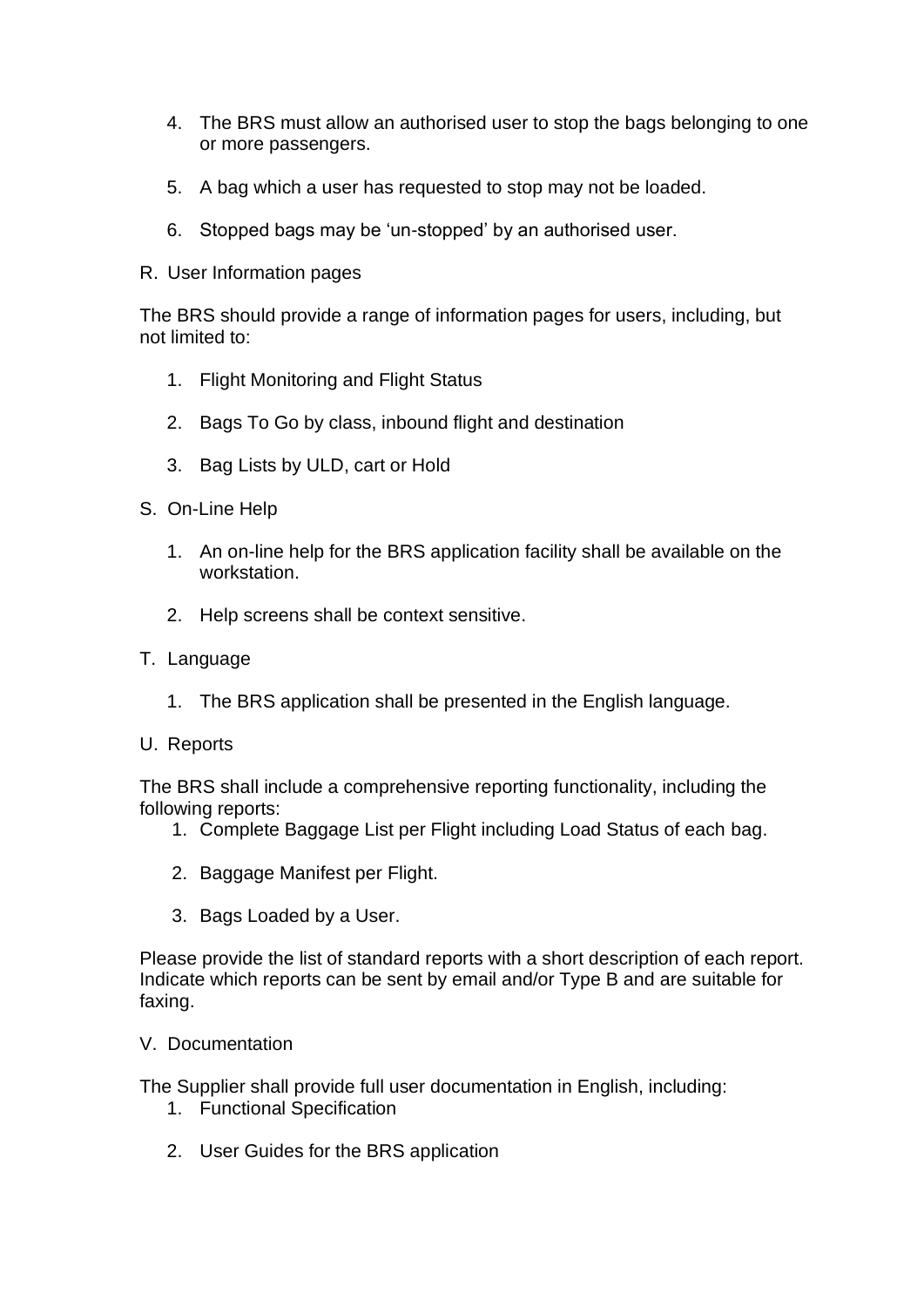- 3. Training materials
- 4. System Administration and Configuration Guide
- 5. Logical and Physical network implementation drawings

#### W. Training

- 1. The Supplier shall provide training to airline and GHA training staff, who will pass on the training to other staff.
- 2. Training sessions shall be delivered in English.
- 3. All training materials shall be provided in the English language in digital form.
- 4. The Supplier will perform the BRS system (hardware/software) maintenance support during the contract term.
- 5. The Supplier shall provide regular software upgrades. These upgrades will include functional or performance enhancements, new features, bug fixes and updates to ensure BRS is compliant with the current IATA specifications.
- 6. Software upgrades shall be installed remotely.
- 7. The Supplier shall provide following maintenance and support service:
	- a. System monitoring (24x7x365) of the infrastructure elements (servers, operating system, network equipment etc.)
	- b. Monthly reporting indicating compliance with the contracted Service Level Agreement.
	- c. The Supplier shall provide a help desk (24x7x365) in English.
	- d. Provide a copy of your standard Service Level Agreement specifying your response times and levels of support.
	- e. Provide a simple diagram that indicates how requests for support are handled and escalated should the need arise.
- X. Warranty
	- 1. The Supplier shall describe the scope and term of the hardware and software warranties offered.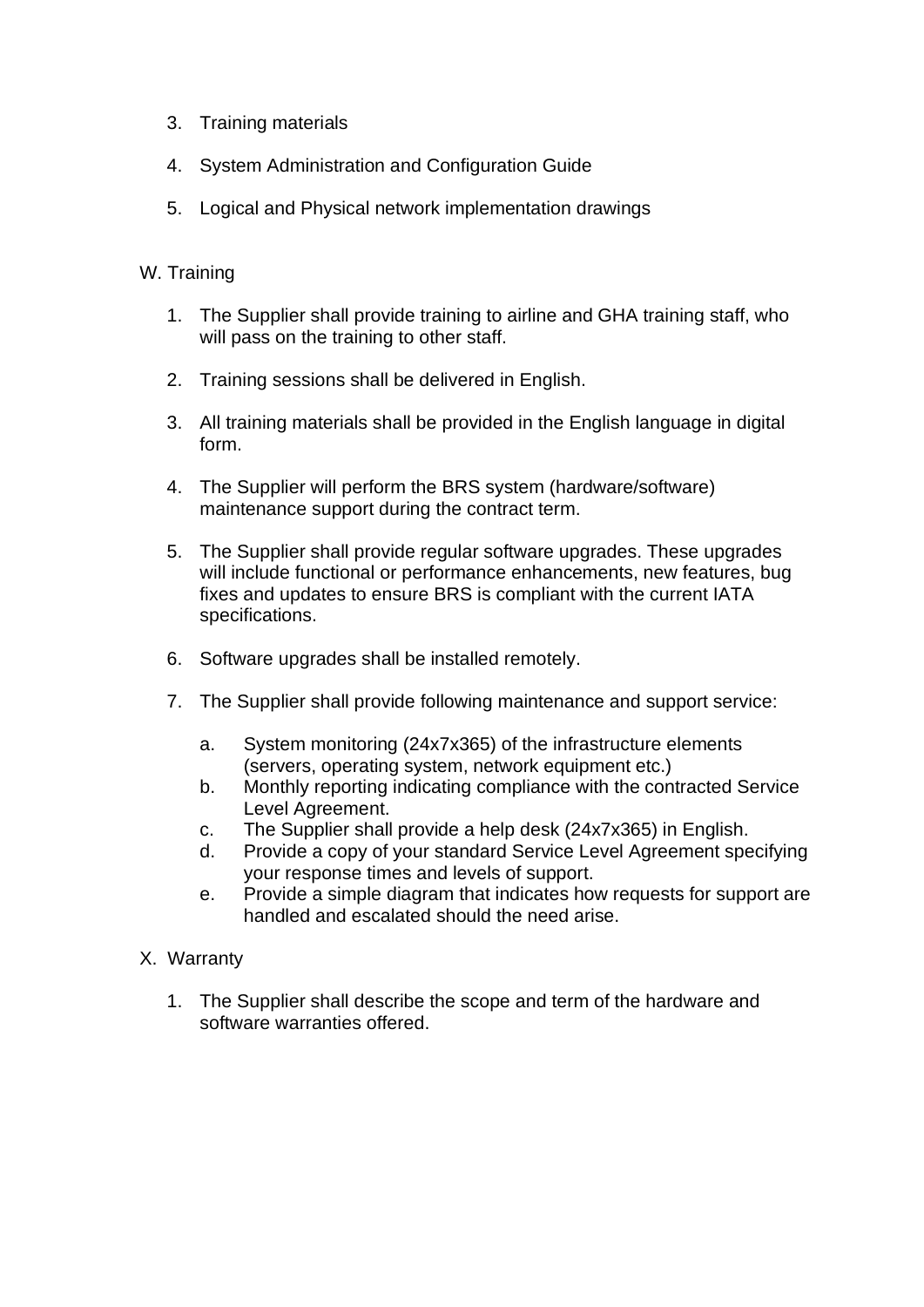### **4.6.3.9 Interfaces:**

- 1. The CUPPS System shall interface with the airlines' hosts for transactions.
- 2. The CUPPS System shall interface with the Local Departure Control System (LDCS) servers for transactions. (If installed)
- 3. The CUPPS System shall interface with the Baggage Handling System on the airport to provide active/non active Baggage Service Messages (BSMs).
- 4. The CUPPS System shall interface to the scales at each check-in counter.
- 5. The CUPPS System shall interface with the Flight Information Display system (FIDS).
- 6. The CUPPS System shall interface with the Airport Information Management System (AIMS).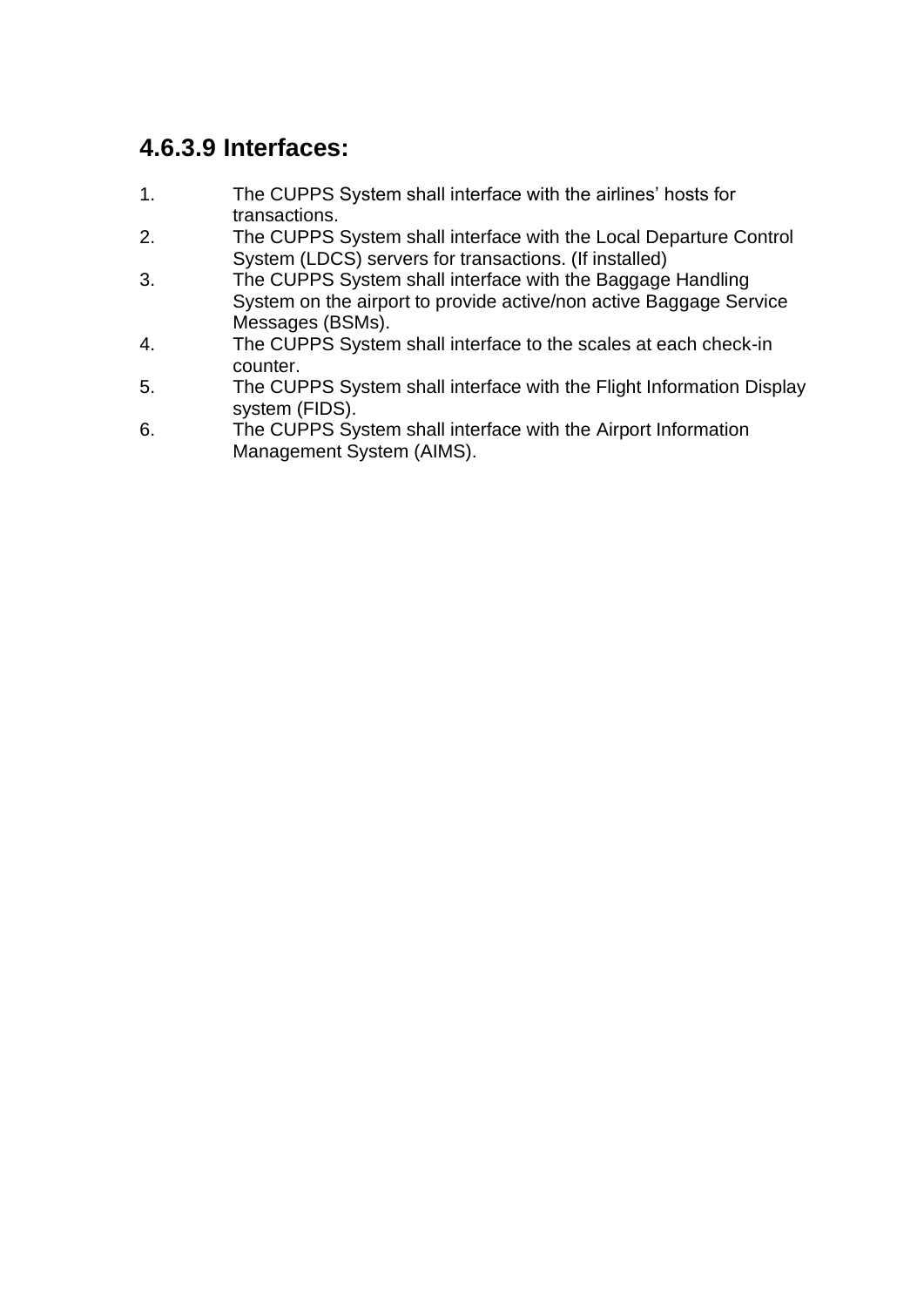### **4.6.3.10 Other Requirements**

- 1. The System shall be scalable and expandable to accommodate future increase of number of workstations in any of the deployed Airports.\
- 2. The workstations in the Airports shall be connected to the CUPPS VLAN either wired through 1 x Gigabit or 10/100/1000 MBit TX NIC or wireless through RF wireless network (802.11b/g/n) only in baggage make-up areas.
- 3. The CUPPS Application servers shall be located in the HKIA Core rooms and shall provide the capability for remote monitoring.
- 4. CUPPS servers shall be installed in Core rooms. It is required that each airline shall use the IP circuits provided by the Bidder.
- 5. The System and applications software are controlled and configured by working parameters stored in tables and easy to change without programming actions.
- 6. User interaction with the System shall incur no noticeable delay in line with airline application specifications.
- 7. The System shall be able to accept a wide range of CUPPS compliant input and output peripherals
- 8. The System shall provide multiple levels of password-protected security.
- 9. The Passenger Processing Systems (CUPPS and CUSS) at HKIA airport shall operate as an integrated platform performing all required processes. Any of the Passenger Processing Systems shall exactly perform in a common-use environment.
- 10.The Passenger processing processes at HKIA may require capturing, scanning and storing Passenger Travel Documents information. Such process shall use the peripherals provided by the passenger processing systems at the Check-in and gate areas.
- 11.The CUPPS workstations shall be integrated with scales at the check-in counters where the airline users can weigh, tag, and drop checked-in luggage.
- 12.The Bidder shall install all core equipment required for the CUPPS system in order to be fully operational.
- 13.The Bidder shall do quarterly redundancy and disaster recovery tests and provide reports with the results to the EMPLOYER. Immediate actions shall be taken to resolve failures.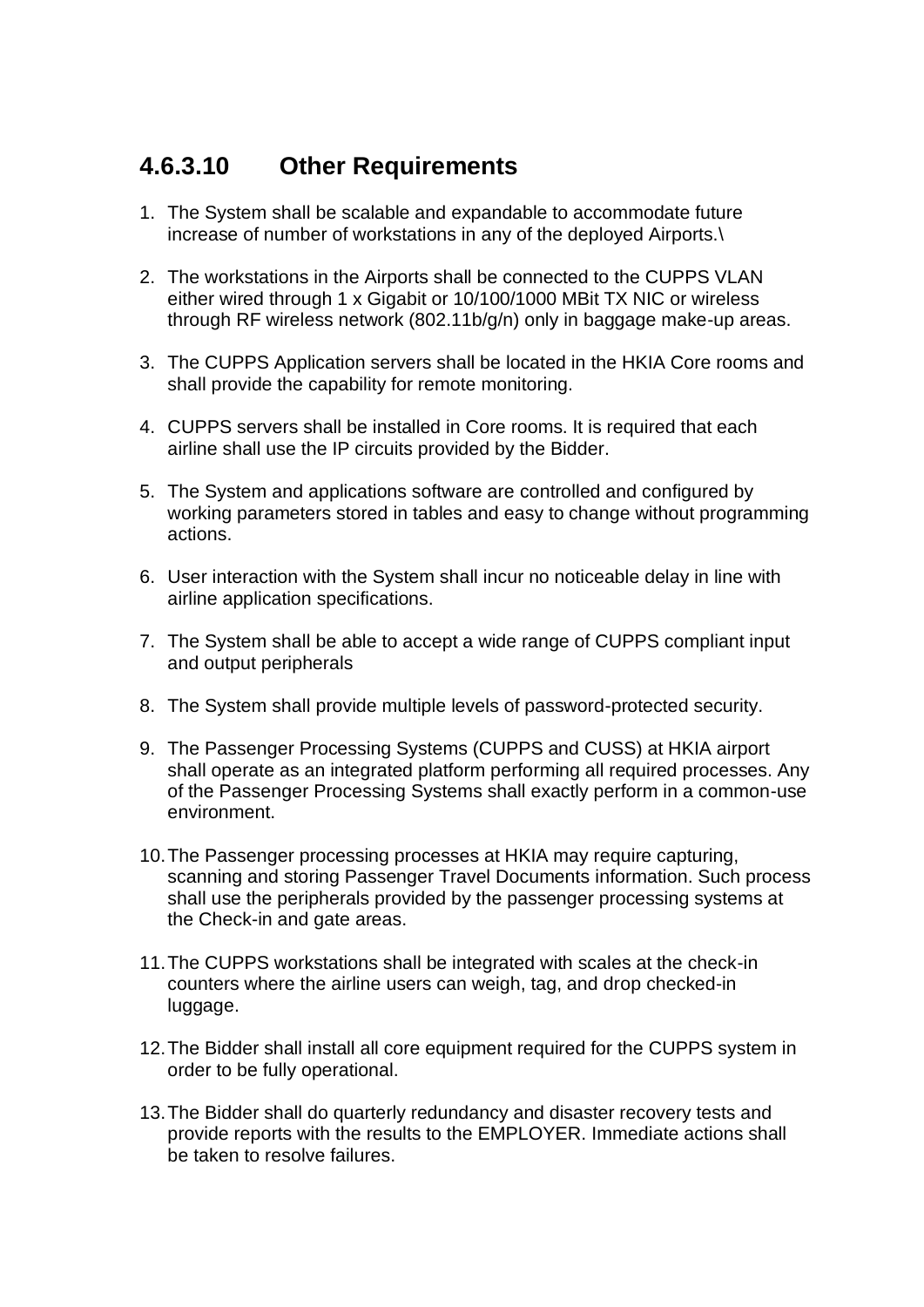14.The platform software consists of all the software required to enable CUPPS functionality, including all operating systems, databases, data exchange software where required, except those supplied by the application providers (airlines).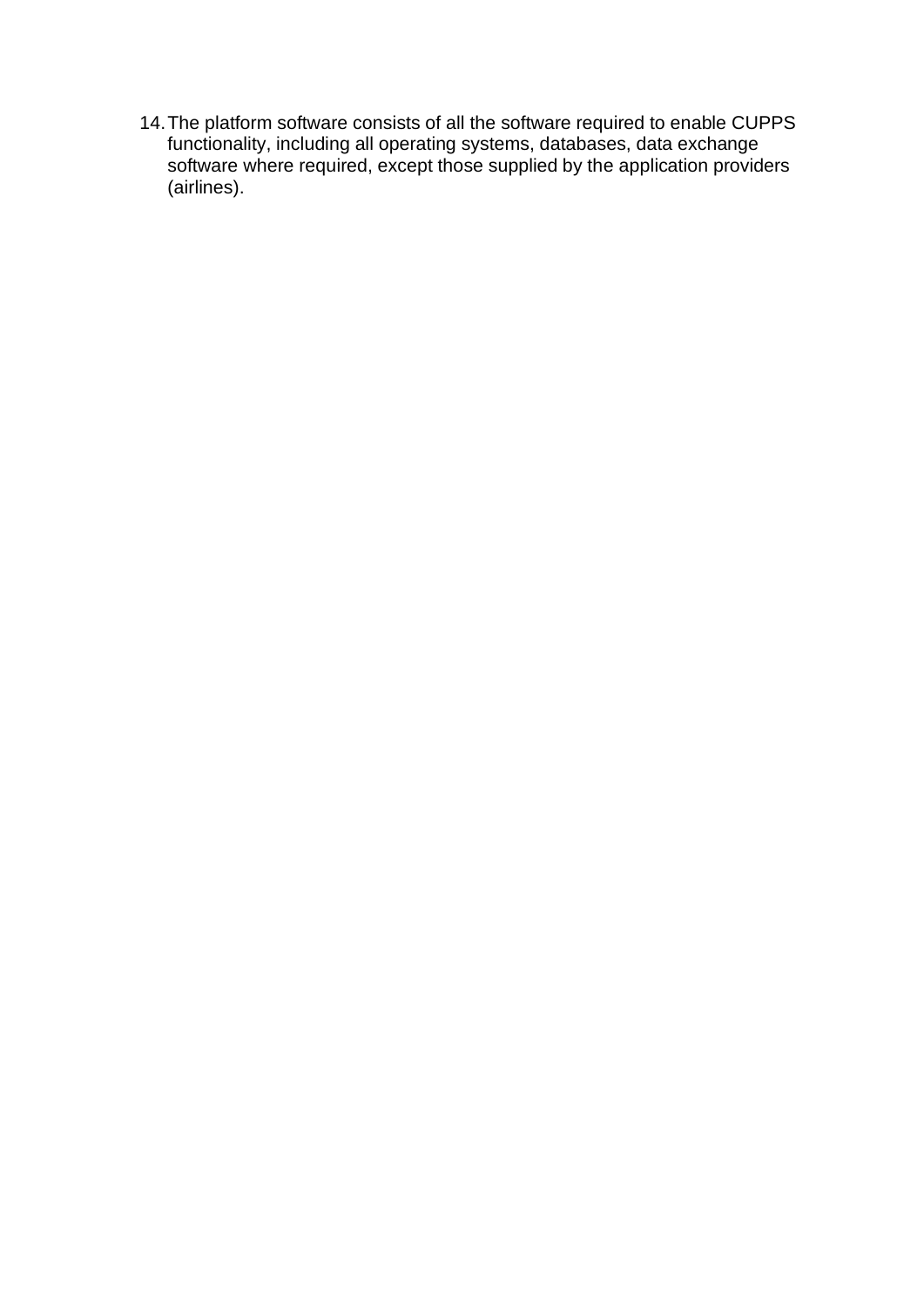#### **4.6.3.11 Deliverables**

#### **4.6.3.11.1 Compliance**

### **4.6.3.11.1.1 CUPPS**

Common Use Passenger Processing System (CUPPS) shall include check-in counters, boarding gates, lost property counters and other passenger processing areas as defined in this RFP. The CUPPS shall be fully compliant with the latest IATA (1797)/ATA (30.201)/ACI (500A07) Recommended Practice, Technical Requirements, and Technical Specifications, and shall allow multiple airlines to operate in the facility using their host software and a common set of compatible hardware, increasing the flexibility and efficiency of the facility.

The CUPPS shall also include a Common Use Management Application in order to provide usage data and peripheral status for common use positions. The System and its peripherals shall also conform to all other IATA related recommended practices and standards.

# **4.6.3.11.1.2 CUSS**

CUSS (Common Use Self-Service Equipment) shall be fully compliant to IATA Recommendation Practice 1706c V 1.0 and later. The System and its peripherals shall also conform to all other IATA related recommended practices and standards. The Self-Service Kiosk shall provide ticketed passengers (passengers with e-tickets) the ability to perform many tasks, not limited to, check in for a flight, select or change a seat assignment, obtain a boarding pass for their departures and print bag tags for their check-in luggage. The system shall allow passengers to perform self-baggage check-in, allowing passengers to print the required number of bag tags, label their bags and drop their check-in luggage at a special assigned check-in luggage dropoff counter. At the drop-off counter the check-in luggage will be weighted under supervision of ground handling staff. When the bag is accepted, it will be inducted into the BHS conveyor according to the BHS procedures. The special assigned dropoff location can be an existing check-in counter. The CUSS should be used by passengers in a common shared environment. The CUSS architecture shall include the Kiosk Hardware Platform, Software Platform (CORBA layer for peripherals), and IATA compliant printers and readers, CUSS compliant applications such as the Common Launch Application, Management Application as well as the airline's applications. Each participating airline shall provide its own IATA CUSS Compliant applications.

# **4.6.3.11.1.3 General Compliance**

All Specifications included in this design shall be used as functional performancebased specifications. The successful bidder shall be responsible for completing and coordinating requirements necessary to design, furnish and install fully engineered and functional systems. These requirements include any site analysis, furthering of design documents, determination of quantities of equipment, verification of existing conditions and external service providers, and the like. It shall be the responsibility of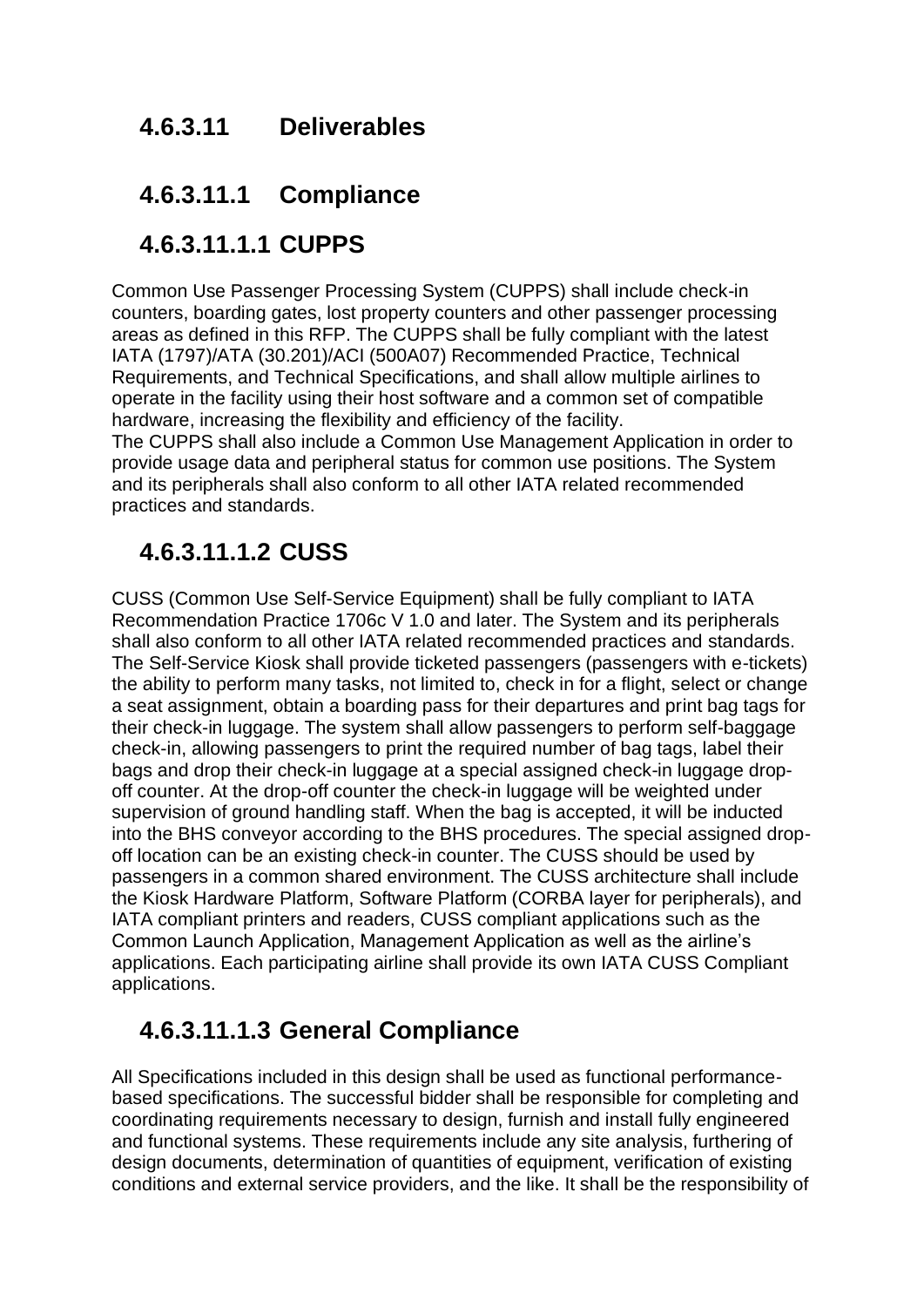the Bidder to provide any additional equipment, software, arrangements or infrastructure necessary to complete the system commissioning.

.

In wake of the recent pandemic declared during March 2020, due to the COVID-19 outbreak, the design and functionality of the systems must allow for contactless exchange of information between the passenger and the different airport stakeholders such as the airlines. The functionality of the entire system is very much depended on safe operation and to ensure as less contact as far as possible to avoid the spread of the coronavirus disease (COVID-19).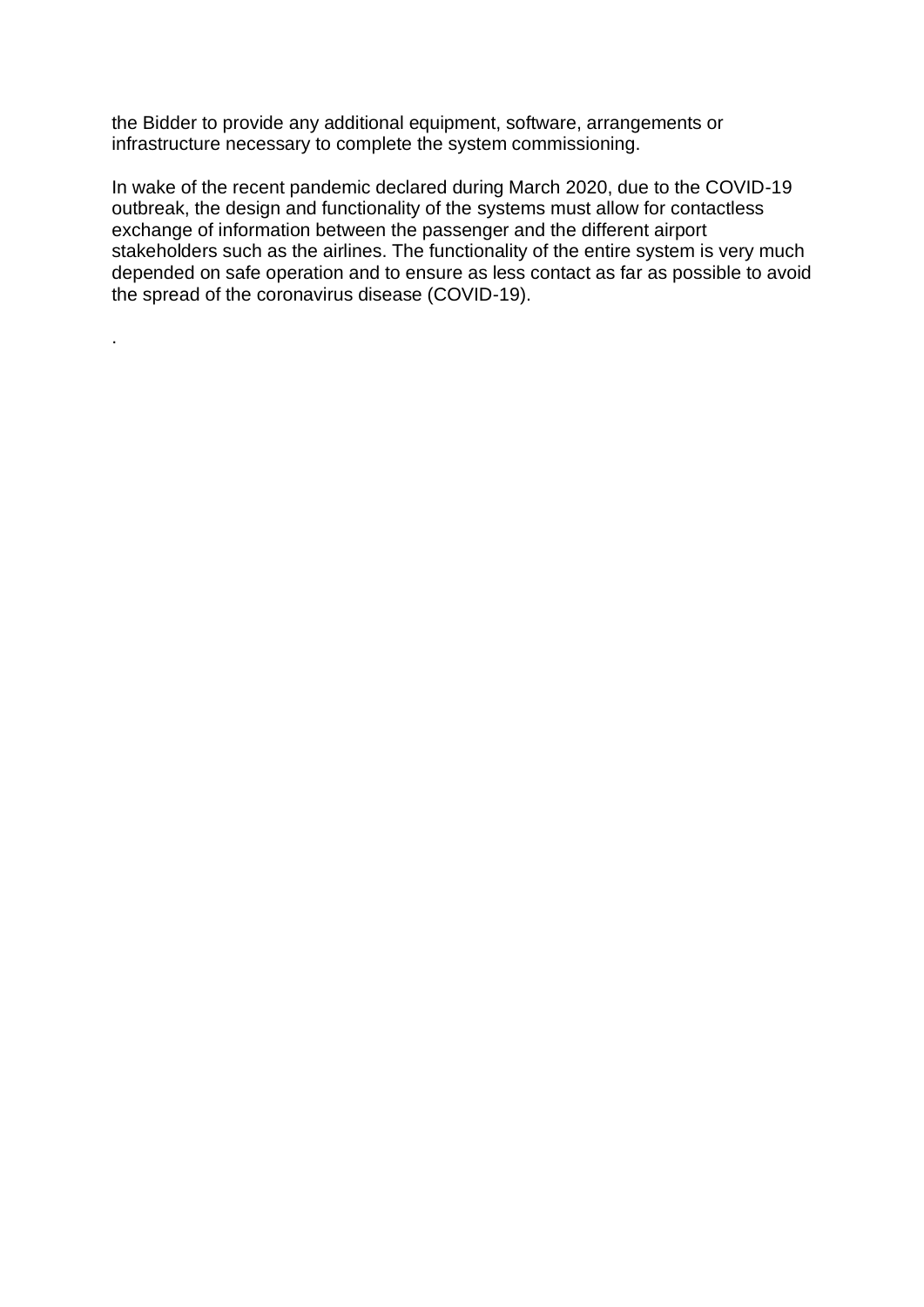# **5. MAINTENANCE AND SOFTWARE RIGHT-OF-USE**

Supplier shall engage with NAC for a support agreement for five (5) years period commencing from user acceptance testing (UAT).

The supplier shall propose software license and maintenance agreements accordingly.

The bidders shall also specify the contractual/administrative procedures (for licensing and software maintenance) should the airport wish to install additional workstations after the solution's initial implementation.

# **5.1 Scope of Maintenance**

The system provider shall deliver Level 3 support in English.

Level 1 and 2 maintenance also known as preventive maintenance will be carried on by the NAC Technical staff.

After final acceptance of the solution, the system provider shall intervene:

- For hotline/helpdesk line,
- or correction of anomalies,
- For updates (new software versions).

In their proposal, the bidders shall describe their maintenance services methodology.

Software maintenance includes an obligation of results to carry out:

- Development and implementation of temporary corrections or emergency bypassing solutions when applicable and according to the type of anomaly,
- Supply of new versions,
- Delivery and installation of new versions.

### **5.2 Remote Maintenance/Hot Line/Helpdesk Line**

The bidders shall describe the terms and conditions for their hotline service. NAC will provide a list of people entitled to contact the supplier's hotline. The selected bidder shall commit to answering all questions/support requests emanating from these people, taking into account the criticality of the request and/or the level of the reported anomaly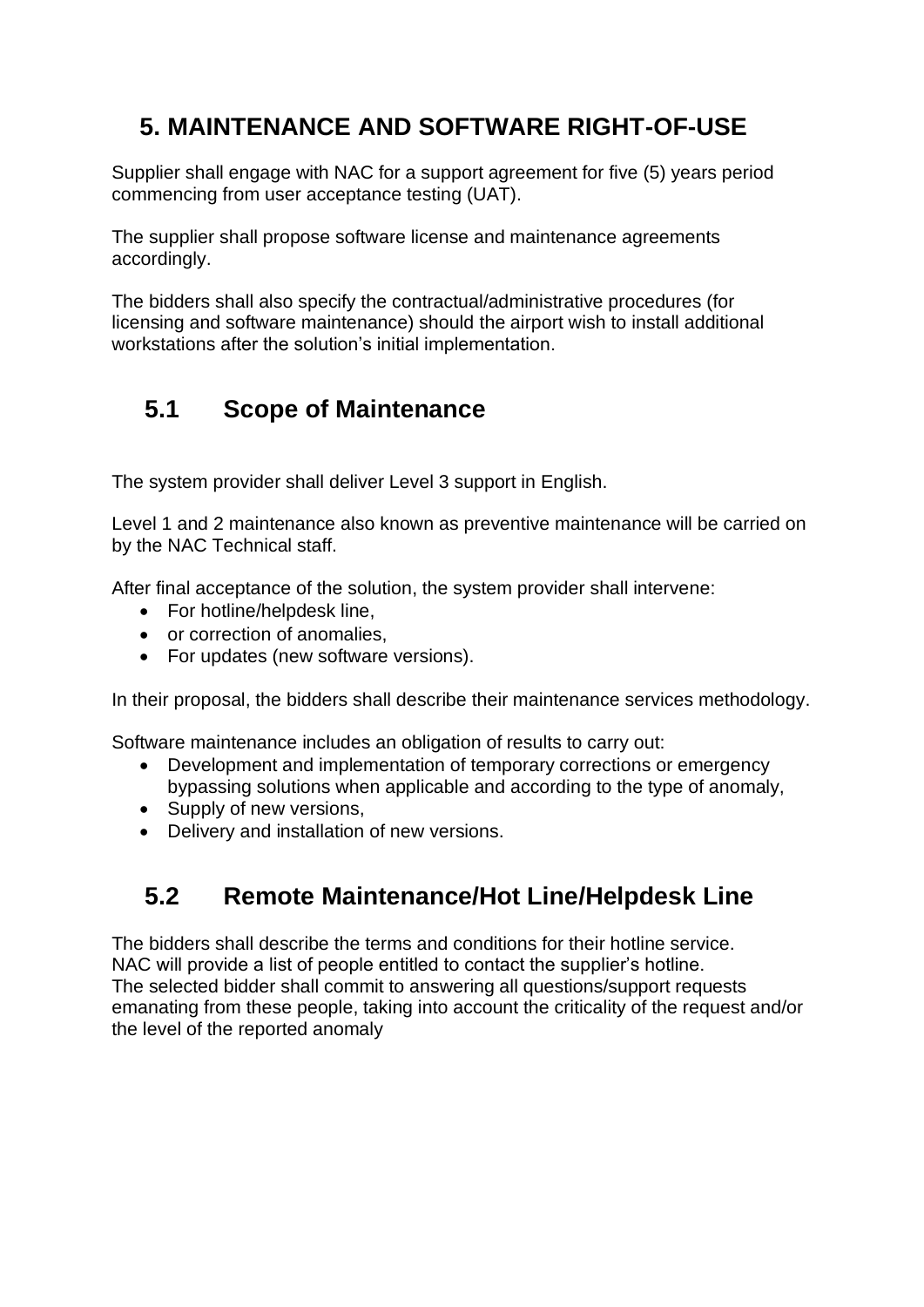# **5.3 Corrective Maintenance**

The Supplier shall provide a technical support center (service desk) for corrective maintenance.

The supplier shall have an obligation to provide all necessary resources and take all necessary steps to eliminate the observed errors/failures on the CUPPS software platform.

- NAC shall perform 1st level of corrective support and maintenance.
- NAC will also perform level 2 maintenance activities (see details in the section Maintenance training).
- NAC shall enable remote access to the CUPPS software platform for the supplier.
- 3rd level of support and maintenance (engineer's support) shall be provided remotely by the supplier.

# **5.4 Correction of Anomalies**

Three categories of anomalies will be considered, leading to different types of processing:

- Blocking,
- Non-blocking with high priority,
- Non-blocking with low priority,

The blocking or non-blocking nature as well as the anomaly priority will be determined by NAC.

Both NAC and the supplier shall commit to hold up to date a maintenance log. This log will include all anomalies and interventions carried out within the frame of the contract.

# **5.4.1 Blocking anomaly processing**

Upon receipt by email of an anomaly description, the supplier shall undertake to find a solution correcting the anomaly or allowing to bypass it within a maximum of one (1) hour. When situations arise preventing access to systems NAC and the supplier shall find alternative solutions to ensure the airlines and ground handler can continue with their operations.

If a solution allowing to bypass the anomaly has been implemented the final solution will be installed and tested within 5 days.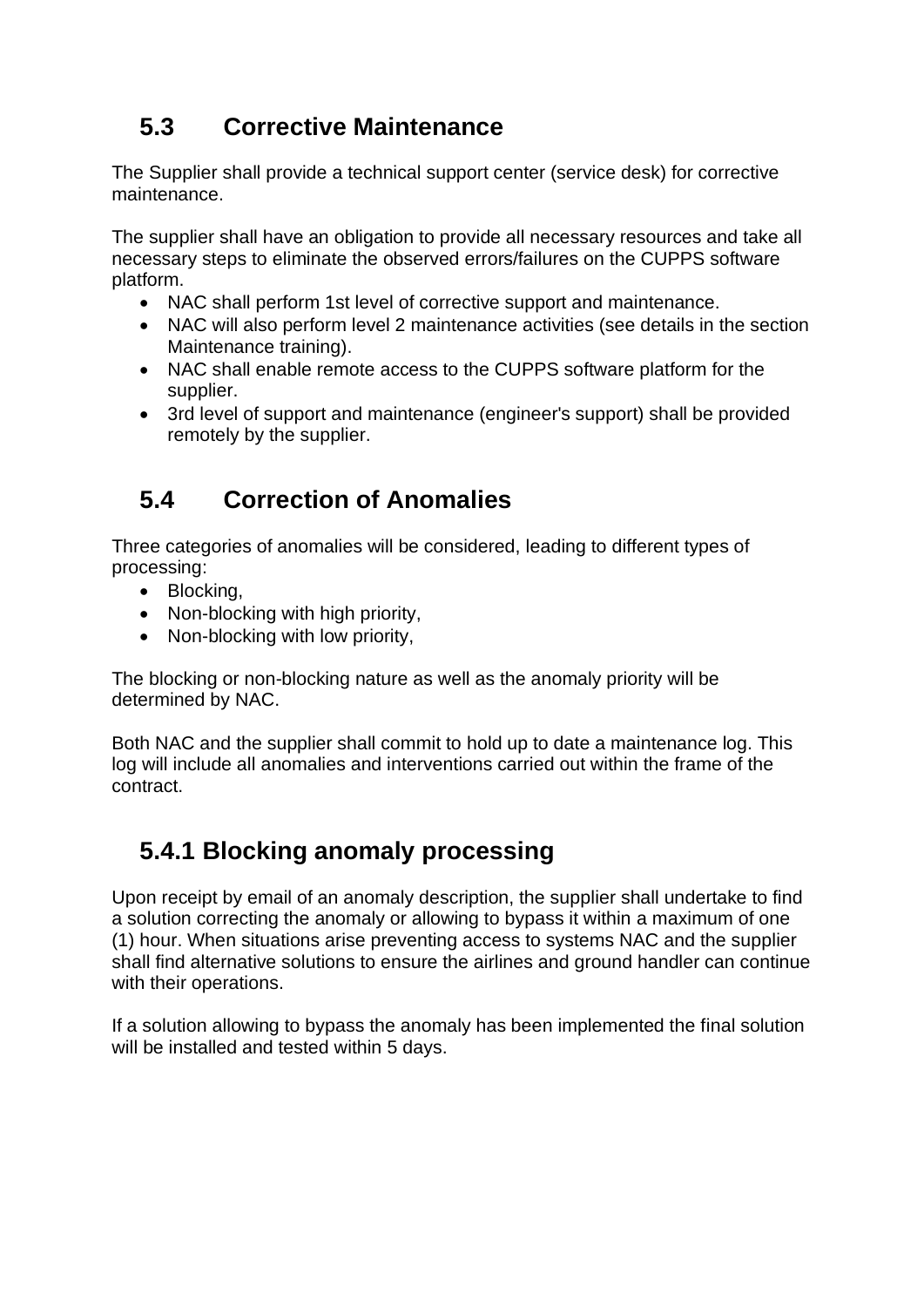# **5.4.2 Non-blocking with high priority anomaly processing**

Upon receipt by email of an anomaly description, the supplier undertakes to provide a final correction within 5 days in test-environment.

NAC will confirm this correction on a set of tests coming from real data, within 2 days from receipt of the correction in test-environment. After the Airport's agreement the supplier will install the correction on the operational site.

The installation time will not exceed 15 days from the Airport's agreement

# **5.4.3 Non-blocking with low priority anomaly processing**

Upon receipt by email of an anomaly description, the supplier undertakes to provide a final correction within 15 days in test-environment.

NAC will confirm this correction on a set of tests coming from real data, within 2 days from receipt of the correction in test-environment. After the Airport's agreement the supplier will install the correction on the operational site.

The installation time on operational site will be determined by mutual agreement between the Airport and the supplier and will not exceed 1 month from the Airport's agreement.

# **5.5 Progressive Maintenance**

Within the scope of maintenance, the supplier shall deliver, upon request by NAC, the latest released software version at no extra cost.

The supplier shall provide all the details related to its service helpdesk such as phone number, e-mail, and standard opening hours.

# **5.6 Training**

The supplier shall provide:

- Train-the trainers training
- Training for system (software, hardware),
- Training for software/system administration,
- Training for software use,
- Training for maintenance,
- Possible specific training.

The proposals should include a description of the bidder's training methodology and content.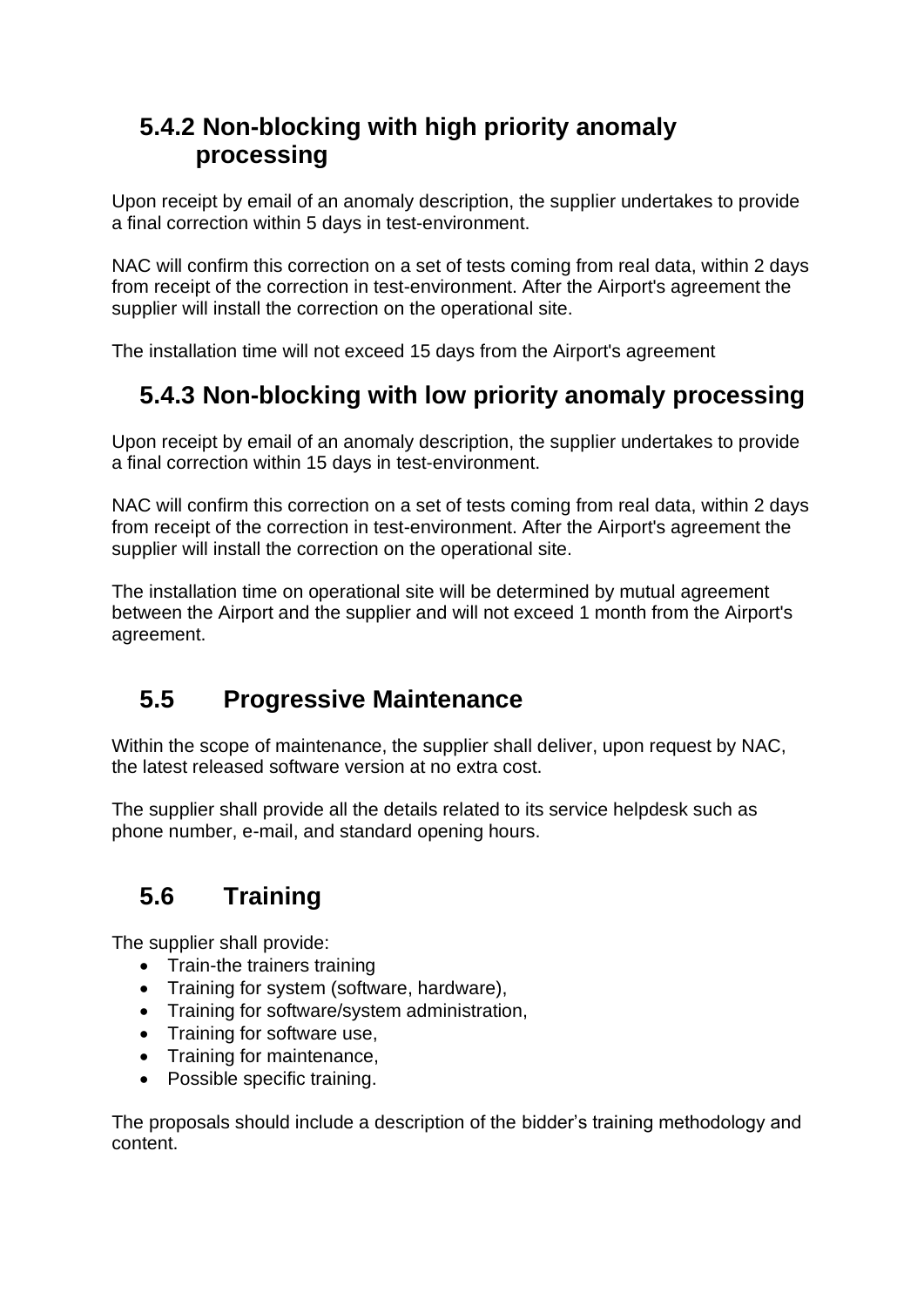For each type of training described above the bidders shall specify:

- The purpose of the training,
- The participant profile,
- Knowledge pre-requisite.
- Content/outline of the training.

The bidders shall specify the number of sessions required, their duration and the maximum number of persons per session.

The selected supplier shall provide differentiated training for the system's supervisors/administrators and the regular users.

The regular users (airline/ handler staff) should have a general knowledge of the software. They should be trained on the day to day operation of the system, including basic trouble shooting.

- The NAC's Technical team should receive a specific administrator's training. This transfer of knowledge to computer engineers should allow them to:
- acquire a good knowledge of the architecture of the suggested software
- master the whole of procedures
- ensure the database administration
- be overall independent in managing the systems

# **5.6.1 Maintenance Training**

Consequently, the supplier shall train the NAC's technical team to ensure the hardware maintenance on its own, based on the "train the trainers" principle. This training should allow the NAC technical team to recognize the types of technical hitches, and include all recovery procedures after technical hitches.

The supplier shall also deliver Level 1 and 2 software maintenance training to the airport's technical IT team.

After the completion of training, the system administrators should be able to:

- recover the system in case of malfunction or interruption of regular operation,
- reinstall and configure the workstation on which the CUPPS platform is active,
- monitor system and communication links.
- detect and report problems in the functioning of the CUPPS platform,
- manage user accounts.

The Supplier will deliver the following items:

- procedures and instructions for using the CUPPS platform,
- instructions for maintaining the CUPPS platform (technical documentation for all elements of the CUPPS platform).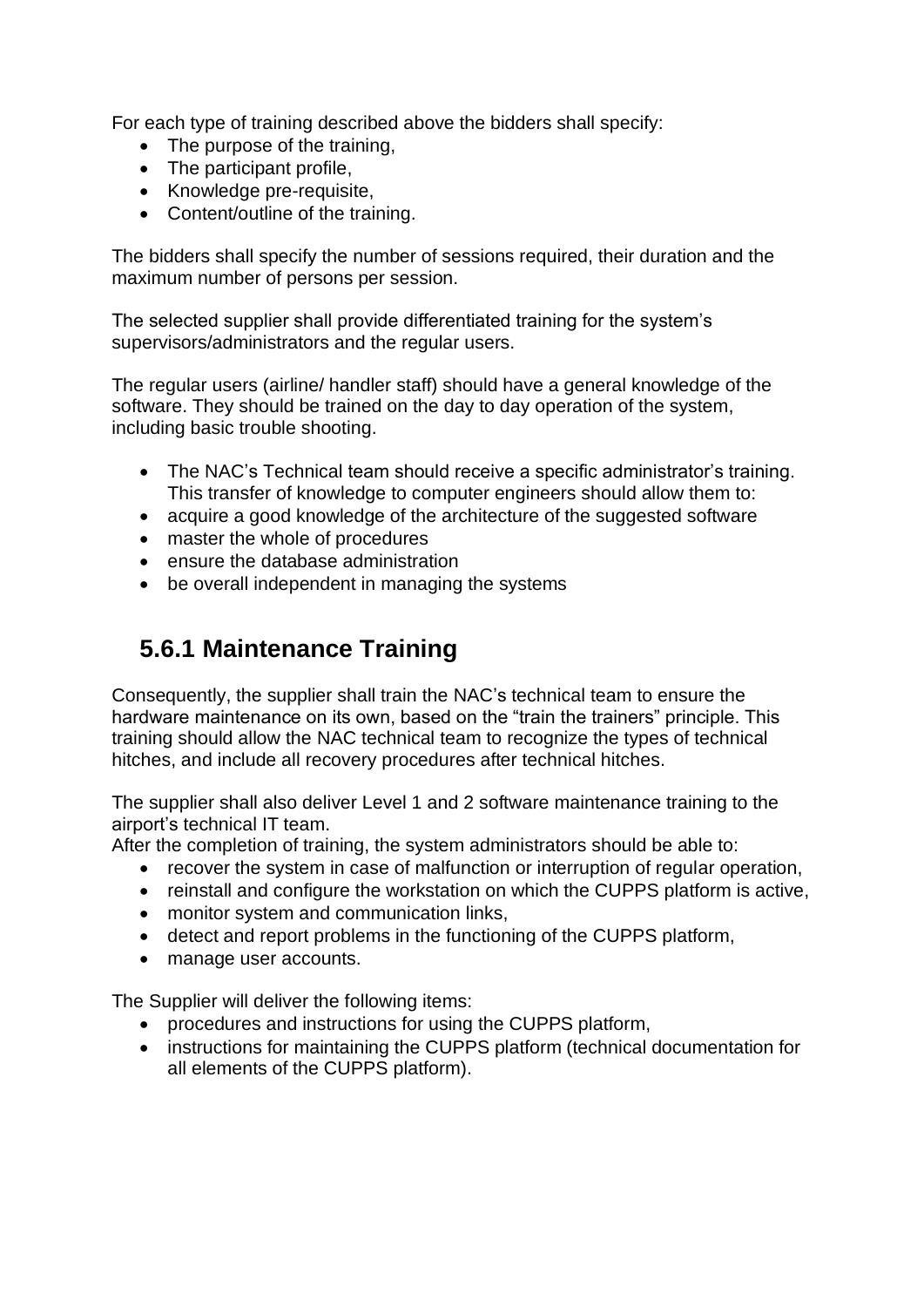# **5.7 Project Implementation**

- 5.7.1 Project should be fully completed in 6 months of time after the confirmation from NAC.
- 5.7.2 Please submit the proposed project plan and considered vital in the evaluation. Any proposal without the project plan will be rejected.
- 5.7.3 A dedicated project manager is required during the project period.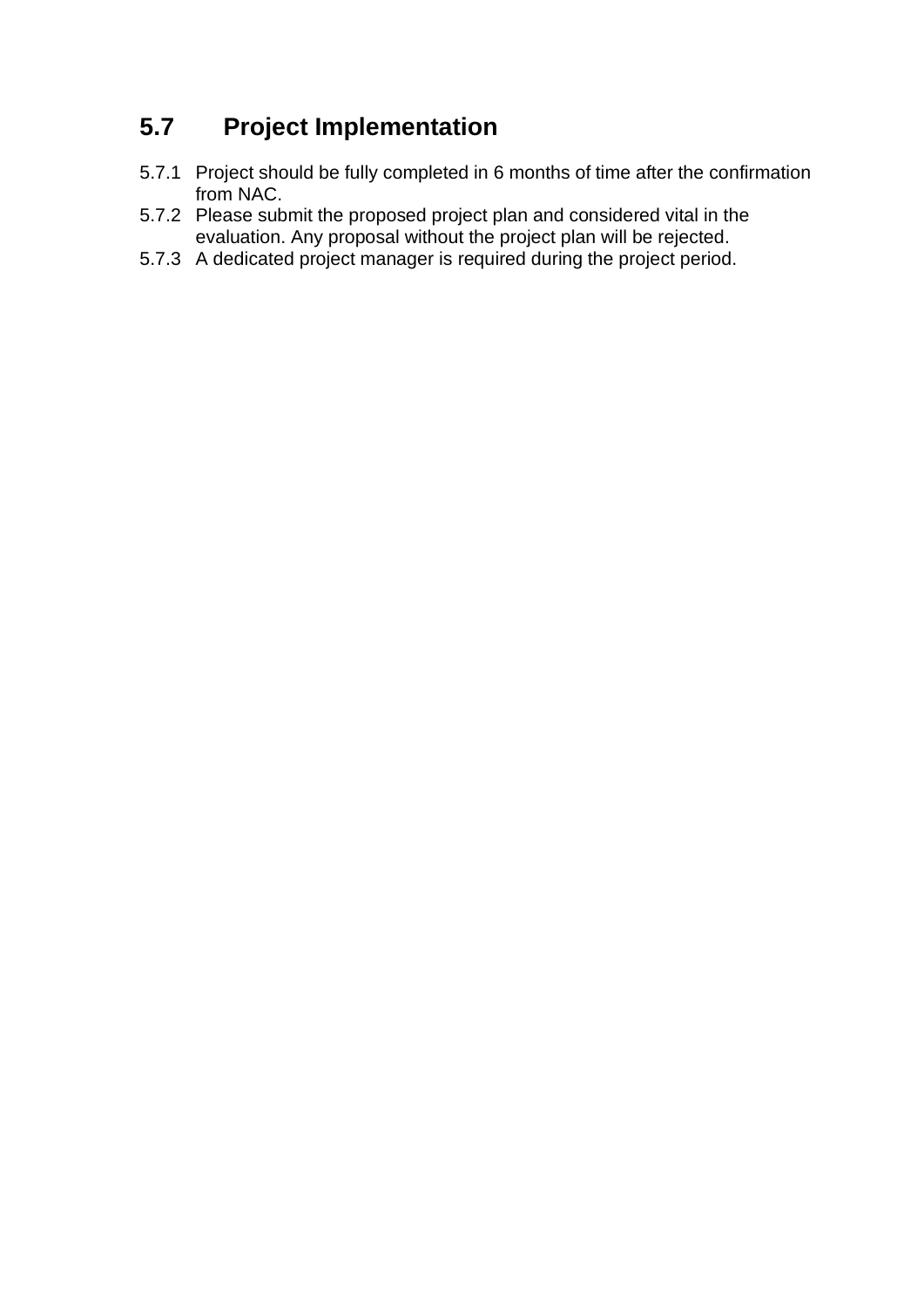# **6. Evaluation and Qualification Criteria**

|                         | <b>Evaluation Criteria</b>                                                                                                                                                                                                                                                            | Score |
|-------------------------|---------------------------------------------------------------------------------------------------------------------------------------------------------------------------------------------------------------------------------------------------------------------------------------|-------|
| $\mathbf{1}$            | <b>Technical Experience</b>                                                                                                                                                                                                                                                           | 30    |
| 1.1                     | Completed installation and commissioning/after sales services for three<br>(3) CUTE/CUPPS Systems at different Airports over last ten years.<br>Attaching at least 3 reference letters will warrant maximum points.<br>A maximum of five (10) marks will be awarded for each relevant | 30    |
|                         | reference letter attached.                                                                                                                                                                                                                                                            |       |
|                         | If the Bidder Completed only after sales services for a CUTE/CUPPS<br>System at the referenced airport, a maximum of five (5) marks will be<br>awarded for each reference attached up to a maximum of 10 marks.                                                                       |       |
|                         | No marks will be allocated for projects stated were no verifiable contact<br>details are specified in the form of a refference letter.                                                                                                                                                |       |
| $\boldsymbol{2}$        | <b>Qualification and Experience of Proposed Technical Staff</b>                                                                                                                                                                                                                       | 10    |
|                         | Attach certified (even for scanned documents) copy of Qualifications<br>and C.V. as well as duly signed draft agreement/contract for staff not<br>permanently employed by bidder.                                                                                                     |       |
|                         | If no service agreement is provided for staff that are not permanenetly<br>employed by bidder, such CV and qualifications will not be considered.                                                                                                                                     |       |
| 2.1                     | Contract Manager (Team Leader/Project Manager): has B. Degree in<br>IT Systems and CUPPS Hardware and a minimum 10 years practical<br>works experience on CUTE/CUPPS Systems.                                                                                                         | 4     |
|                         | A maximum 2 marks will be allocated for the qualification and 2 marks<br>for the 10 years minimum experience on CUTE Systems.                                                                                                                                                         |       |
| 2.2                     | Network Expert: has a B. Degree in IT Systems and Networks with a<br>minimum 5 years practical works experience on CUPPS/CUTE<br>Systems.                                                                                                                                             | 3     |
|                         | A maximum 2 marks will be allocated for the qualification and 1 marks<br>for the 5 years minimum experience on CUTE Systems.                                                                                                                                                          |       |
| 2.3                     | Hardware Expert: has a B. Degree in IT Hardware with a minimum 5<br>years practical works experience on CUTE/CUPPS Systems.                                                                                                                                                           | 3     |
|                         | A maximum 2 marks will be allocated for the qualification and 1 marks<br>for the 5 years minimum experience on CUTE/CUPPS Systems.                                                                                                                                                    |       |
| $\overline{\mathbf{3}}$ | <b>Compliance to CUPPS Technical Specifications</b>                                                                                                                                                                                                                                   | 15    |
| 3.1                     | Compliance of Platform and Applications to CUPPS Technical<br>Specification.                                                                                                                                                                                                          |       |
|                         | CUPPS platform and applications should be certified against a current<br>release of the Technical Specification.                                                                                                                                                                      | 15    |
|                         | Bidders must provide their CUPPS compliance and CUPPS<br>certification.                                                                                                                                                                                                               |       |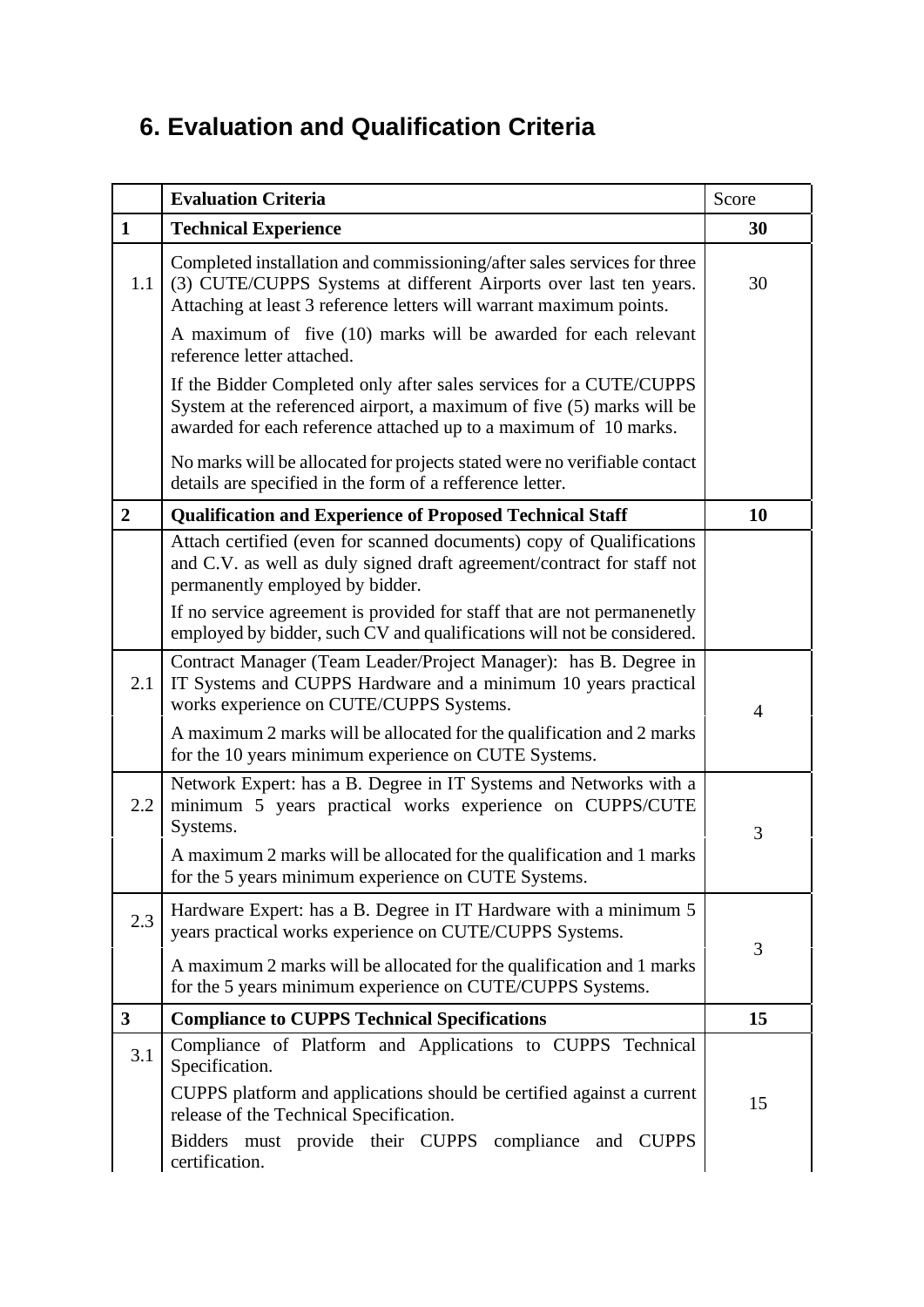| $\overline{\mathbf{4}}$ | <b>Financial Resources</b>                                                                                                                                                                                                                                  | 10             |
|-------------------------|-------------------------------------------------------------------------------------------------------------------------------------------------------------------------------------------------------------------------------------------------------------|----------------|
| 4.1                     | Financial Statements, audited for the last three years (attached copies)                                                                                                                                                                                    | $\overline{3}$ |
| 4.2                     | Letter of intent from commercial entity to provide required<br>performance guarantee for this contract.                                                                                                                                                     | $\overline{3}$ |
| 4.3                     | Evidence of access to financial resources to meet the qualification<br>requirements: cash in hand, lines of credit, minimum line of credit N\$<br>10,000,000.00.                                                                                            | 4              |
|                         | Attach copies of support documents.                                                                                                                                                                                                                         |                |
| 5                       | <b>Maintenance and Support</b>                                                                                                                                                                                                                              | 15             |
| 5.1                     | Bidders must provide technical methodology on their Support Service<br>Model. Detailed procedure on the process management involved in the<br>provision of service provision as well as the timeframes and minimum<br>response times to resolve problems.   | 5              |
| 5.2                     | Bidders must provide detailed procedure on the Change Management<br>Procedure to ensure future CUPSS Compliance.                                                                                                                                            | 5              |
| 5.3                     | Full description of the bidder's training methodology and content to be<br>provided to NAC Technical Staff.                                                                                                                                                 | 5              |
| 6                       | Namibian/Local Participation for Support and Maintenance                                                                                                                                                                                                    | 20             |
| 6.1                     | Bidder must indicate Namibian/Local Partnership for Support and<br>Maintenance for Level 1 and Level 2 Support and Maintenance<br>activities. Partnership percentage with Namibian/Local<br><b>ICT</b><br>Companies will gain the scores as detailed below: |                |
|                         | $> 51 \%$                                                                                                                                                                                                                                                   | 20             |
|                         | $>$ 30 % $<$ 50 %                                                                                                                                                                                                                                           | 15             |
|                         | $> 0$ % $< 30$ %                                                                                                                                                                                                                                            | 5 <sup>5</sup> |
|                         | $0\%$                                                                                                                                                                                                                                                       | $\overline{0}$ |
|                         | If no write up on the bidder's methodology to ensure adherance to<br>response time and transfer of skills to local technicians is provided, no<br>marks will be allocated.                                                                                  |                |
|                         | <b>TOTAL TECHNICAL RESPONSIVENESS SCORE</b>                                                                                                                                                                                                                 | <b>100</b>     |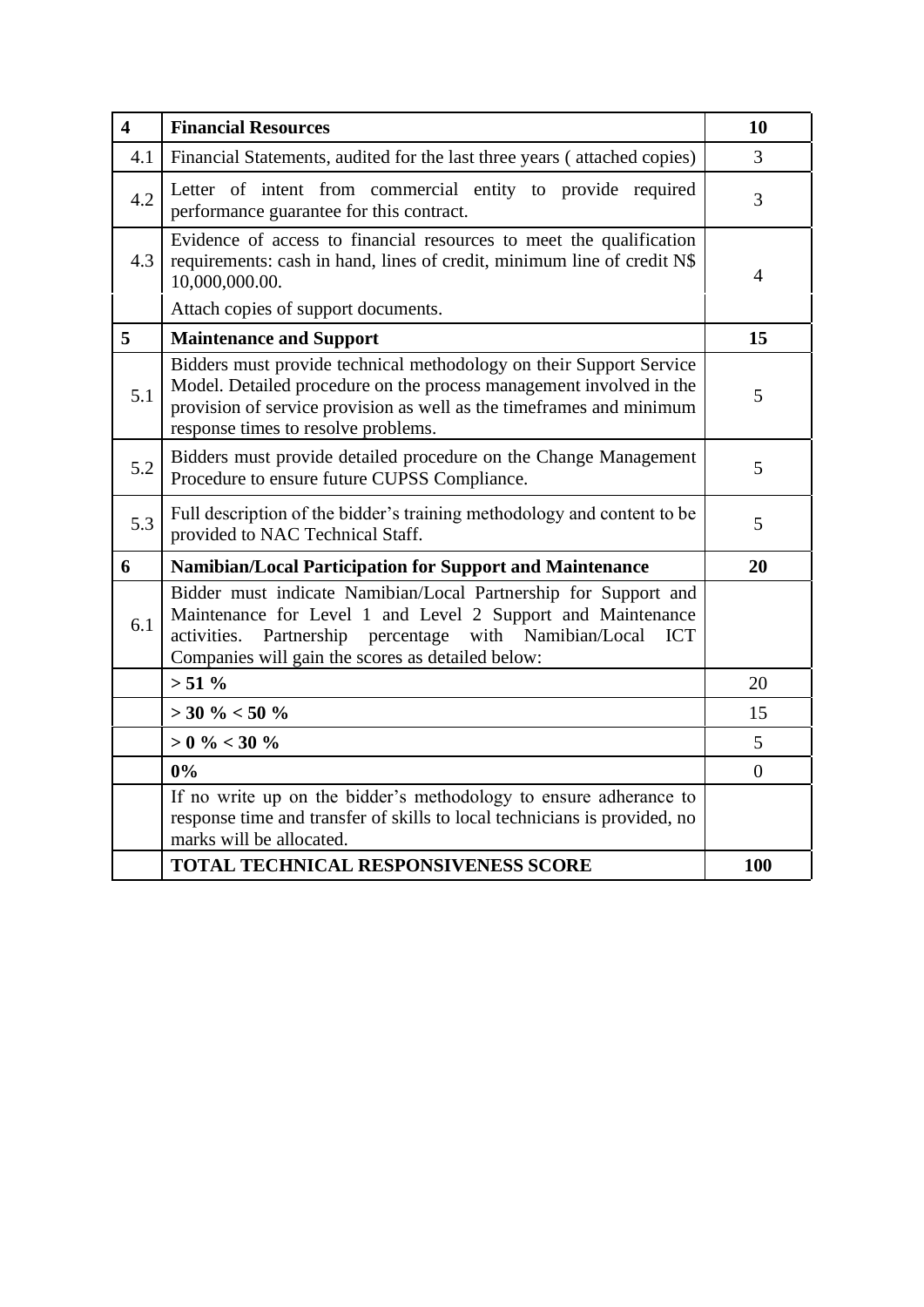# **7. Drawings**

These Bidding Documents include the drawings as listed in the table below.

| <b>List of Drawings</b> |                                                                           |                                                                                                           |  |
|-------------------------|---------------------------------------------------------------------------|-----------------------------------------------------------------------------------------------------------|--|
| <b>Drawing No.</b>      | <b>Description</b>                                                        | <b>Purpose</b>                                                                                            |  |
| W6551EE36-T2-001        | TERMINAL 2-<br><b>TELEPHONE AND DATA</b><br><b>OVERVIEW CHART.</b>        | <b>High Level</b><br>Overview of Core<br>Server Room and<br><b>Data Distribution</b><br><b>Facilities</b> |  |
| W6551EE36-T2-002        | <b>TERMINAL 2 - SERVICE</b><br>PROVIDER BACKBONE<br><b>INFRASTRUCTURE</b> | <b>Patch Panel</b><br>Connectivity                                                                        |  |
| W6551EE36-T2-003        | <b>TERMINAL 2 - WESTERN</b><br>DATA CABINETS LAYOUT.                      | Cabinet Layouts for<br><b>Western Data</b><br>Cabinets                                                    |  |
| W6551EE36-T2-004        | <b>TERMINAL 2 - EASTERN</b><br>DATA CABINETS LAYOUT.                      | Cabinet Layouts for<br>Eastern Data<br>Cabinets                                                           |  |
| W6551EE36-T2-005        | <b>TERMINAL 2 - CENTRAL</b><br>DATA CABINETS LAYOUT.                      | Cabinet Layouts for<br><b>Central Data</b><br>Cabinets                                                    |  |
| W6551EE36-T2-006        | TERMINAL 2 - SERVER<br><b>ROOM DATA CABINETS</b><br>LAYOUT.               | <b>SERVER ROOM</b><br><b>DATA CABINETS</b><br><b>LAYOUT</b>                                               |  |
| W6551EE36-T2-C2-01      | TERMINAL 2 - DATA<br>NETWORK LAYOUT -<br>AREA C2.                         | <b>DATA NETWORK</b><br>LAYOUT - AREA -<br>Check-in Area                                                   |  |
| W6551EE36-T2-S2-01      | <b>TERMINAL 2 - DATA</b><br>NETWORK LAYOUT -<br>AREA S2.                  | <b>DATA NETWORK</b><br>LAYOUT - AREA -<br>Check-in Area                                                   |  |
| W6551EE36-T2-C3-01      | <b>TERMINAL 2 - DATA</b><br>NETWORK LAYOUT -<br>AREA C3.                  | <b>DATA NETWORK</b><br>LAYOUT - AREA -<br><b>Retail Outlets</b>                                           |  |
| W6551EE36-T2-C4-01      | <b>TERMINAL 2 - DATA</b><br>NETWORK LAYOUT -<br>AREA C4.                  | <b>DATA NETWORK</b><br>LAYOUT - Arrival<br>and Lost and<br><b>Found Counter</b>                           |  |
| W6551EE36-T2-C5-01      | TERMINAL 2 - DATA<br>NETWORK LAYOUT -<br>AREA C5.                         | <b>DATA NETWORK</b><br>LAYOUT - Arrival                                                                   |  |
| W6551EE36-T2-N2-01      | TERMINAL 2 - DATA<br>NETWORK LAYOUT -<br>AREA N2.                         | <b>DATA NETWORK</b><br>LAYOUT-<br><b>Boarding Gates</b>                                                   |  |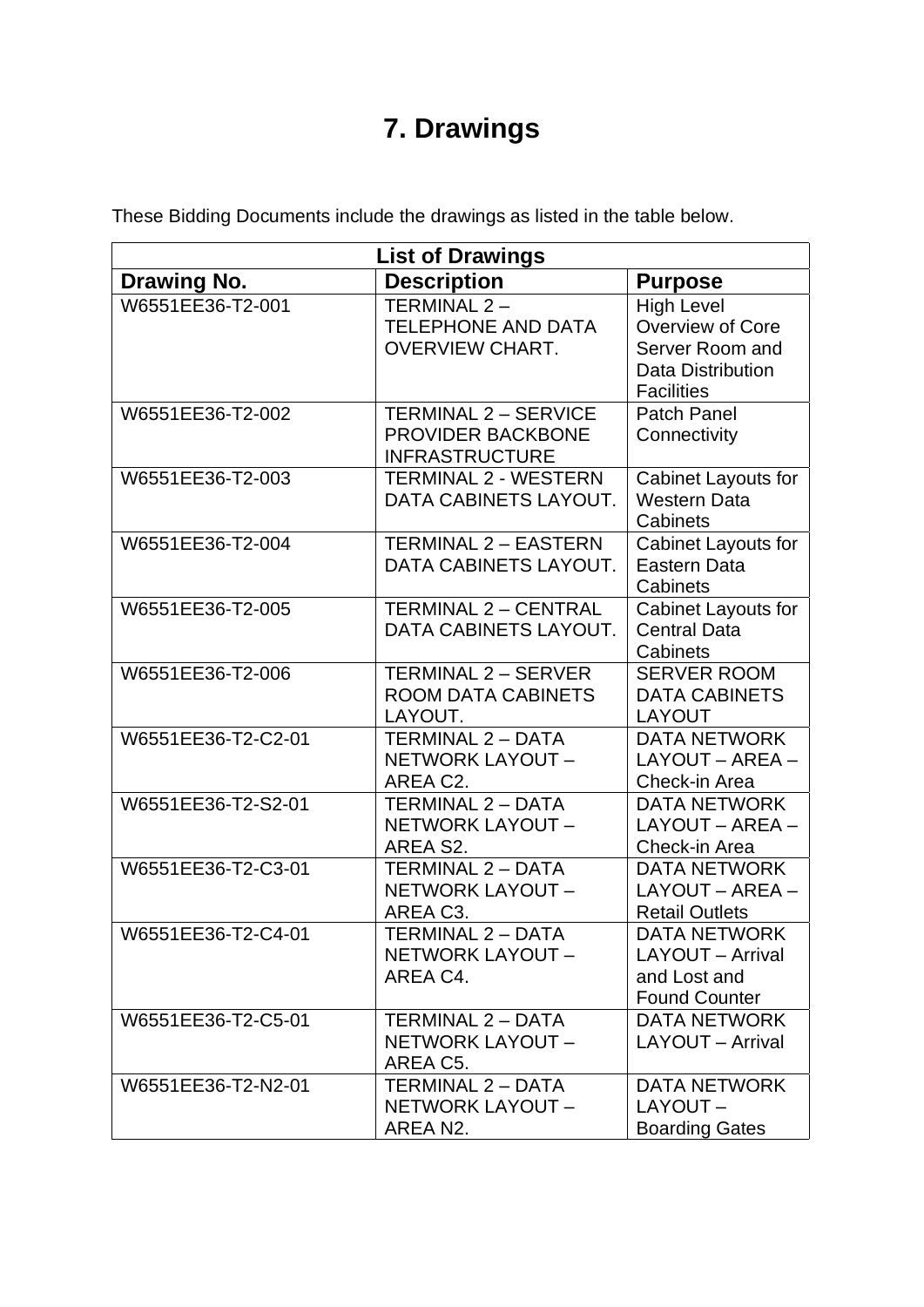| W6551EE36-T2-N3-01 | TERMINAL 2 - DATA            | <b>DATA NETWORK</b>     |
|--------------------|------------------------------|-------------------------|
|                    | NETWORK LAYOUT -             | LAYOUT-                 |
|                    | AREA N3.                     | <b>Boarding Gates</b>   |
| W6551EE36-T2-N4-01 | TERMINAL 2 - DATA            | <b>DATA NETWORK</b>     |
|                    | NETWORK LAYOUT -             | LAYOUT - Transfer       |
|                    | AREA N4.                     | Facility                |
| W6551EE36-T2-N5-01 | TERMINAL 2 - DATA            | <b>DATA NETWORK</b>     |
|                    | NETWORK LAYOUT -             | LAYOUT-                 |
|                    | AREA N5.                     | Immigration             |
| 105094 T2-P-       | <b>Terminal 2 - Overview</b> | <b>Entire Overview</b>  |
| 161 REV 0 A0       |                              | <b>Terminal 2</b>       |
| 105064 T2-JS-      | <b>Check-in Counter</b>      | <b>Check-in Counter</b> |
| 10_REV_0_A3        | <b>Dimensions</b>            | <b>Dimensions</b>       |
| 105085_T2-JS-      | <b>Check-in Counter</b>      | <b>Check-in Counter</b> |
| 18_REV_0_A3        | <b>Dimensions</b>            | <b>Dimensions</b>       |
| 108296_T2-JS-      | <b>Check-in Counter</b>      | <b>Check-in Counter</b> |
| 09 REV 1 A3        | <b>Dimensions</b>            | <b>Dimensions</b>       |